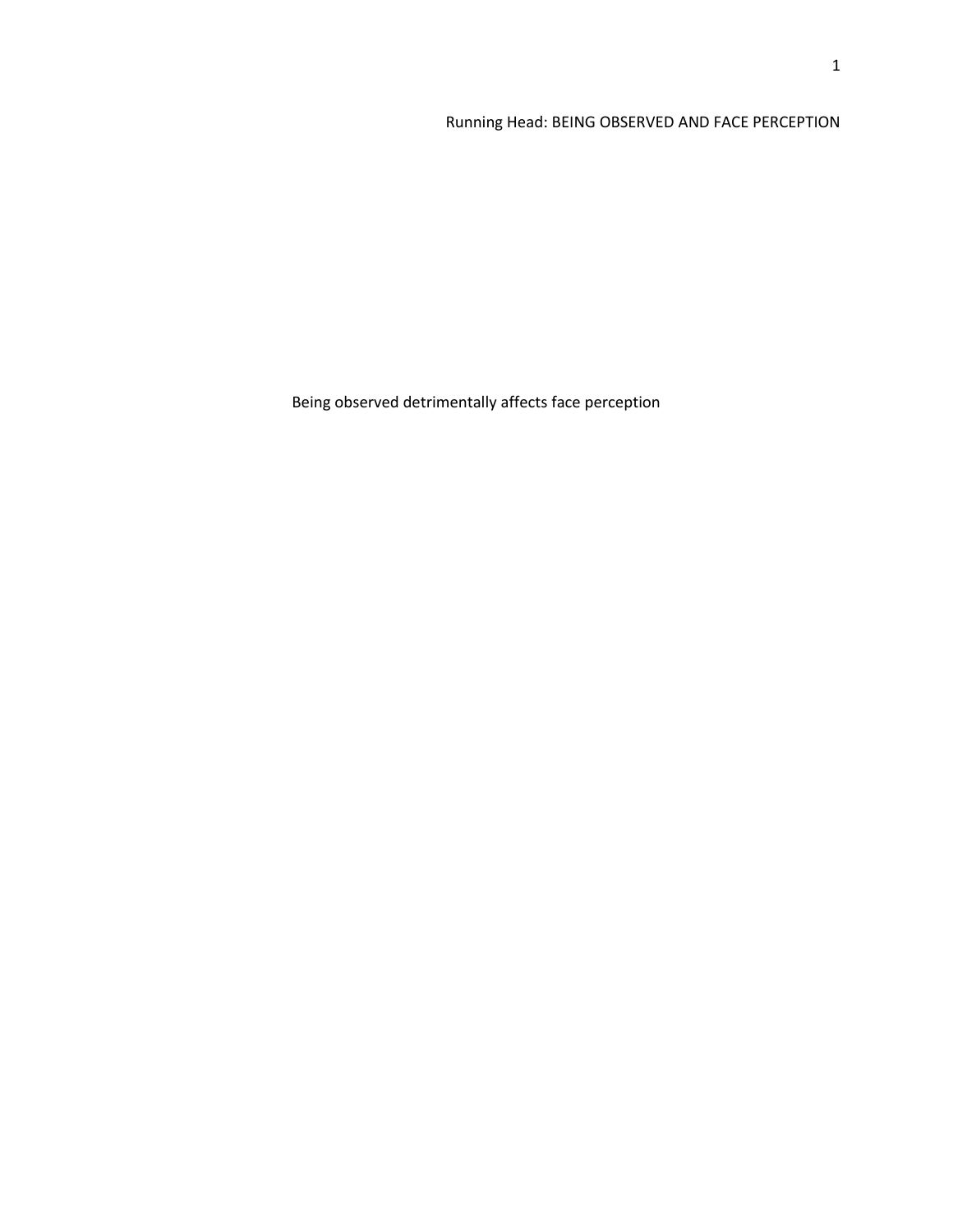#### **Abstract**

Face recognition research can be criticised for ignoring the interactive and social nature of realworld face recognition. We present the results of four experiments investigating the effects of social pressure due to being observed on face processing. In Experiment 1, simulated social pressure was manipulated through two factors: whether participants believed they were interacting with other people or not via a webcam and whether they believed they were being recorded or not. Participants who believed they were being recorded, were significantly less accurate at recognising faces than those who did not believe they were being recorded. For Experiment 2, we found that the recognition of own-ethnicity faces was negatively affected by observation but not the recognition of other-ethnicity faces, and then only when observed during learning. In Experiment 3 we demonstrated that observation affected the recognition of upright faces more so than that of objects and inverted faces. Experiment 4 showed that observation does not affect the amount of holistic processing engaged in, but does affect how people view faces. Such results indicate that expert face recognition is susceptible to increased error if participants are being observed whilst encoding faces as a result of changing the way faces are viewed.

**Key words:** Face recognition; social pressure; ethnicity; stress; face-inversion effect; ecological validity.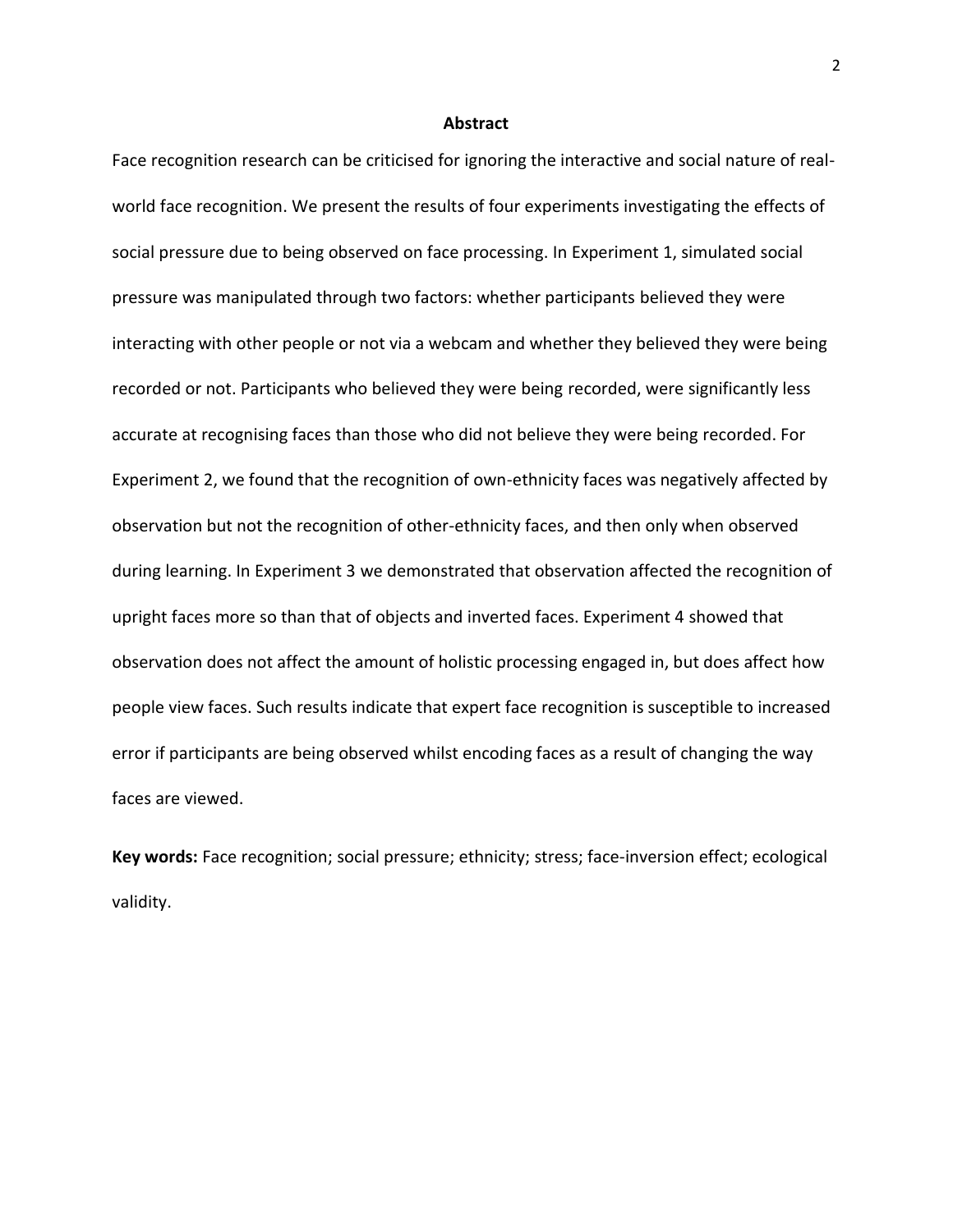#### Being observed detrimentally affects face perception

The ability to discriminate between so many homogenous stimuli makes face recognition unsurpassed by other human visual skills (Ellis, 1981); this is particually true for familiar faces. This expertise is likely based on some form of expert processing; Faces, in contrast with objects (e.g., Biederman, Mezzanotte, & Rabinowitz, 1982), are processed as a gestalt whole, according to the inter-relations between features, or as a template (see e.g., Maurer, Le Grand & Mondloch, 2002). It is clear from many lines of evidence, including fMRI (Kanwisher, McDermott, & Chun, 1997), EEG (Bentin, Allison, Puce, Perez, & McCarthy, 1996), and behavioural effects such as the face-inversion effect (Yin, 1969) that faces are processed differently to objects, potentially due to the massive expertise that we have processing faces (Gauthier, McGugin, Richler, Herzmann, Speegle, & Van Gulick, 2014). However, much of what we know about face recognition stems from neurological (e.g., Gobbini & Haxby, 2007) or cognitive (e.g., Hole, George, Eaves, & Razek, 2002) research methods employing stringent, laboratory-based experimental paradigms. Given that face-to-face communication (Williams, 1977) and the mere presence of others (Markus, 1978) affects behaviour, these face recognition studies neglect the impact of social cues and have limited ecological validity (Logie, Baddeley, & Woodhead, 1987). This paper reports a series of experiments that explore laboratory-based face recognition while under social observation to provide empirical insights into how social factors can impact on perceptual abilities.

In real life, face processing occurs in social situations. Specifically, people engage in processing and recognition of those they are communicating with. Similarly, there are many situations when face recognition is completed under scrutiny (during eye-witness testing, the computer-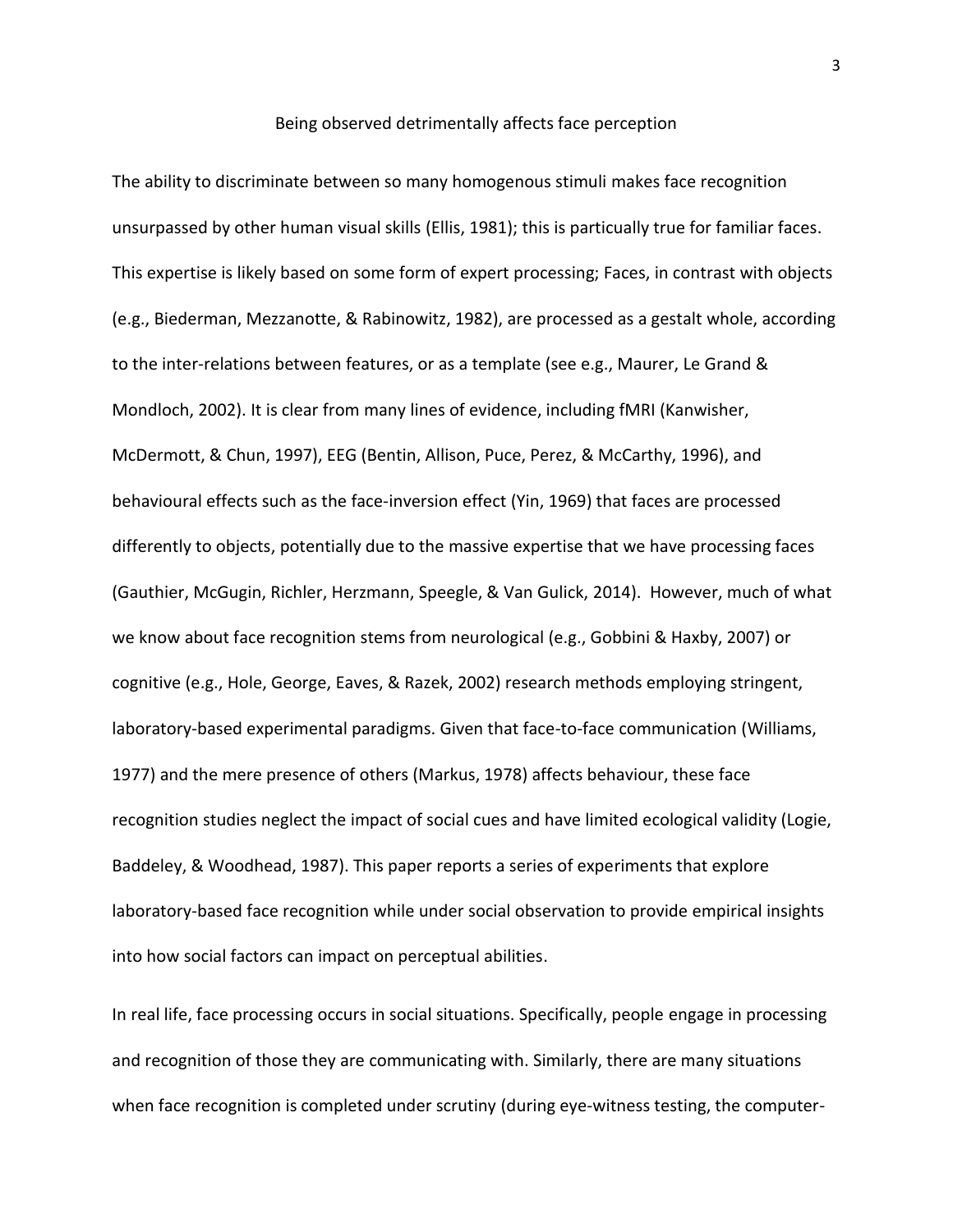based line-up, looking through mug-shots, and at identity checkpoints with pressure to be accurate as part of the job). In social situations, participants need to be accurate to avoid embarrassment. While all these tasks require multiple different processes, most laboratorystudies have neglected the role of social pressure resulting from observation.

There are many reasons to believe that the mere presence of other people will affect face perception. Social facilitation (Allport, 1920; Zajonc & Sales, 1966) is the improvement on task performance due to the mere presence of others. The natural environment provides a wider range of cues (including social ones) than a laboratory setting and is likely to attract a deeper level of processing (Swann, 1984). Social facilitation can be contrasted with social inhibition, where social presence is detrimental to task performance (Pessin, 1933). This inhibition could be caused by a fear of negative evaluation. This has been found to lead eye-witnesses to conform more with co-witnesses (Wright, London, & Waechter, 2010). Zajonc (1965) explained such conflicting findings with drive theory: the presence of others leads to improved performance for well-learnt or easy tasks exploiting the individual's existing behavioural repertoire but inhibits performance for novel or complex tasks. Similarly, evaluation apprehension (the stress elicited by being observed) may elicit anxiety, resulting in performance deterioration or improvement contingent upon task familiarity (Cottrell, Wack, Sekerak, & Rittle, 1968). This would suggest that face recognition performance under observation will depend on how difficult or familiar participants find the task: the more difficult or novel the task the more likely that observation will cause a detriment to performance. This argument would suggest that the effect of observation on face perception is no different to its effect on other forms of object perception.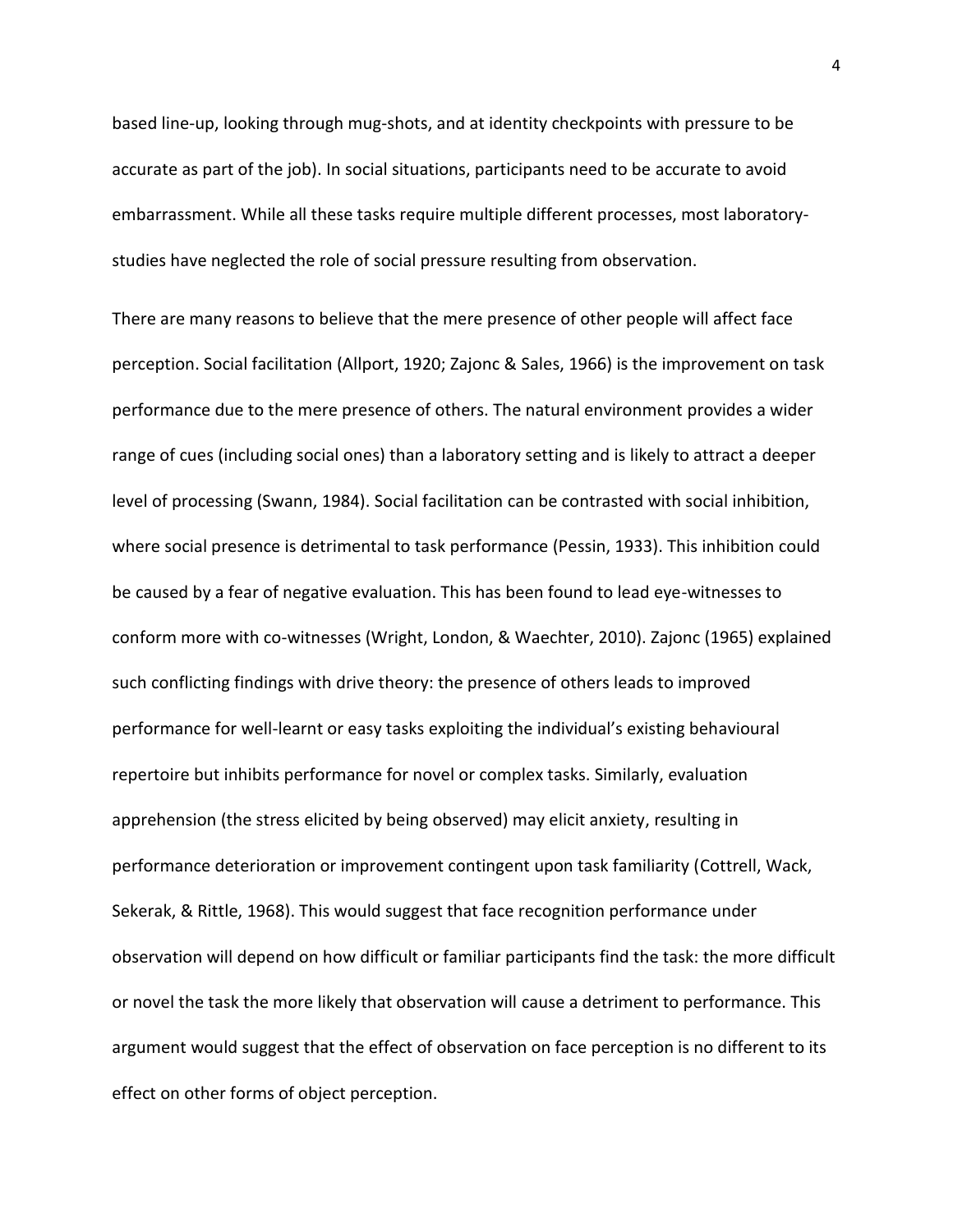While drive theory makes overarching predictions about the effects of observation on face recognition performance overall, it fails to specify the mechanisms. For this, we must look at both social psychological theories and the face processing system. Social pressure is thought to force participants to engage in more heuristic processing (Lambert Payne, Jacoby, Shaffer, Chasteen, & Khan, 2003). Heuristic processing is likely to be beneficial for tasks that the participant is familiar with but detrimental to tasks that the participant is not familiar with. To provide evidence for their claims, Lambert et al., employed a process-dissociation procedure (Payne, Jacoby, & Lambert, 2004) during person perception. Their results demonstrated that participants who anticipated their responses being scrutinised publicly were more likely to exhibit stereotyping and prejudice. The theory is that social pressure caused by public scrutiny led to the cognitive control processes not being engaged fully. This, in turn, causes participants to be less able to inhibit their responses and use heuristics during perceptual processing. Thus, the degree of facilitation depends on differences in task difficulty and an individual's skill (Holroyd, Westbrook, Wolf, & Badhorn, 1978). Further, the appraisal of the observation will be affected by individual differences: some participants may find it more anxiety-invoking than others.

In face recognition experimentation, it has been found that stress can lead to lower face recognition accuracy, depending on the appraisal of the stressor (Deffenbacher, Bornstein, Penrod, & McGorty, 2004) and the extent to which the observer was stressed or scared (Valentine & Mesout, 2009). More generally, it has been shown that witnesses that are more relaxed are more reliable and less likely to conform (Vallano & Schreiber, 2011). Stress can be induced through social factors and this, therefore, suggests that face recognition may be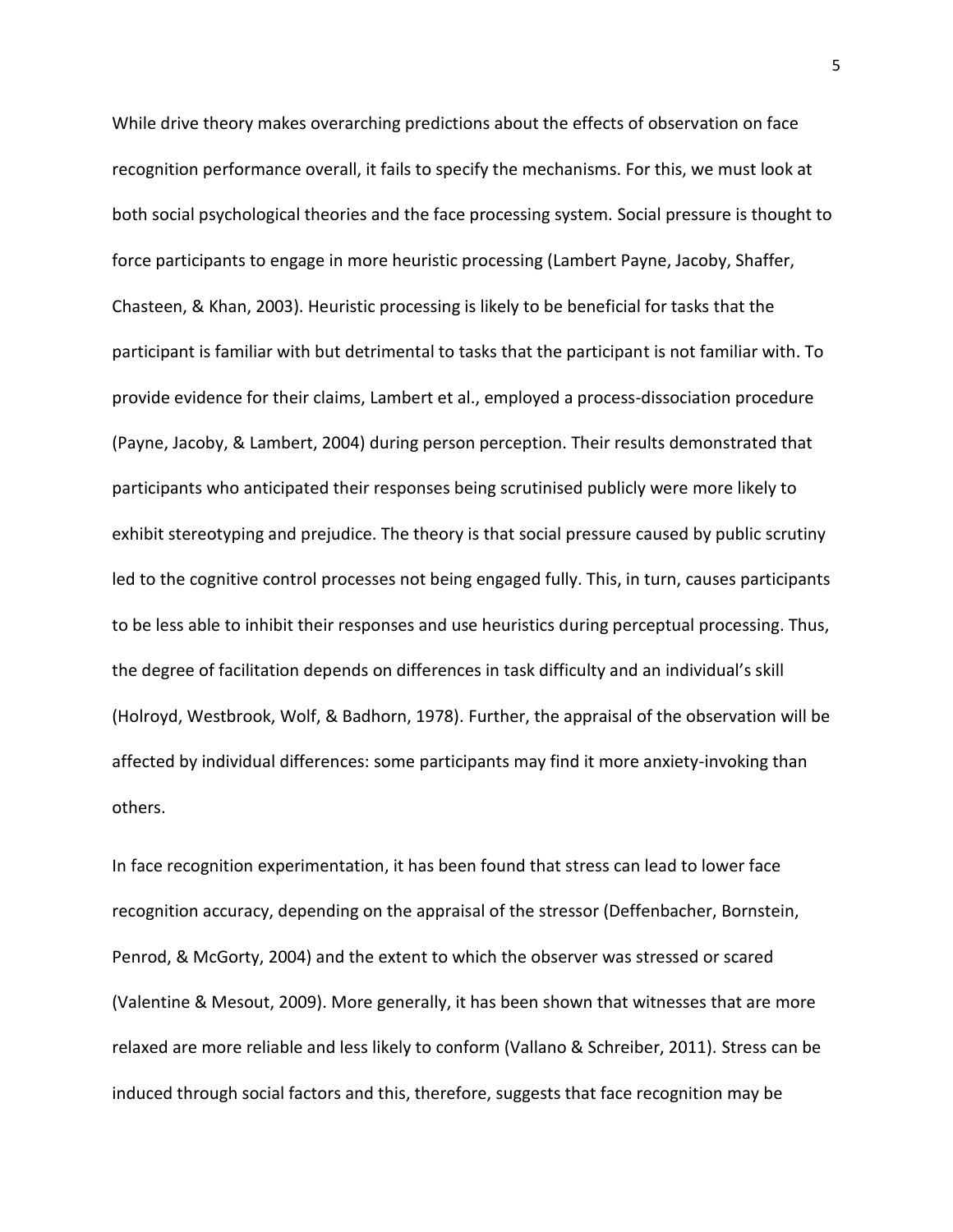affected while under observation. Specifically, face recognition performed under observation would be less accurate than face recognition not performed under observation even though face recognition may be an automatic process (given the ease with which faces are detected and face pareidolia), it is not considered to be based on heuristic processing, except potentially for the processing of other-ethnicity faces (Levin, 2000).

While drive theory might predict that social pressure would affect face recognition, it is well known that not all faces are processed equally. Heuristic processing might be engaged for certain groups of faces more than others (Young, Hugenberg, Bernstein, & Sacco, 2012), specifically those of other-ethnicities to that of the observer (Levin, 2000). The own-ethnicity bias (OEB) is demonstrated by greater recognition accuracy for own-ethnicity compared to other-ethnicity faces (e.g., Meissner & Brigham, 2001). While there are many theories to explain this effect, one thing that they have in common is that own-ethnicity faces are processed using some form of controlled (Meissner, Brigham, & Butz, 2005), expert (e.g., Hills & Lewis, 2011), holistic (Michel, Corneille, & Rossion, 2007), or individuating (Sporer, 2001) mechanisms, whereas other-ethnicity faces are processed shallowly (Levin, 2000) in an inexpert (Valentine & Endo, 1992) or categorical manner (Hugenberg, Young, Bernstein, & Sacco, 2010). For example, when participants are presented with an own-ethnicity face they instinctively orientate their fixations to the most diagnostic visual features (Hills, Cooper, & Pake, 2013a) and these are not likely to be as diagnostic for discriminating between other-ethnicity faces (Shepherd & Deregowski, 1981). Instructions to participants to individuate other-ethnicity faces can lead them to be recognised as accurately as own-ethnicity faces (Hugenberg, Miller, & Claypool, 2007) implying that participants are able to engage in the most appropriate and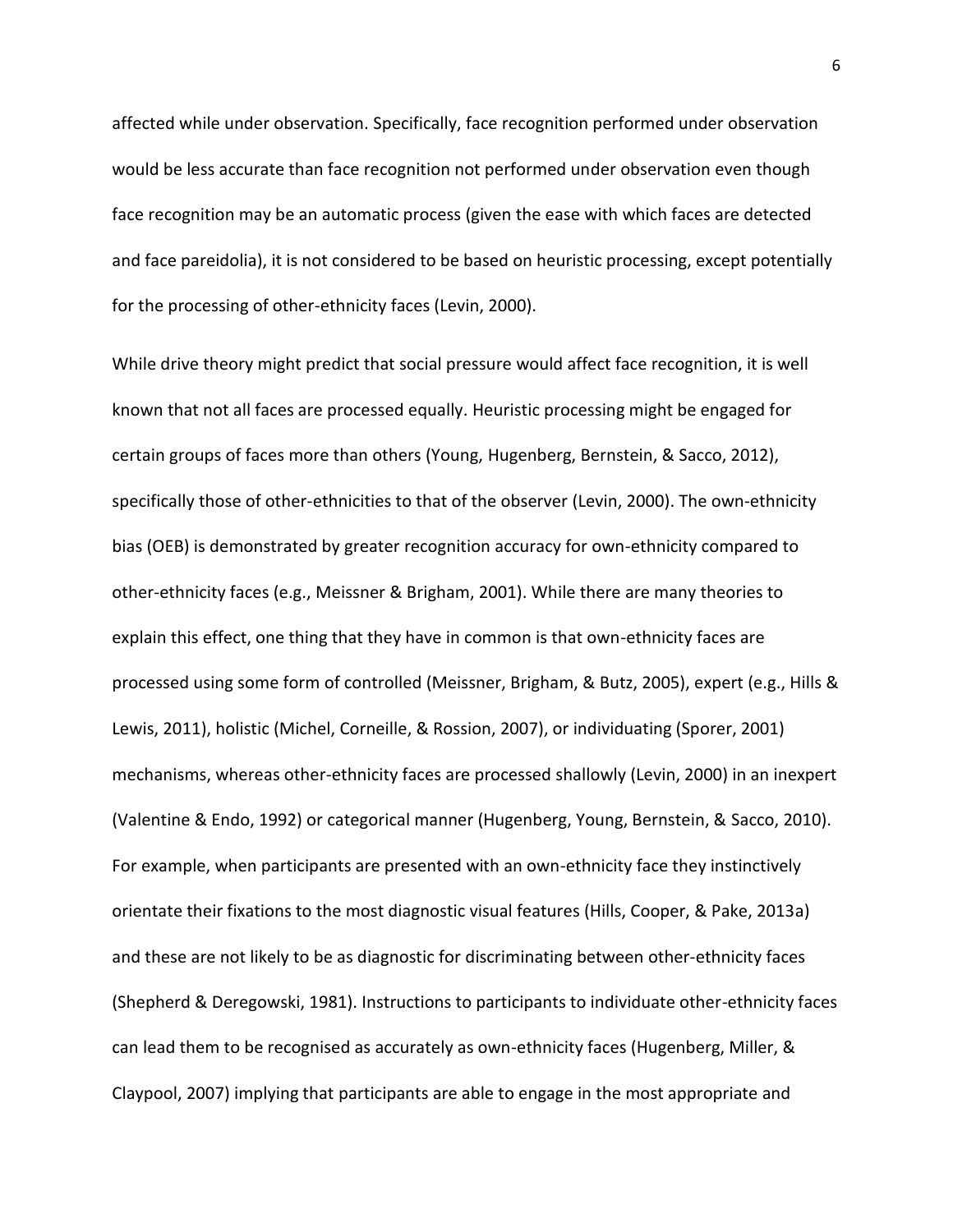effortful processing for other-ethnicity faces possibly by controlling their processing. Controlled processing is typically employed for own-ethnicity faces rather than other-ethnicity faces. Any condition that limits controlled processing should enhance the use of heuristics and categorisation processes (Dasgupta, McGhee, Greenwald, & Banaji, 2000). Indeed, Marcon, Meissner, Frueh, Susa, and MacLin (2010) have shown that making a recognition task harder, by shortening the presentation time, increasing the set size, and lag between learning and test, enlarges the OEB. Using a repetition-lag paradigm, Marcon, Susa, and Meissner (2009) have shown that other-ethnicity faces are more affected by repetition during the test phase of a recognition experiment implying that they were not processed in a controlled manner. Based on the notion that social pressure causes participants to engage in more heuristic processing (which is that typically employed for other-ethnicity faces), we would anticipate that differential effects of social pressure on own-ethnicity face recognition and other-ethnicity face recognition.

In the preceding paragraph, we have indicated that own-ethnicity faces are processed using some form of controlled or expert processing. It is well known that expertise in cognitive domains rely on chunking and automatisation (Case, 1985) and this allows for more efficient processing (McCutchen, 1996, 2000). It could be argued that holistic processing is an example of this chunking process. Automatic processes are not considered controlled (Conway & Engle, 1994) and therefore, one would argue that holistic processing is in fact a type of heuristic processing. However, this argument is one of commensurability - the difficulty in translating scientific terms across research fields (Pearce, 2012). Heuristic processing as caused by observation is a reliance on simple cognitive shortcuts and is not a reliance on using automatic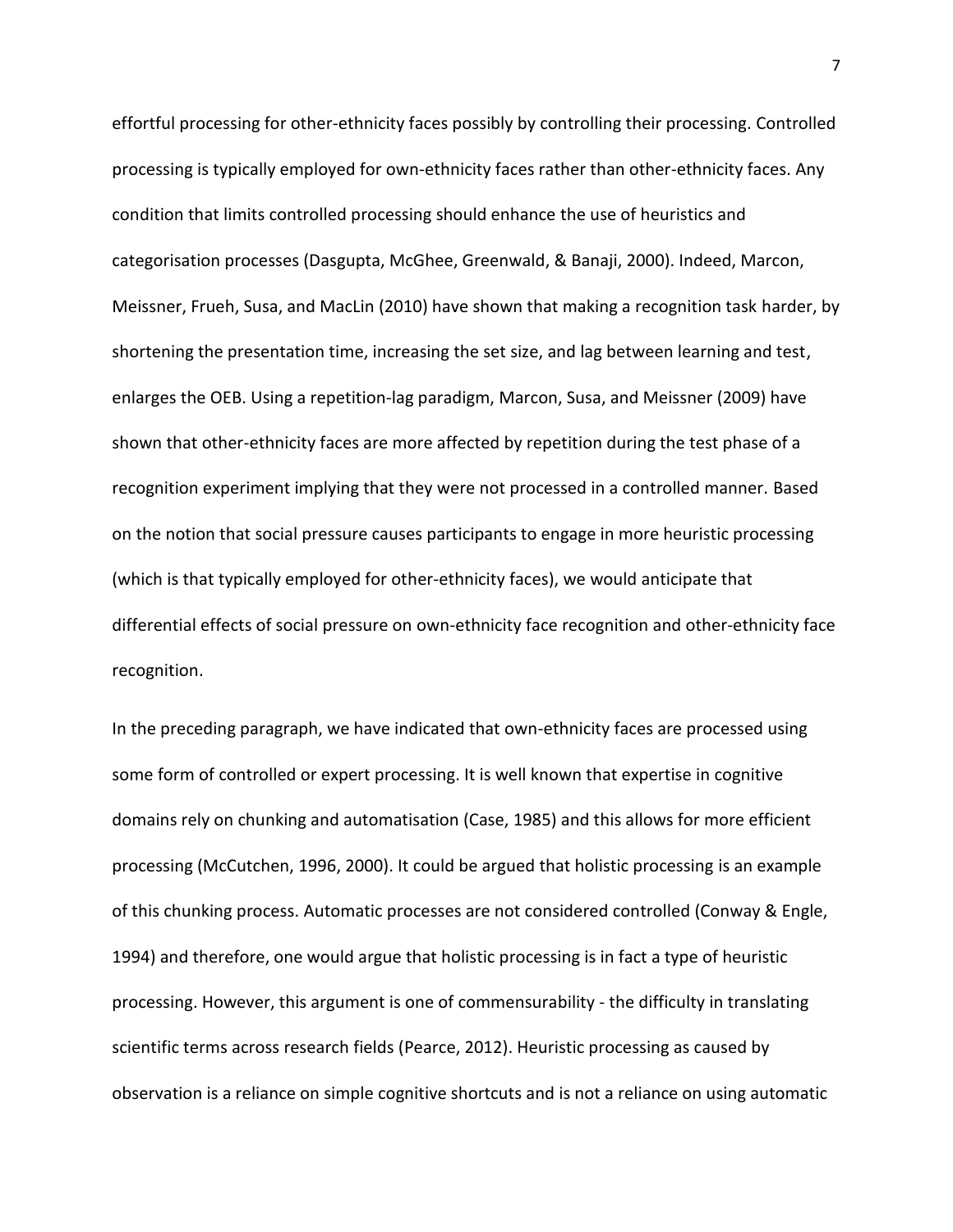expert mechanisms. In this sense, we consider the social psychological definition of heuristic processing to differ from the cognitive psychological one and that automatisation of expertise is not a heuristic.

While there have not been many studies exploring how social pressure might affect face recognition, we can make several predictions: Firstly, we can anticipate that social pressure will affect face recognition, either by enhancing it (if it is considered an easy task) or by reducing it (if it is a difficult task) according to drive theory (Zajonc, 1965). This empirical question was answered in Experiment 1. Given that some face recognition tasks are more difficult than other ones (e.g., the processing of other-ethnicity faces and inverted faces), we can further assess the relevance of drive theory to face recognition. This was assessed in Experiments 2 and 3. Drive theory was insufficient in explaining the findings of the results in Experiments 2 and 3, potentially because other-ethnicity and inverted faces may not be processed in the same manner as upright faces. This led us to assess whether observation was having selective effects in the processing of expert face recognition, potentially by causing more heuristic processing. This was assessed in Experiments 3 and 4. The present studies address the impact of social pressure on face recognition in a novel manner using the rigor of a laboratory-based study but with realistic social pressure. Since there is lack of empirical studies to base theoretical discussions on, we embed theoretical discussions following each experiment.

# **Experiment 1**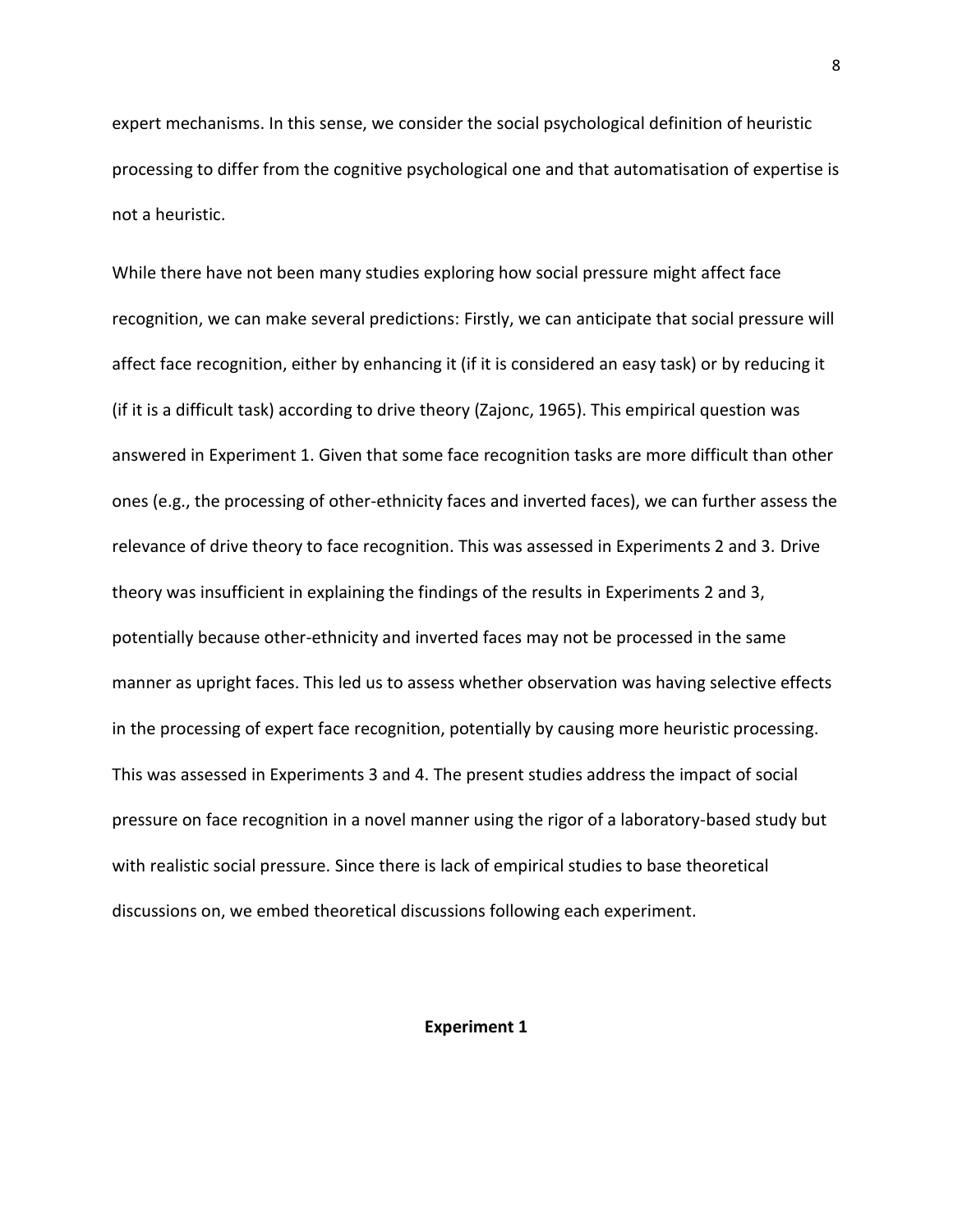To establish if face recognition is affected by being observed, we ran an old/new recognition task. However, we attempted to manipulate the instructions to establish the effect of social interaction and observation on recognition performance. The present experiment used video stimuli, which in some conditions, is perceived to be a live transmission of a moving, speaking, person, with the intention of developing the methodology necessary for ecologically valid research by inducing social pressures. Foreshadowing our results, the effect of being observed was most critical to recognition performance.

### **Method**

#### *Participants*

An opportunity sample of 88 Anglia Ruskin University staff and students aged between 18 and 64 years (56 female, mean age 30.6 years, *SD*=11.23) naïve to the purpose of the study were recruited. Sample characteristics in each group are presented in Table 1 - they did not differ significantly across conditions. Participants self-reported they were ethnically White and had normal or correct-to-normal vision and were compensated £3.00. Sample size was determined based on an estimate of effect size (*r*=.46) for how being observed affects false memories (Reysen, 2007) and a Power of .90 (calculated using GPower 3.1). This was the critical sample size chosen throughout the manuscript.

#### *Materials*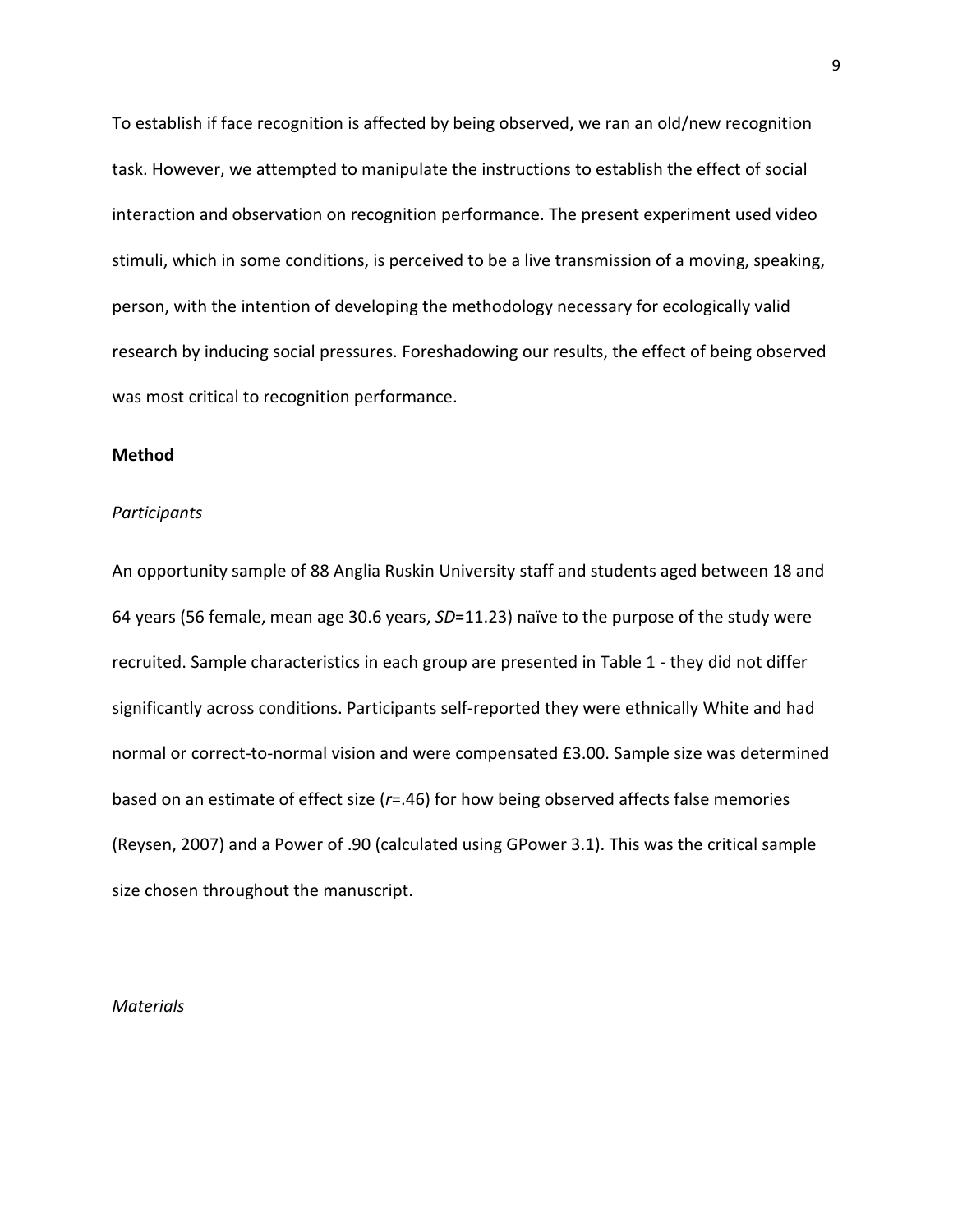Stimuli comprised 38 videos clips (spatial resolution 960x540px, frame rate 25fps) of volunteers (19 female, mean age 23.2 years) seated in front of a white background in frontal view, with a white sheet over their shoulders to cover clothing, leaving the head and neck visible. All volunteers were ethnically White, with no distinctive or extraneous features (such as beards or jewellery). The volunteers were recorded counting from 1 to 5, using a Panasonic HDC-SD5 high definition video camera under the same ambient illumination and setting. The videos were edited to last 5 seconds, achieved by selecting from the larger database, volunteers who spoke at a similar rate incorporating a short period of silence at either end of the counting. Their faces subtended 4.6 degree of visual angle. A still image (165x95mm) of each person in a neutral expression with mouth closed was used for the test stimuli.

The experimental procedure was implemented using E-Prime Professional 2 program (Psychology Software Tools Inc., 2010). Stimuli were displayed on a 15' LCD high resolution colour monitor (1280x1024dpi, refresh rate 50hz). Shape counting and short maths problems were used during the distractor phase. Responses were collected on a standard keyboard. A short pen and paper questionnaire was used to obtain participant demographics. To ensure the manipulations were believable, a webcam and microphone were positioned and a second control computer was positioned in front of the experimenter with Skype Internet communication application running to imply messages with collaborators at other institutions.

#### *Design*

A 2x2 (see Table 1) between-subjects design was employed to measure accuracy and response time in an old/new recognition task. The first factor was video status (whether the participants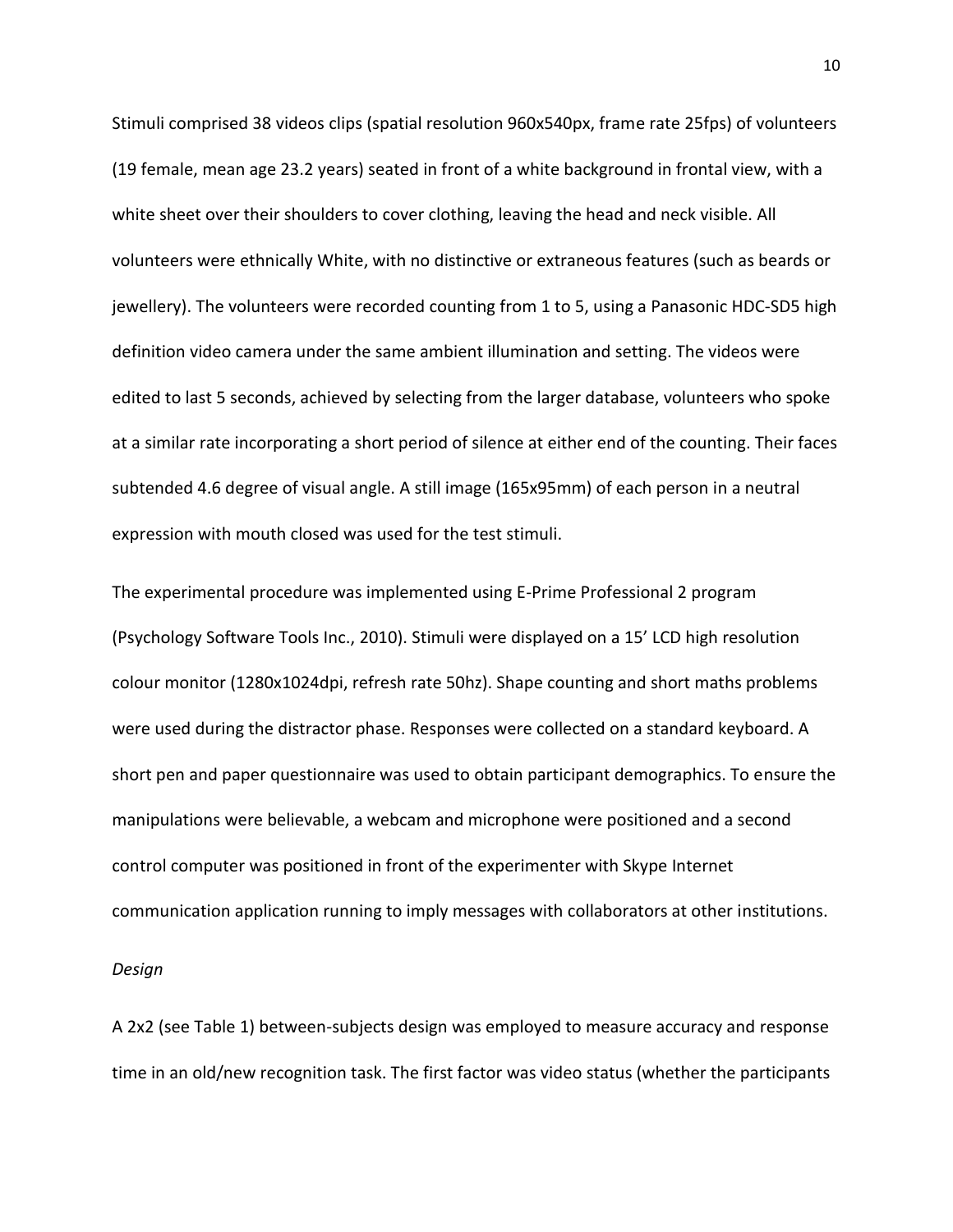believed they were viewing live or recorded stimuli). The second factor was recording belief (whether the participants believed they were being recorded or not). Participants were randomly allocated to one of the resulting four conditions. Counterbalancing was applied by using each video and image as a target/non-target an equal number of times.

Table 1.

Experimental conditions with a description of what the participant believed and sample demographics (number of female participants, mean age in years and standard deviation in parentheses).

|                               |                     | <b>Recording Belief</b>                                   |                                        |  |
|-------------------------------|---------------------|-----------------------------------------------------------|----------------------------------------|--|
|                               |                     | Recorded                                                  | Not Recorded                           |  |
| <b>Video</b><br><b>Status</b> | <b>Viewing Live</b> | Interaction with real persons<br>(Condition 1)            | Watching real people<br>(Condition 2)  |  |
|                               |                     | 16 F, $M_{\text{000}}$ = 32.18 (13.27)                    | 15 F, $M_{\text{000}}$ = 31.86 (10.28) |  |
|                               | Not viewing live    | Stimuli to be used in future<br>experiments (Condition 3) | Control condition<br>(Condition 4)     |  |
|                               |                     | 13 F, $M_{age}$ = 29.15 (10.27)                           | 12 F, $M_{\text{00e}}$ = 28.35 (11.11) |  |

# *Procedure*

The experiment consisted of six consecutive phases: set-up; instructions; learning; distracter; test; and debrief. The only difference between conditions was the instructions given. Participants were positioned against a white background with a white sheet covering their clothes and a microphone clipped to the sheet to record their vocal responses (as in the videos). They were informed their participant number was 11 to increase experiment believability.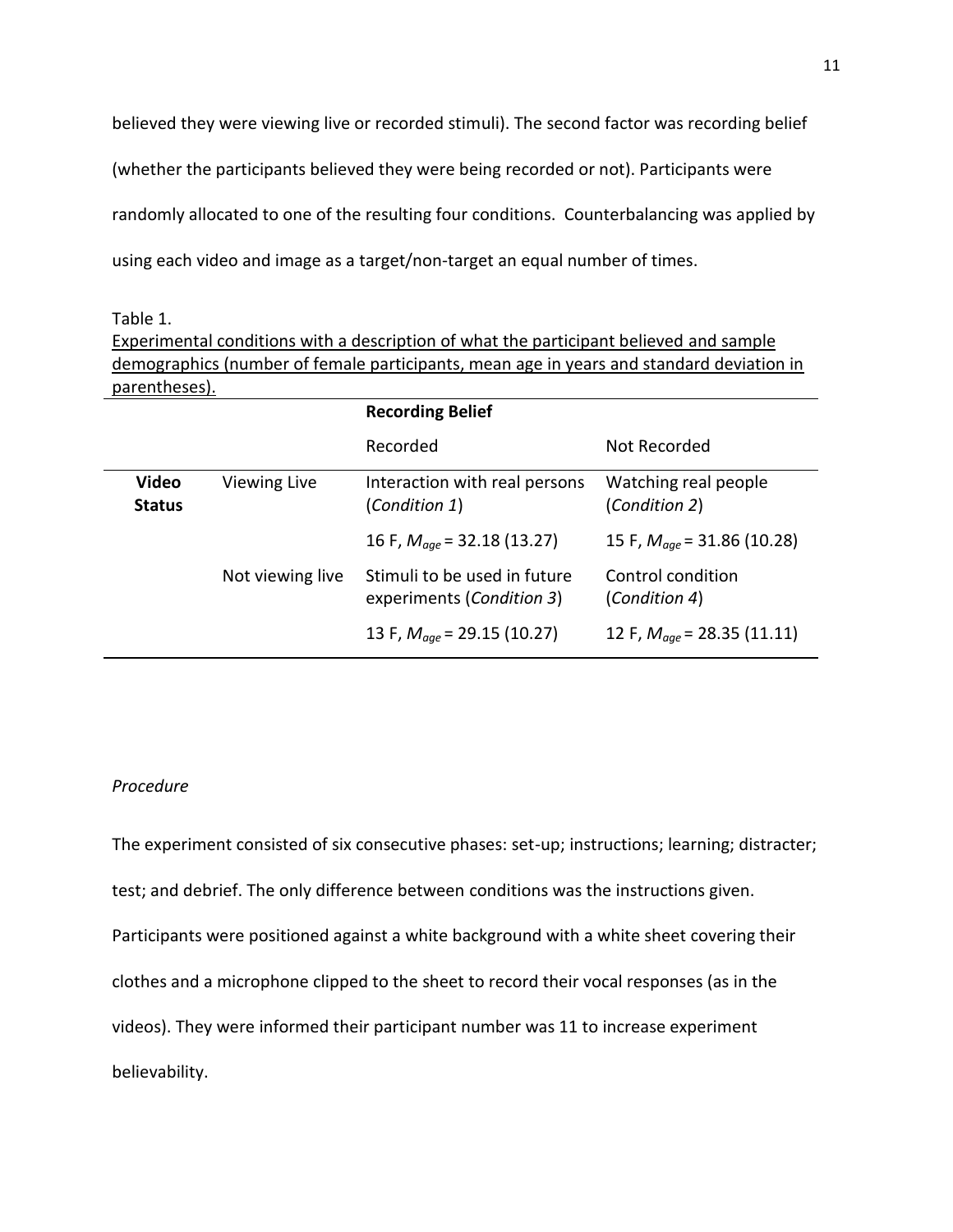In the "belief of being recorded" conditions, participants were told they were being recorded during the learning phase and were shown the webcam recording. In the "live video feed" conditions, participants were informed that the video was being transmitted in real time to 19 other participants taking part in the same experiment at different universities and were shown this on Skype. In condition 1 (live video, being recorded), participants were informed their video was being transmitted live and they could see the other participants at collaborating universities. In condition 2 (live video, not being recorded), participants were informed they were not being recorded, but they were viewing a live feed of other participants. In condition 3 (not live, being recorded), participants viewed pre-recorded videos but were being recorded for use in future studies. In condition 4 (not live, not being recorded), participants viewed prerecorded videos in the learning phase and were not recorded doing so. This is the control condition.

Following instructions, all participants completed the same procedure. During the learning phase, participants viewed 19 5s videos sequentially in a random order. Participants counted aloud from 1 to 5 at the same time as the person in the video. Between each face was a 5s interval during which the participants were presented with the following participant number and a count-down screen.

After this, the distractor phase began, consisting of two 5min irrelevant activities. In the first, participants viewed screens with multiple (1-10) randomly positioned squares and triangles and were required to indicate, using the keyboard (S-square, T-triangle), which was the majority shape. In activity two, participants were presented with simple maths problems and were required to indicate whether the answer provided was true or false, by pressing the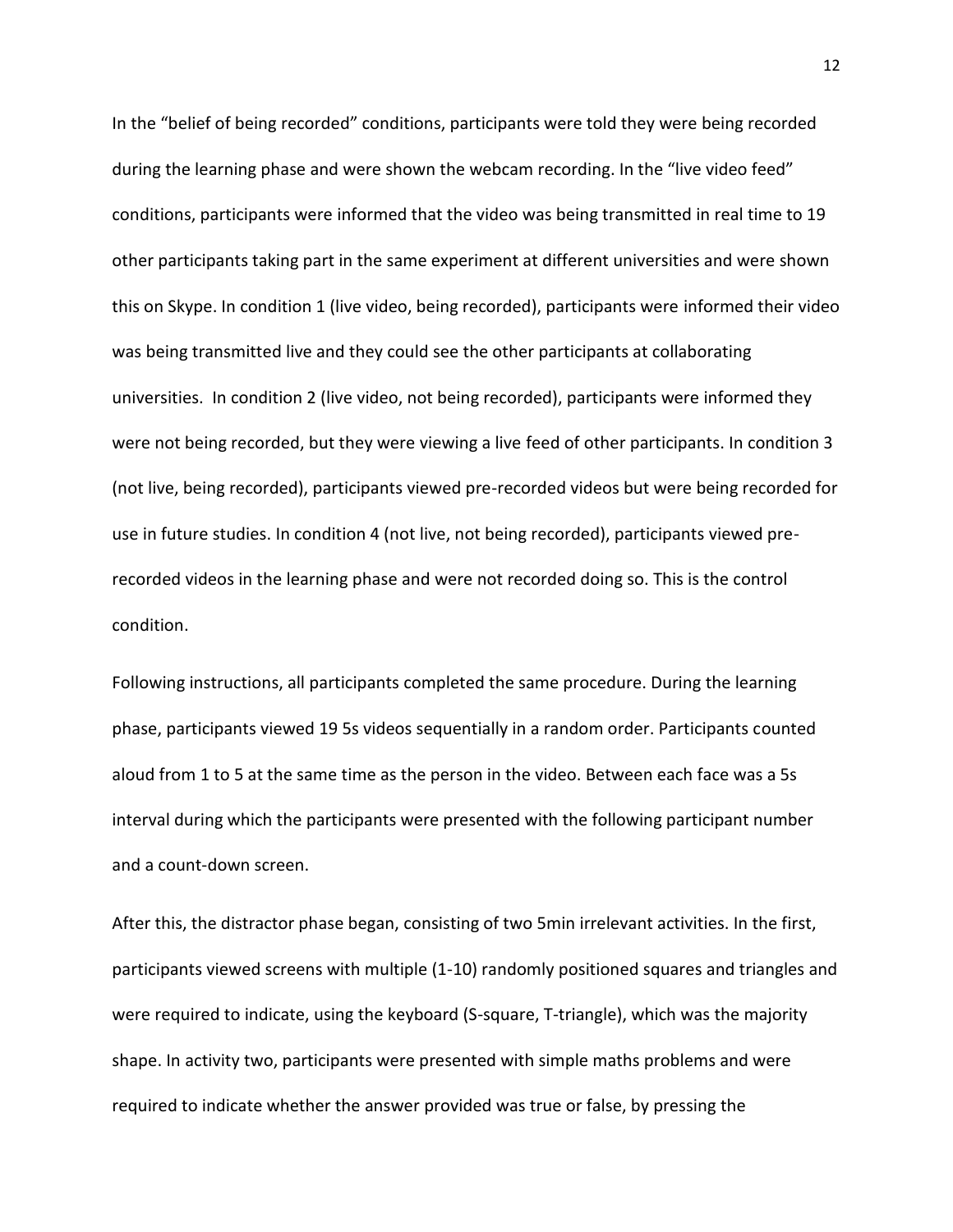appropriate key (Z-true, M-false). The order of trials within these tasks was randomised. Immediate feedback was provided for both activities with a screen with the words "correct" or "incorrect".

Following this, a forced-choice recognition test was completed, in which 38 still face images were presented in a random order. Nineteen were target images and 19 were non-targets. Participants were required to indicate whether they had seen the image before or not using the keypad (S-seen, N-not seen). Images persisted on screen until a response was made. Between each face there was a white screen for 150ms.

Finally, participants were asked to complete a demographic questionnaire in which their belief in the experimental instructions was established. Participants who were cognisant of the experimental deception were excluded. The experiment took a total of 30mins to complete. The study protocol was approved by University's Faculty of Science and Technology Research Ethics Board.

### **Results**

Four participants were excluded as they did not believe the experiment was genuine (all of whom did not believe the videos were live and two were in condition 2). Participants responses were converted into the Signal Detection Theory (e.g., Green & Swets, 1966) measures of *d'*  (accuracy) and *C* (response bias) using the MacMillan & Creelman (2005) method. A 2x2 between-subjects analysis of variance (ANOVA) on the recognition accuracy data (summarised in Figure 1) was conducted with the factors: recording belief (recorded or not) and video status (live or not). Faces were recognized significantly more accurately if participants believed they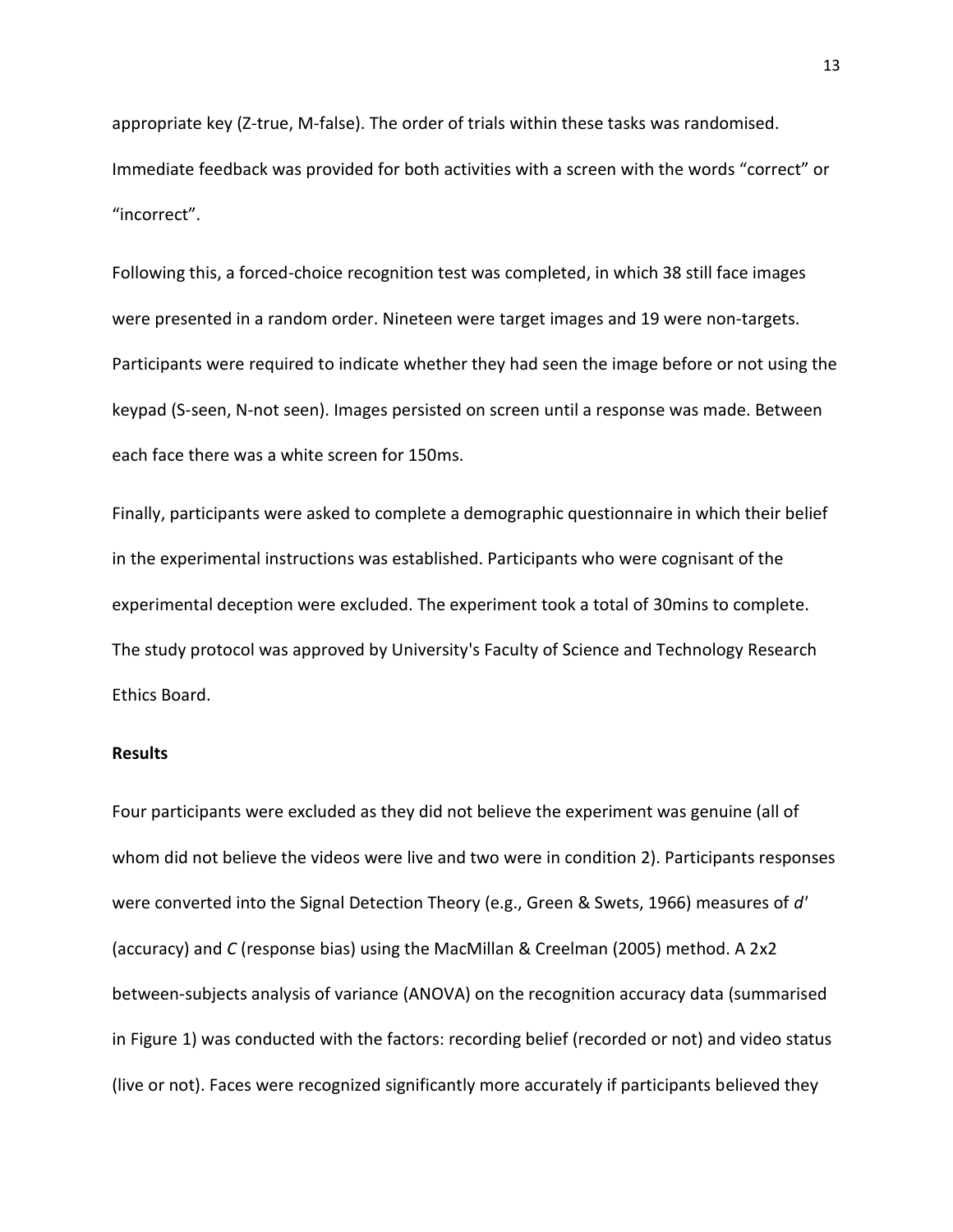were not being recorded (mean difference=.29) than if they believed they were, *F*(1,80)=4.65,  $p = .034$ ,  $\eta_p^2 = .06$ . The main effect of video status was not significant,  $F(1,80) = 0.45$ ,  $p = .50$ , η<sub>ρ</sub><sup>2</sup>=.01, nor was the interaction, *F*(1,80)=0.57, *p*=.45, η<sub>ρ</sub><sup>2</sup>=.01.

Parallel analyses were conducted on response bias and response time revealing no significant effect, largest  $F(1,80)=1.29$ , smallest  $p=.26$ ,  $\eta_p^2=.02$ . We decomposed the effect on accuracy to establish the locus of this social pressure effect and established that it affects hit rate rather than false alarm rate. Parallel 2x2 ANOVAs were conducted and these revealed a significant main effect of recording belief on hit rate, *F*(1,80)=4.06, p=.047, η<sub>p</sub><sup>2</sup>=.05, but not false alarm rate,  $F(1,80) = 0.61$ , p=.435,  $\eta_p^2 = 0.01$ .

Video is Live Video is Not Live Video



*Figure 1.* Mean recognition accuracy when participants believed they were being observed split by whether they believed they were interacting with another person during learning.

Table 2.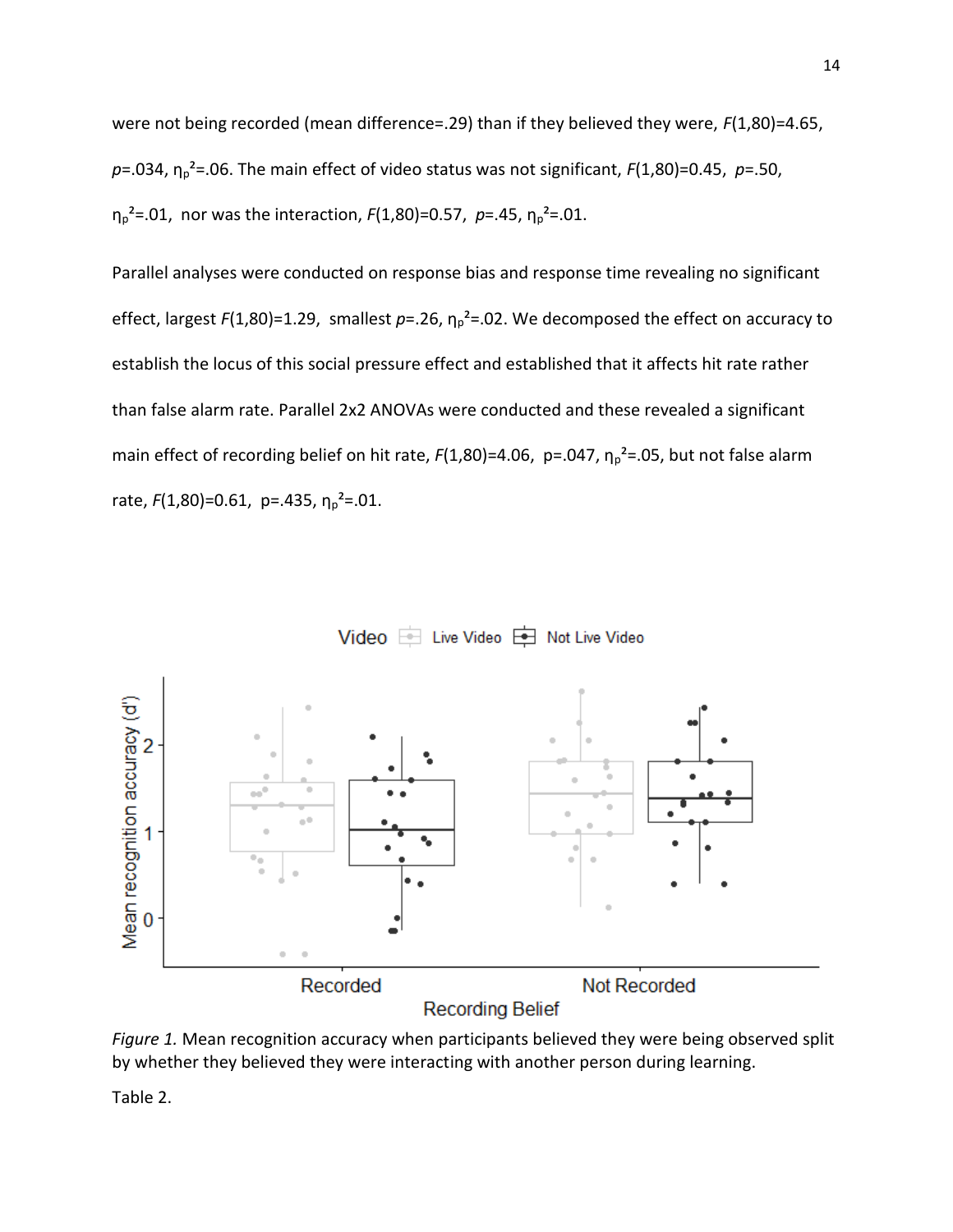|                                       |                     |                            | <b>Recording Belief</b> |              |
|---------------------------------------|---------------------|----------------------------|-------------------------|--------------|
|                                       |                     |                            | Recorded                | Not Recorded |
|                                       |                     | Viewing Live               | .03(.09)                | .05(.09)     |
| Response<br>Bias $(C)$                | Video Status        | <b>Not Viewing</b><br>Live | .17(.10)                | .01(.08)     |
|                                       |                     | <b>Viewing Live</b>        | 1304 (125)              | 1336 (133)   |
| <b>Response</b><br>Time ( <i>ms</i> ) | Video Status        | Not Viewing<br>Live        | 1422 (136)              | 1528 (153)   |
|                                       | <b>Video Status</b> | <b>Viewing Live</b>        | .70(0.03)               | .72(.03)     |
| <b>Hit Rate</b>                       |                     | <b>Not Viewing</b><br>Live | $.62$ $(.04)$           | .74(.03)     |
| <b>False Alarm</b>                    | Video Status        | <b>Viewing Live</b>        | .29(.03)                | .25(.03)     |
| Rate                                  |                     | Not Viewing<br>Live        | .28(.03)                | .26(.03)     |

*Mean (standard error in parentheses) response bias (*C*), response time (*ms*), hit rate, and false alarm rate for participants who believed they were being observed split by whether they believed they were interacting with another person during learning for Experiment 1.*

# **Discussion**

Participants who believed they were subjected to recording were significantly less accurate at recognising faces compared to those who did not have this belief. No corresponding difference in response time was observed. Believing that the faces being viewed were live did not impact on recognition accuracy significantly. Perceived social pressure reduces accuracy for face recognition, consistent with work in other fields that has demonstrated performance deterioration in socially pressured conditions (Markus, 1978), including memory accuracy (Echterhoff & Hirst, 2009; Edelson, Sharot, Dolan, & Dudai, 2011).

If we consider this face recognition task to be novel or difficult for our participants, then these results are consistent with evaluation apprehension (Cottrell et al, 1968) and drive theory (Zajonc, 1965): Performance deterioration is observed for novel or unfamiliar tasks that fall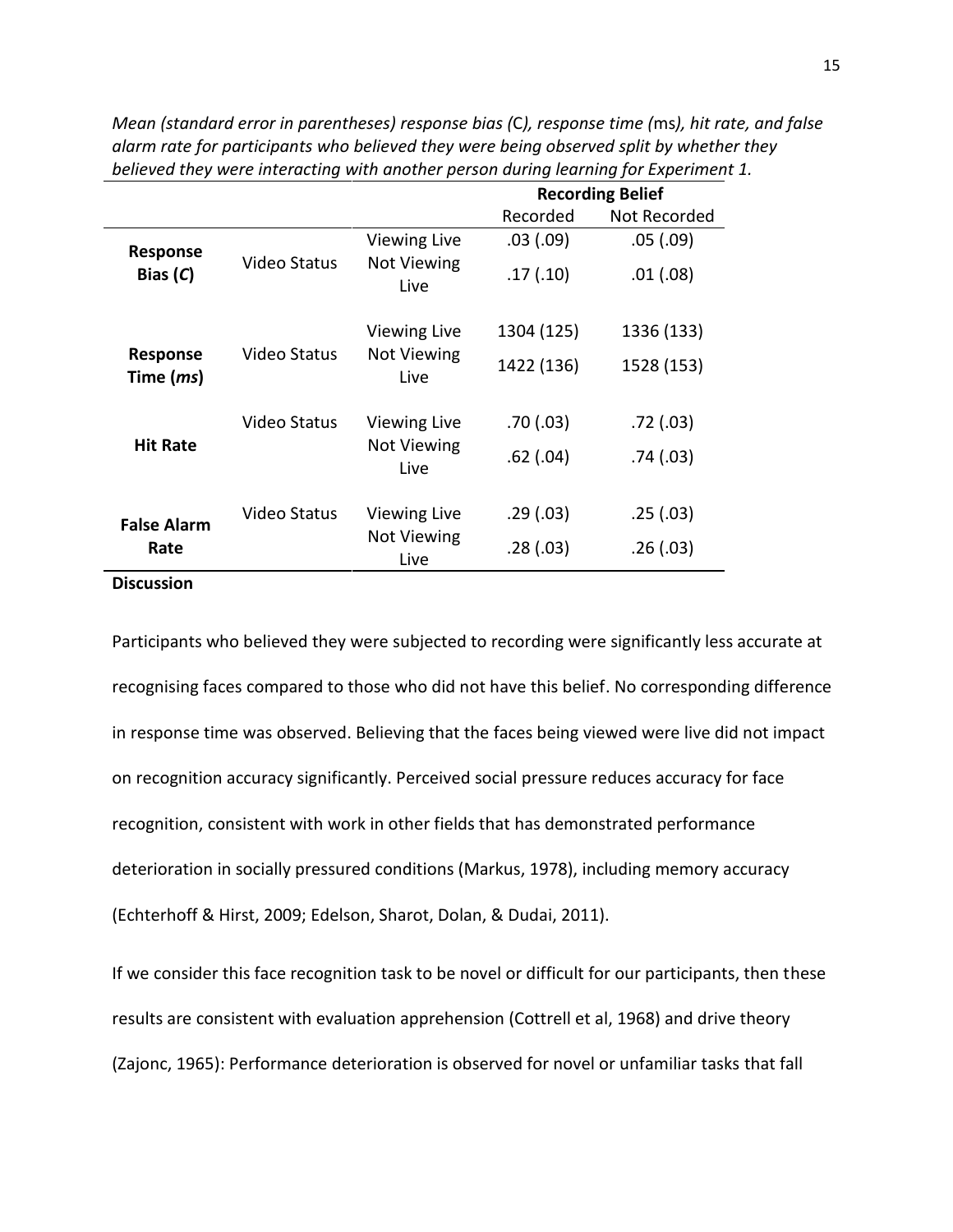outside of a participant's behavioural repertoire. In this task, participants were tested in a novel context (many of the participants would not have undertaken a face recognition test before). Furthermore, we used unfamiliar faces. Unfamiliar face recognition is not as expert a process as familiar face recognition (Megreya & Burton, 2006; Young & Burton, 2018). These reasons lead us to believe that unfamiliar face recognition is a difficult enough task to be negatively affected by social pressure caused by observation.

The results may reflect the effect that social pressure caused by being observed caused participants to engage in shallow and/or categorical processing. Such processing is based on heuristics rather than controlled processes (Lamont et al., 2003). Human face recognition is a highly controlled and expert ability involving highly stereotyped eye movements devoted to encoding faces (Althoff & Cohen, 1999), dedicated brain processing mechanisms (Haxby et al., 2001), and specialist cognitive architecture. If social pressure interrupts this controlled processing, forcing participants to engage in shallower heuristic processing, then the faces might be recognised less accurately (e.g., Levin, 2000). This was explored in Experiment 2.

The results of Experiment 1 also indicated that the effect of observation was primarily on target faces rather than lure faces. This suggests that social pressure affected the encoding and/or the storage of the faces, rather than the recognition phase. To adequately explore this, a condition needs to be implemented whereby the social pressure is only present during the recognition test phase, this was tested in Experiment 2. Furthermore, while the effect sizes observed in Experiment 1 were small, they did meet the standard requirement for significance. Nevertheless, it is important to replicate the present findings to ensure we do not have a false positive.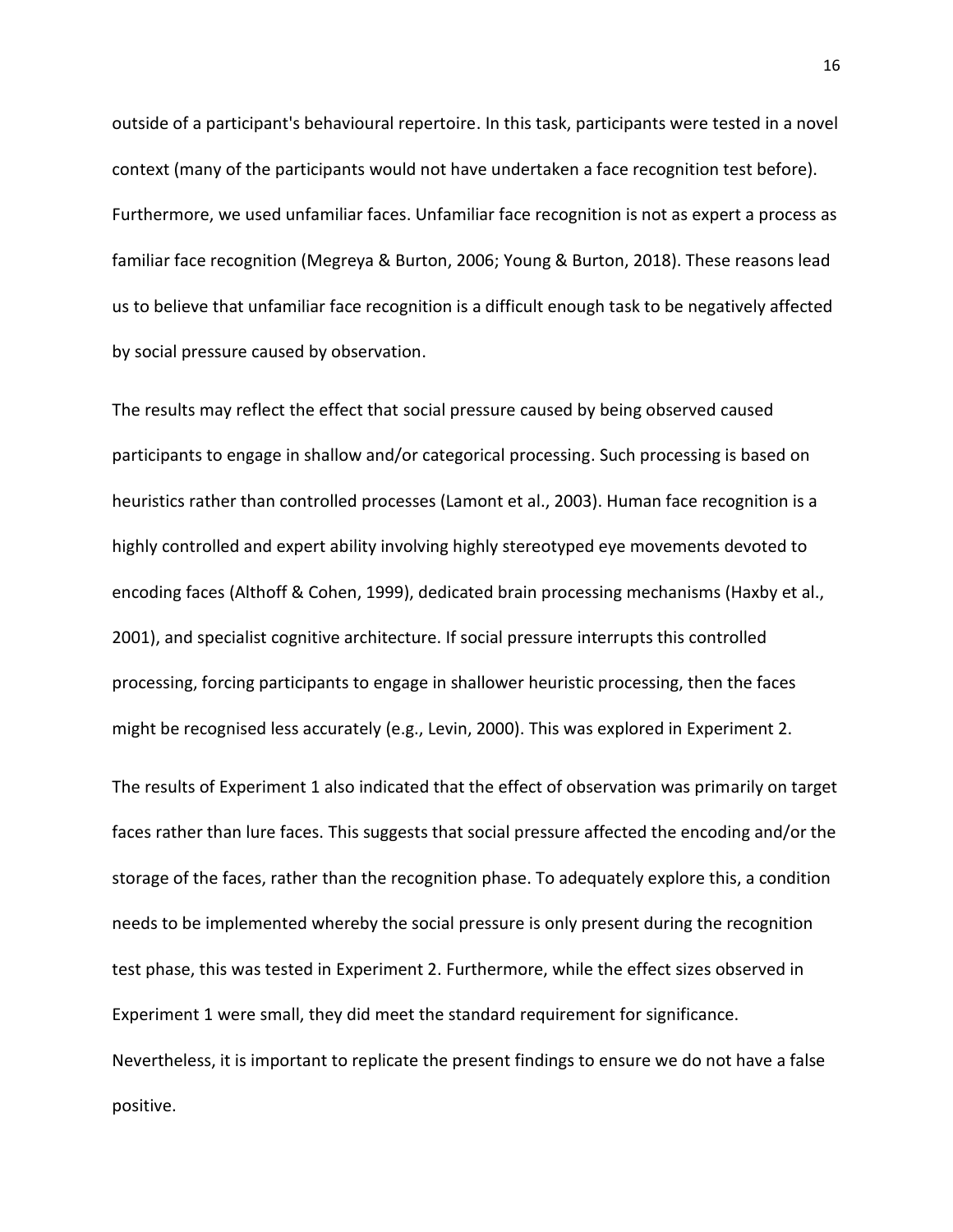#### **Experiment 2**

Being observed caused participants to be less accurate at the face recognition task than not being observed. However, all the faces were of the participants' own-ethnicity. Participants are better able to recognise faces of their own ethnicity relative to other ethnicities (Meissner & Brigham, 2001) potentially due to experience, categorisation mechanisms, or the differential use of expert processing (Young et al., 2012). Nevertheless, it is clear from behavioural data that the recognition of other-ethnicity faces is more difficult than own-ethnicity faces. Therefore, according to drive theory (Zajonc, 1965), participants should be more affected by observation in the recognition of other-ethnicity faces than own-ethnicity faces. Of course there are many ways that the face recognition task can be made more difficult (by adding noise to the images, for example), however, research has established processing differences between own- and other-ethnicity faces based on the use of heuristic versus controlled processing (e.g., Hugenberg et al., 2010). We are, therefore, able to test between a strict drive theory explanation for the effects of observation on face recognition performance and other explanations based on the type of processing engaged in.

As highlighted in the introduction, the effect of observation might cause participants to engage in heuristic processing (Lamont et al., 2003). In Experiment 1, participants should have engaged expert and controlled processing for the faces because they were own-ethnicity (e.g., Michel et al., 2007). When participants are presented with faces that they are not expert at processing, they may engage in more categorical processing (Young et al., 2012). If social pressure is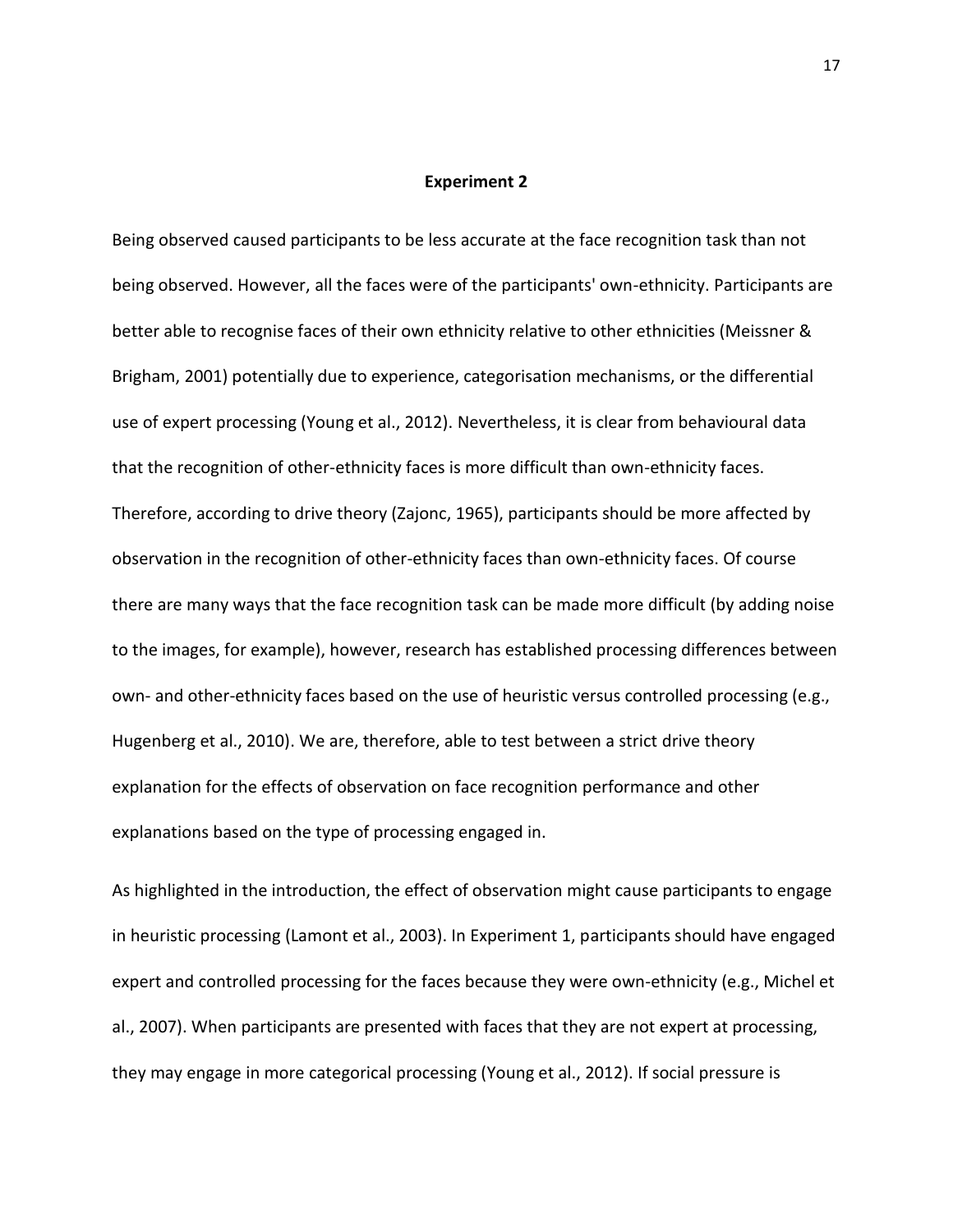causing participants to engage in more shallow or categorical processing (Lamont et al., 2003), then this should have a disproportionately larger effect on own-ethnicity faces relative to other-ethnicity faces as own-ethnicity faces are not typically processed in this way. Experiment 2, therefore, was designed to assess whether social observation caused more heuristic processing. Such a prediction is the opposite of what drive theory would predict.

Given the results of Experiment 1 suggest that it is the effect of being observed that affected face recognition accuracy, we modified and simplified the procedure for Experiment 2. Instead of using videos to create a belief of interaction, we used a more standard recognition procedure, recognising still images. Nevertheless, we maintained the belief about recording as this was found to be critical to recognition. In Experiment 2, we also manipulated when the recording instruction was delivered. We either gave this at learning or at test. Based on the results from Experiment 1, we anticipate that the effect of observation will be greater at learning than at test.

## **Method**

#### *Participants*

An opportunity sample of 82 (54 females) Anglia Ruskin University students aged 18-60 years (mean age 25 years, SD=12.41) took part in this study. Demographic details across conditions are presented in the design section and did not differ significantly across conditions. All participants self-reported they were ethnically White and had normal or correct-to-normal vision. Participation was part of a course requirement.

#### *Materials*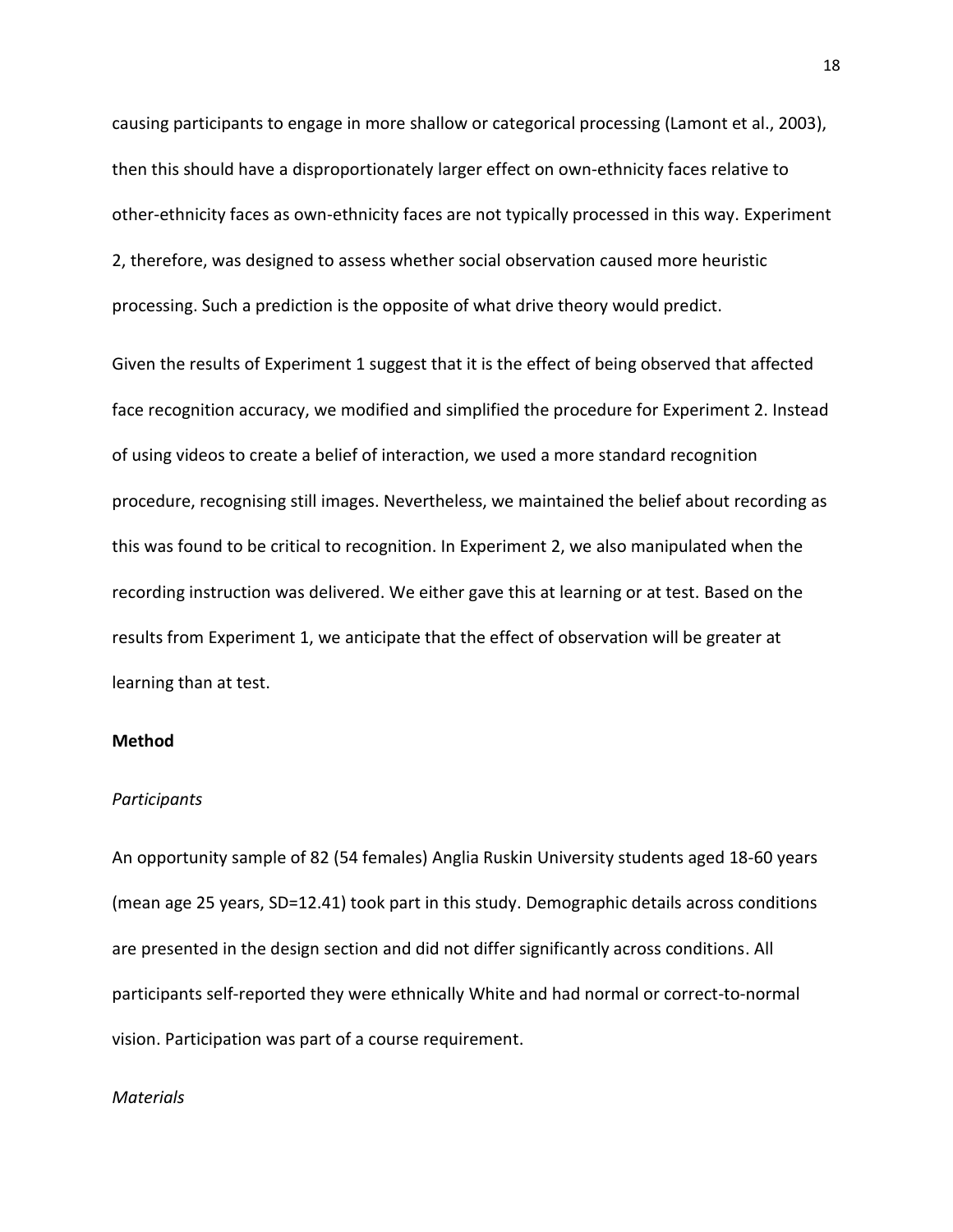The stimuli set used in this experiment consisted of 80 face images taken from the Minear and Park (2004) face database. Images used were 40 White (20 female) and 40 Black (20 female) faces each displaying a neutral expression (a different image of each face was used at the test phase to the learning phase to reduce pictorial recognition). Each image was cropped such that only the face was visible on a white background, showing no clothing and adjusted to be of equal size (640x480px). A Photoshop tool was used to remove any distinctive features (such as facial piercings) and to hide most of the hair. Each image was standardized for position, such that the eyes of each face were presented in the upper mid centre of the computer screen. The Black faces and the White faces have been used in previous research (Mukudi & Hills, 2019) and data from those studies indicate that they were equivalently recognised by own-ethnicity participants: *t*(78)=1.14, *p*=.257, indicating that the faces were equally difficult for ownethnicity participants to recognise.

The Experiment was implemented in the same way as Experiment 1, with the same distractor task.

#### *Design*

A 2x2x2 mixed factorial design was employed with the factors: Recording belief at learning (webcam recorded, not recorded); recording belief at test (webcam recorded, not recorded); and ethnicity of face (own- and other-ethnicity). Recording belief variables were manipulated between-subjects whereas ethnicity of face was manipulated within-subjects. Participants were randomly allocated to one of the resulting four conditions with the proviso that each condition had an equal number of participants in it. Participant demographics were as follows: recorded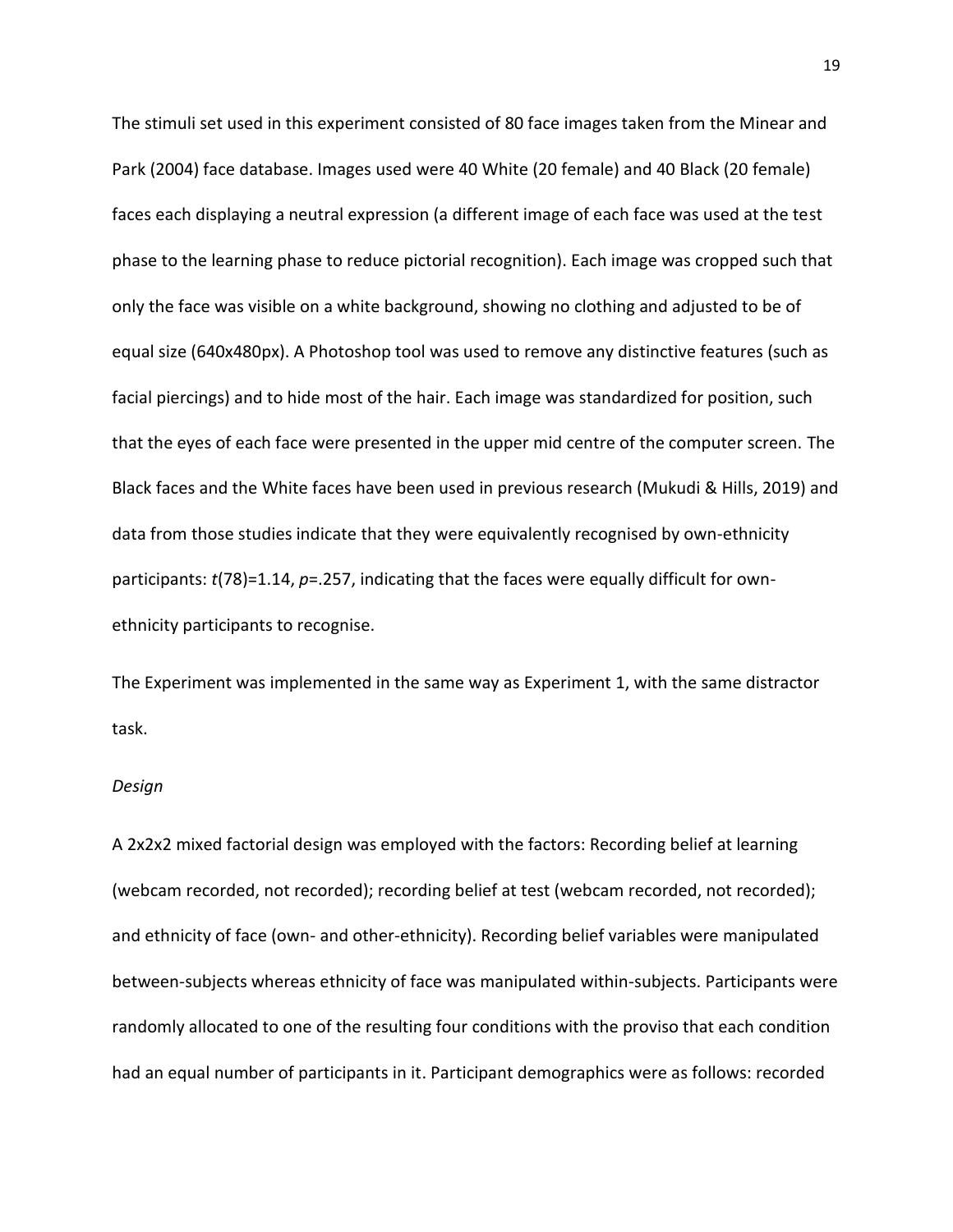at learning and test recorded - 15 Female participants, *Mage*=21.00 years (*SD*=1.20); recorded at learning but not test - 17 Female participants, *Mage*=20.92 years (*SD*=1.44); not recorded at learning, but recorded at test - 14 Female participants, *Mage*=21.04 years (*SD*=1.28); and not recorded at either learning nor test - 18 Female participants, *Mage*= 21.31 years (*SD*=1.49). Counterbalancing was applied by using each stimulus image as a target and a non-target in each condition an equal number of times. The dependent variables were recognition accuracy (measured using the Signal Detection Theory measure of stimulus discriminability, *d'*), response bias (*C*), and response time (*ms*).

#### *Procedure*

The experiment consisted of six consecutive phases, as in Experiment 1. Participants in the "belief of being recorded" conditions were instructed that they were being watched by the experimenter for their facial reaction to the faces and were shown the position of the webcam and an example of the live feed on the experimenter's computer. Participants were told when the webcam was recording or not immediately before the relevant experimental phases, depending on condition.

Apart from the instructions given, all participants completed the same procedure. During the learning phase, participants viewed 40 (20 Black) face images sequentially in a random order. Participants were required to rate each face for attractiveness on a 1 to 9 scale by responding using the appropriate number keys on the keyboard. This was to ensure adequate attention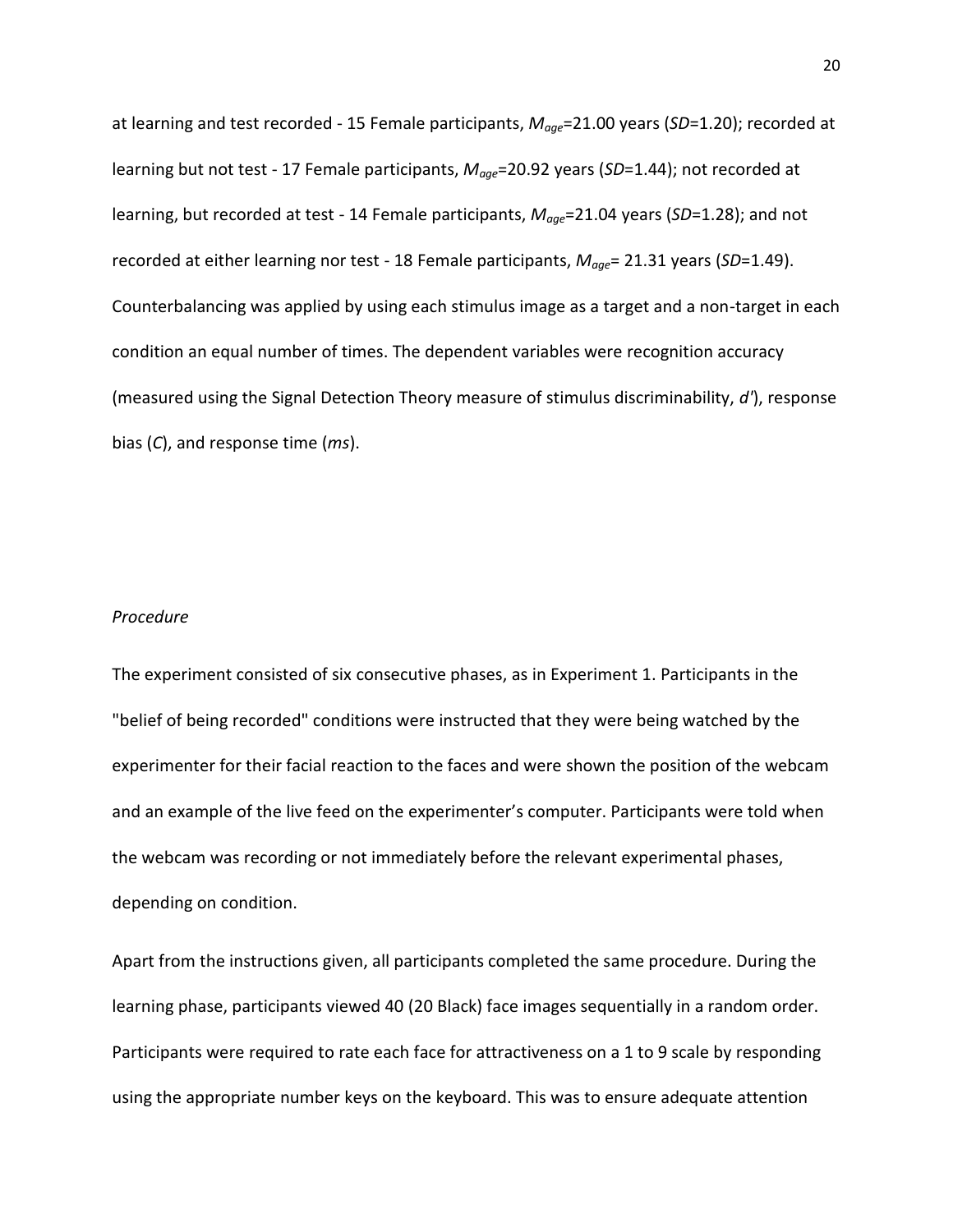was paid to the face (Light, Hollander, & Kayra-Stuart, 1981). Each face was on screen for 2000ms and there was an inter-stimulus interval of 800ms.

Immediately following this, the distractor phase as in Experiment 1, began. Following this, a forced-choice recognition test was completed, in which 80 face images were presented sequentially in a random order. Forty were target images and 40 (20 Black) were novel faces. Participants were required to indicate whether they had seen the image before or not using the keypad (S-seen, N-not seen). Test images persisted on screen until a response was made. Between each face there was a plain white screen for 150ms.

As in Experiment 1 participants completed a demographic questionnaire and those who were cognisant of the experimental deception were excluded. The experiment took a total of 30mins to complete.

## **Results**

Two participants were excluded due to not believing they were being recorded at test. Mean recognition accuracy is presented in Figure 2 and was subjected to a 2x2x2 mixed analyses of variance (ANOVA) with the factors: Recording belief at learning; recording belief at test; and ethnicity of face. As expected, this revealed a significant main effect of ethnicity of face on accuracy,  $F(1,76)=30.13$ ,  $p=.001$ ,  $\eta_0^2=0.28$ , whereby own-ethnicity faces were recognised more accurately than other-ethnicity faces (mean difference=0.35). A significant main effect of recording belief at learning was also found, *F*(1,76)=5.87, *p*=.02, η<sub>p</sub><sup>2</sup>=.07, in which faces were recognised more accurately when participants were not being webcam recorded than when they believed they were (mean difference=0.31). Furthermore, a significant interaction was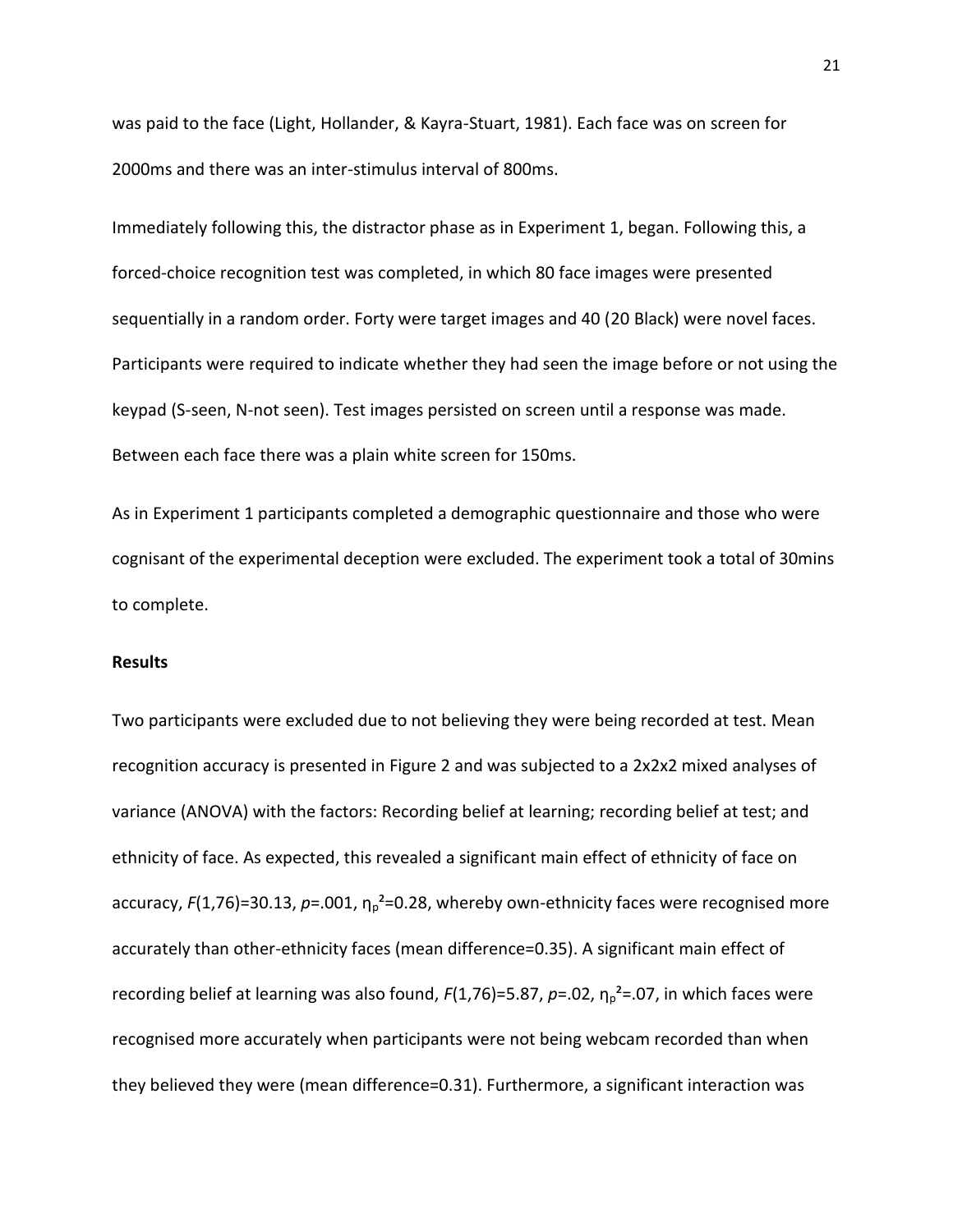found between the factors ethnicity of face and recording belief at learning, *F*(1,76)=6.65,  $p=0.01$ ,  $\eta_p^2$ =.08, whereby own-ethnicity faces were recognised with significantly higher accuracy than other-ethnicity faces when not being webcam recorded at learning (mean difference=0.47, *p*=.01), but there was no difference in recognition accuracy between own- and other-ethnicity faces when being recorded (mean difference=0.19). No main effect for recording belief at test was found, *F*(1,76)=.03, *p*=0.863, η<sub>p</sub><sup>2</sup>< .01, nor were any further interactions significant, largest  $F(1,76)$ =0.65, smallest  $p$ =.42,  $\eta_p^2$ =.01.

Response bias data, shown in Table 3, were subjected to a parallel mixed-ANOVA. The only significant effect in this analysis was a more conservative response bias when recognising other-ethnicity faces than own-ethnicity faces (mean difference=.336), *F*(1,76)=50.93, *p*<.001,  $\eta_p^2$ =.40. The response time data were also subjected to a parallel mixed ANOVA, which revealed a significant main effect for recording belief at test, *F*(1,76)=6.35, *p*=.01, η<sub>p</sub><sup>2</sup>=.08, in which participants were 140.6ms slower at making a recognition judgement if being webcam recorded at test. No further main effects were found, largest *F*(1,76)=1.35, smallest *p*=0.25,  $η<sub>p</sub><sup>2</sup>=.02$ . However, a significant three-way interaction was present, *F*(1,76)=4.18, *p*=.04, η<sub>p</sub><sup>2</sup>=.05: While participants were slower at making recognition judgements at test when they believed they were being recorded than when they did not, this effect was not present if the participant had been recorded during learning. No further interactions were found, largest *F*(1,76)=2.41, smallest  $p=0.13$ ,  $\eta_p^2 = .03$ .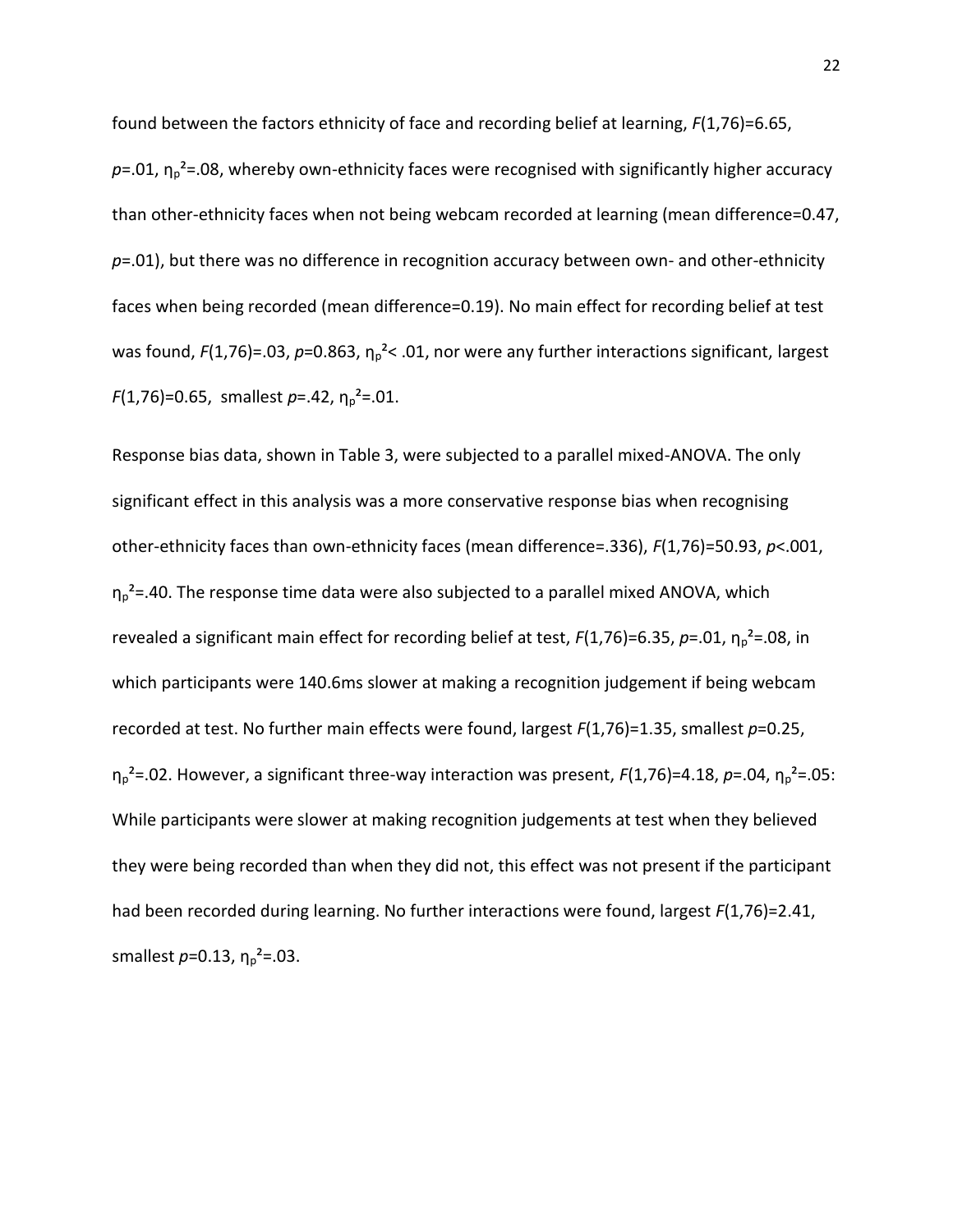# **Own-Ethnicity Faces**





*Figure 2.* Mean recognition accuracy (d') when participants believed they were being observed split by whether they believed they were being observed by another person during learning for other-ethnicity faces and own-ethnicity faces.

Table 3.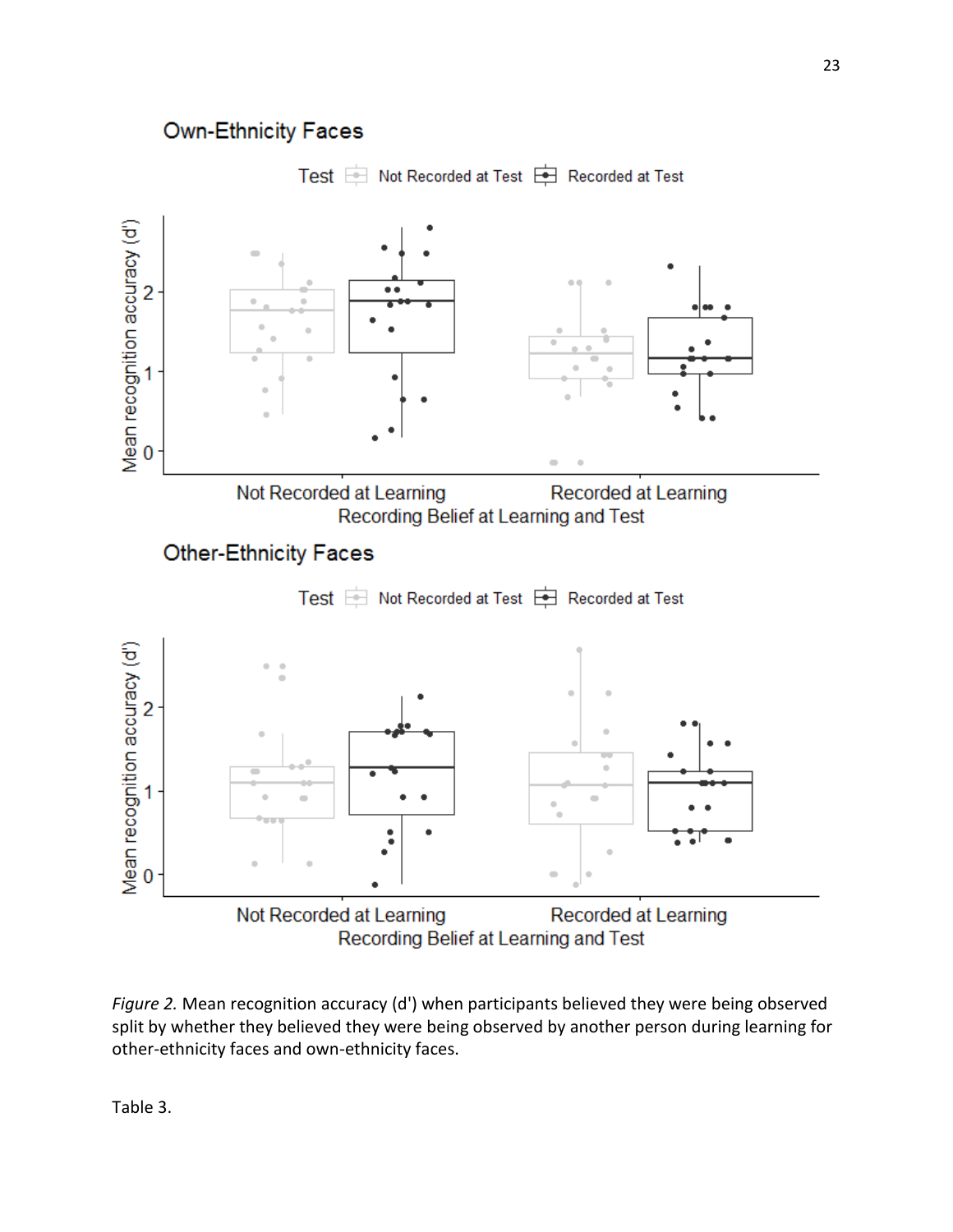|                                       |                   |                     | <b>Recording belief</b>    |                                          |                             |                                   |
|---------------------------------------|-------------------|---------------------|----------------------------|------------------------------------------|-----------------------------|-----------------------------------|
|                                       |                   |                     | Recorded at learning       |                                          | Not Recorded at<br>Learning |                                   |
|                                       |                   |                     | Recorded at<br><b>Test</b> | <b>Not</b><br>Recorded at<br><b>Test</b> | Recorded<br>at Test         | <b>Not</b><br>Recorded<br>at Test |
| Response                              | Face              | Own-<br>ethnicity   | .42(.07)                   | .45(.09)                                 | .51(.07)                    | .42(.07)                          |
| Bias $(C)$                            | Ethnicity         | Other-<br>ethnicity | .07(0.08)                  | .18(0.07)                                | .14(.09)                    | .07(0.09)                         |
|                                       | Face              | Own-<br>ethnicity   | 1150 (231)                 | 1015 (283)                               | 1164 (303)                  | 990 (138)                         |
| <b>Response</b><br>Time ( <i>ms</i> ) | Ethnicity         | Other-<br>ethnicity | 1137 (209)                 | 1065 (324)                               | 1170 (138)                  | 988 (324)                         |
| <b>Hit Rate</b>                       | Face<br>Ethnicity | Own-<br>ethnicity   | .57(0.04)                  | .54(.04)                                 | $.62$ $(.04)$               | .64(.04)                          |
|                                       |                   | Other-<br>ethnicity | .65(.04)                   | .63(0.04)                                | .65(.04)                    | .67(0.04)                         |
| <b>False Alarm</b>                    | Face<br>Ethnicity | Own-<br>ethnicity   | .16(0.02)                  | .17(02)                                  | .11(.02)                    | .13(.02)                          |
| Rate                                  |                   | Other-<br>ethnicity | .30(.03)                   | .27(0.03)                                | .24(.03)                    | .29(.03)                          |

*Mean (standard error in parentheses) response bias (*C*), response time (*ms*), hit rate, and false alarm rate for participants who believed they were being observed split at learning and test for own- and other-ethnicity faces for Experiment 2.*

# **Discussion**

Recognition accuracy for own-ethnicity faces was higher than for other-ethnicity: the classic OEB. Furthermore, being observed made participants less accurate at face recognition, however, this was only if the observation occurred at learning and only for own-ethnicity faces. These results indicate that the influence of social pressure due to observation affects the encoding of faces rather than recollection or recognition. However, this impact of social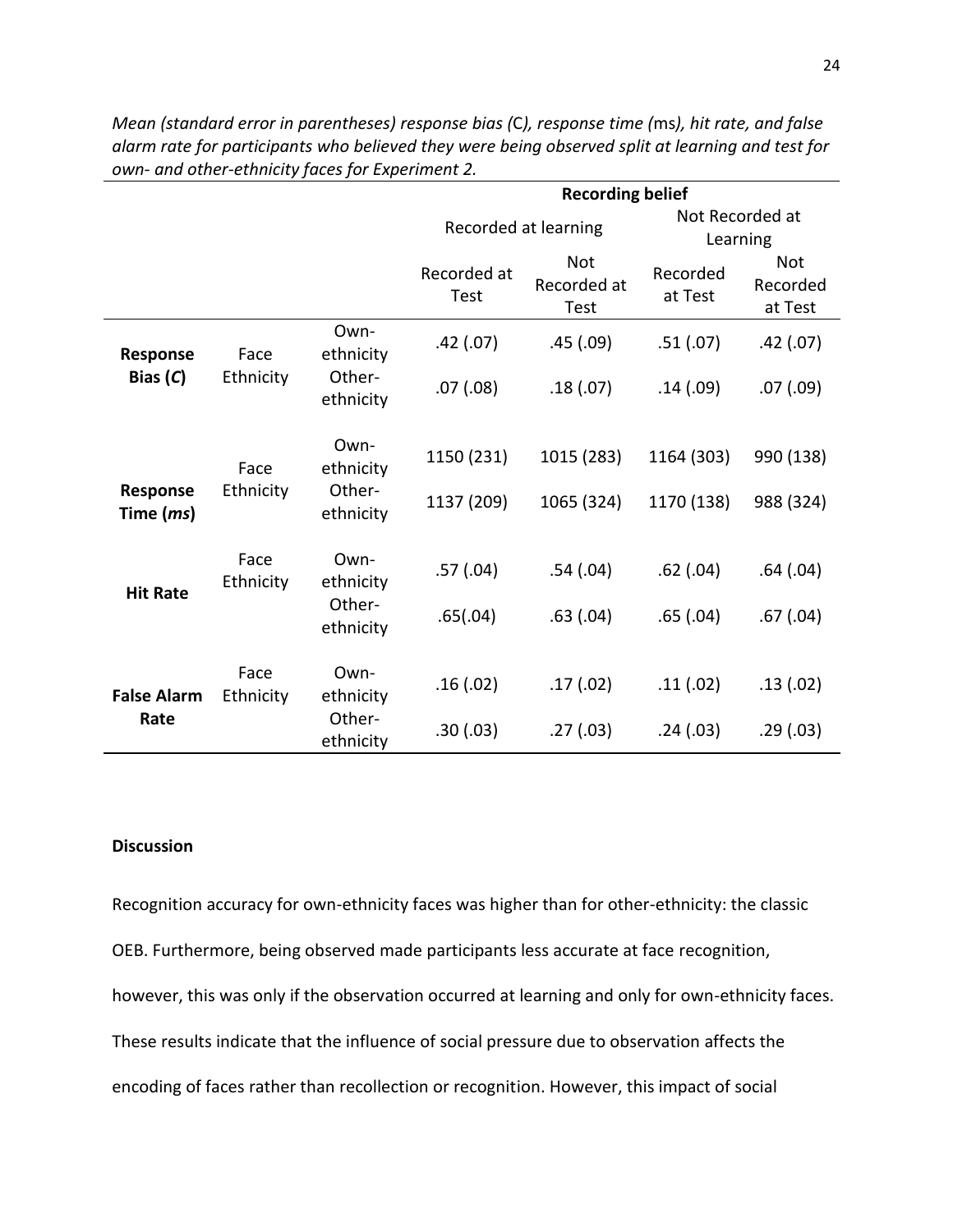pressure, induced by intensely watching participants on a webcam whilst they were initially encoding the face stimuli, appears to have had a significant detrimental effect on accuracy when recognising own-ethnicity faces only. The recognition accuracy of own-ethnicity faces when being recorded at learning was brought down to the level of the recognition accuracy of other-ethnicity faces in all conditions. According to drive theory (Zajonc, 1965), the recognition of other-ethnicity faces should have been more affected by social pressure caused by observation. Therefore, we can rule out drive theory as an explanation for the present findings. To interpret these results within the framework described in the introduction, we could suggest that social pressure induces a reliance on heuristic processing. The recognition of otherethnicity faces is already based on heuristics (e.g., Levin, 2000; Sporer, 2001) and thus is not going to be affected by social pressure. This is the pattern that we found. Specifically, being observed lowered the hit rate for own-ethnicity faces but had no effect on other-ethnicity face recognition. Social pressure may have caused own-ethnicity faces to be processed in a similar categorical manner which leads to poorer recognition. However, this explanation would assume that the metric in which performance detriment is observed through the recognition of otherethnicity faces would be the same metric as when being observed. This is not the case: The OEB is driven by false alarms, that is heuristic processing causes participants to more easily confuse faces that they haven't seen for ones that they have; However, the effects of being observed are on hit rate, that is the effect of encoding.

Alternatively, the finding that observation affects own-ethnicity face processing but not otherethnicity face processing may indicate that social pressure interferes with the expert face processing system. This is based on the notion that other-ethnicity faces are processed in an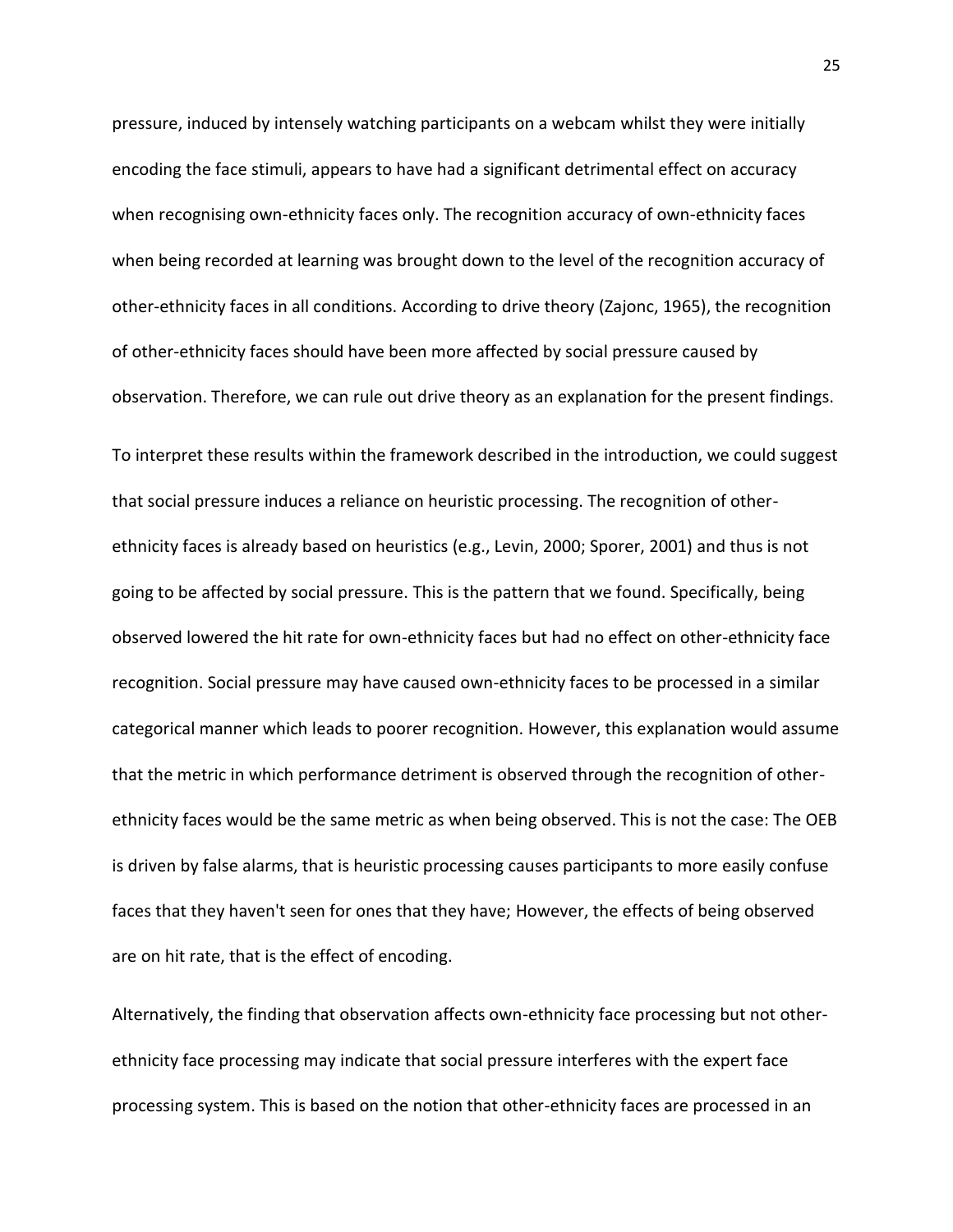inexpert manner (Michel et al., 2007) relative to own-ethnicity faces. This alternative explanation stems from the notion that face recognition is often considered "special" (Moscovitch, Winocur, & Behrmann, 1997) and relies on different cognitive architecture than object recognition (Haxby et al., 2002). If observation affects the processing of faces by disrupting this specialist cognitive architecture then it is likely to affect upright own-ethnicity face recognition more so than the recognition of other-ethnicity faces, objects, and inverted faces. This alternative prediction was assessed in Experiment 3.

Being watched during the retrieval stage also appears to increase the time it takes to make a recognition judgement of previously seen faces, of both own- and other-ethnicity. Additionally, recognition judgements for own-ethnicity faces were made much slower (and notably less accurate) if participants believed they were being recorded during encoding. The effect of slower judgements, whilst under pressure at the retrieval stage may be due to participants taking more time to deliberate over whether they have seen the face before, rather than making an automatic judgement. It may also indicate that there has been a disruption to the expert face processing system and a slower more piecemeal processing system must be engaged, consistent with the previous theorising.

#### **Experiment 3**

We have found that the recognition of own-ethnicity faces is detrimentally affected by being observed during encoding of those faces. We suggest that this is caused by a decreased use of expert processing mechanisms when being observation. It is possible that observation disrupts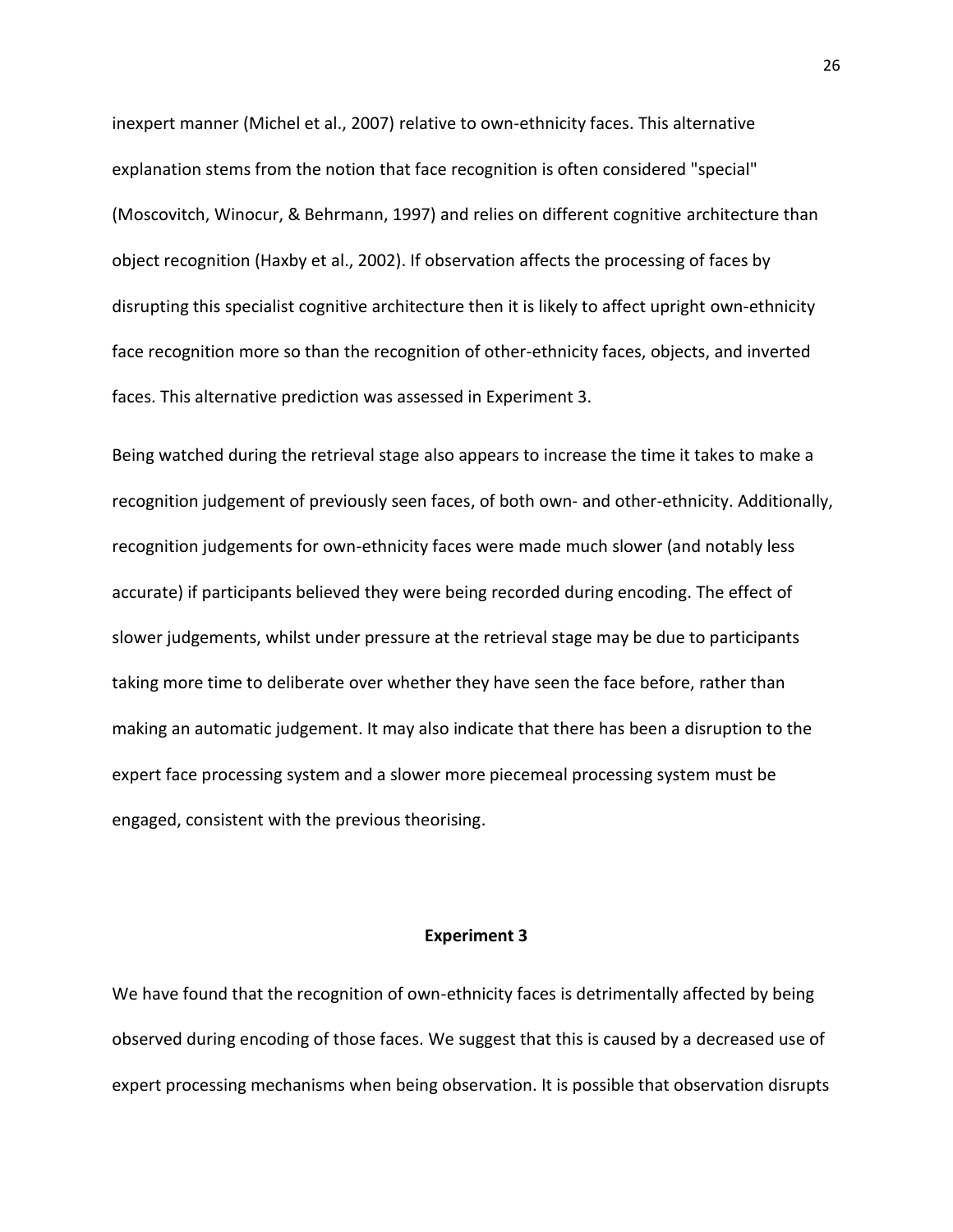the expert, and potentially dedicated, processing mechanisms employed for face recognition. This was tested in Experiment 3, in which we ran an old/new recognition experiment in which the recognition of faces was compared with the recognition of objects and inverted faces when either under observation or not under observation. If the social pressure caused by being observed affects the expert mechanisms involved in face processing uniquely then observation will not affect the recognition of inverted faces nor objects as much as upright faces. This is because there is no evidence to suggest that inverted faces are processed heuristically. Once again, drive theory (Zajonc, 1965) would predict that the recognition of inverted faces and objects to be more affected by observation than upright faces because such stimuli are more difficult to recognise.

# **Method**

#### *Participants*

An opportunity sample of 108 (43 male) Bournemouth University students aged between 18 and 26 years (mean age 22 years, SD=4.99) naïve to the purpose of the study were recruited. Participants self-reported they were ethnically White and had normal or correct-to-normal vision were and participated as partial fulfilment for a course requirement. Thirty five female participants (out of 52, *Mage*=19.88 years, *SD*=2.20) were observed and 30 female participants (out of 56, *Mage*=23.96 years, *SD*=5.98) were not observed.

## *Materials, Design, and Procedure*

Two images of 80 faces were taken from the Minear and Park (2004) database: one image was used in the learning phase and the other in the testing phase, counterbalanced across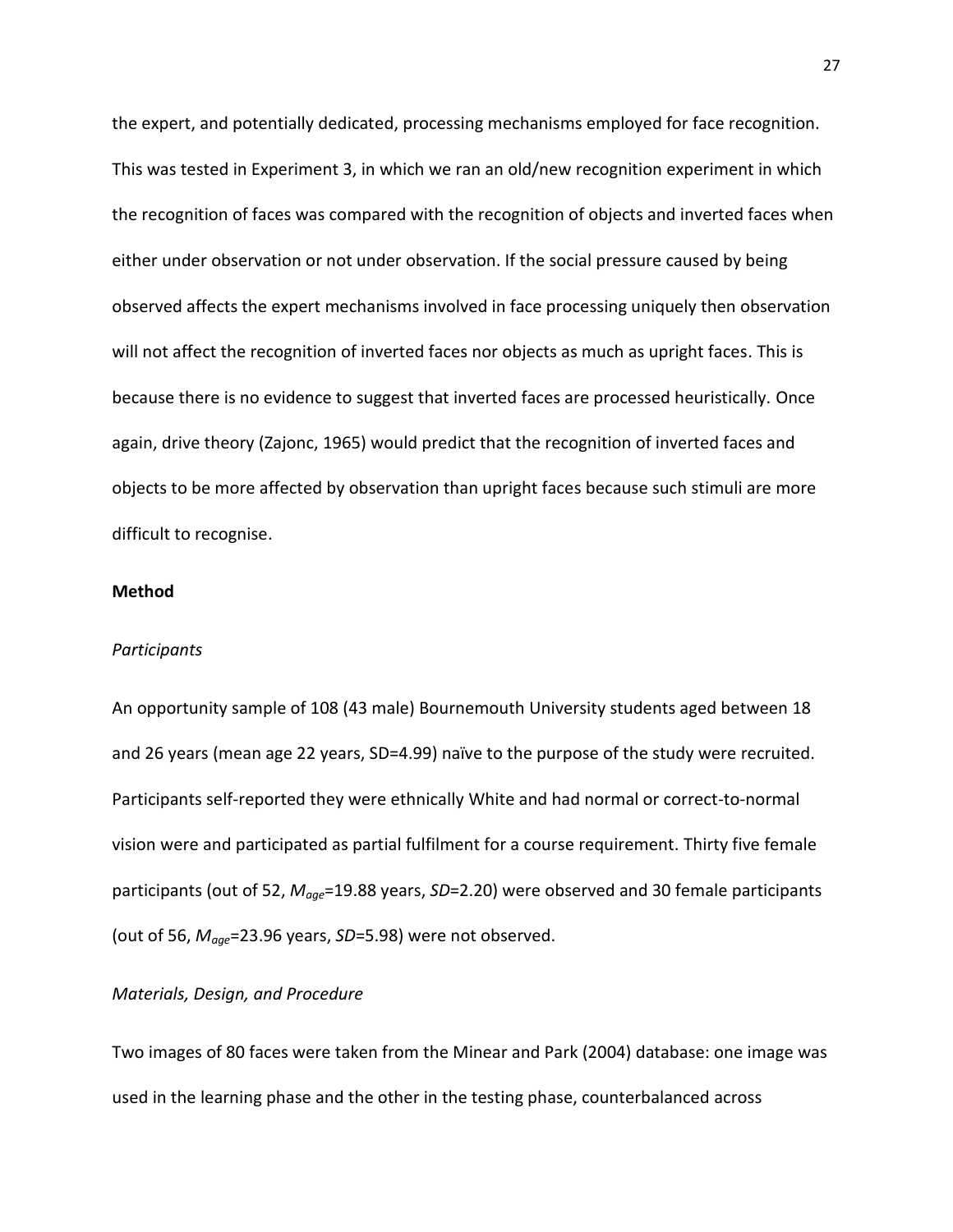participants. These faces were ethnically White aged between 18 and 34 years. Each image was cropped and standardised in the same way as Experiment 2.

Images of 30 chairs were taken from the Object Databank (CNBC, 2012). These were cropped to be the same size as the face stimuli and standardised for position, so the centre of the image was presented in the upper mid centre of the computer screen. All images were presented in 72 dpi resolution. The experimental procedure was implemented in the same way as Experiment 1, except that participants responded with "z" (seen before) and "m" (not seen before) in the recognition phase. Moreover, there were two old/new recognition tests: one for faces and one for objects (each one involved a learning, distractor, and test phases). The object test involved 15 chairs presented at learning and 30 at test. The face test involved 40 faces (20 inverted) presented at learning and 80 (40 inverted) at test. Facial orientation was matched from learning to test.

A 3x2 design was employed with the factors: stimuli type (upright faces, inverted faces, or objects) and observation belief. Observation belief was manipulated between subjects and in the same manner as that described in Experiment 2, whereas stimuli type was manipulated within subjects. All other design aspects were the same as Experiment 1.

# **Results**

Old/new responses were converted into *d'* using the Macmillan and Creelman (2010) method. Mean recognition accuracy across conditions is shown in Figure 3 and was subjected to a 3x2 mixed subjects ANOVA with the factors observation and stimuli type. This analysis revealed an anticipated main effect of stimulus type, *F*(2, 212)=31.39, *p*<.001,  $\eta_p^2$ =.23. Bonferroni-corrected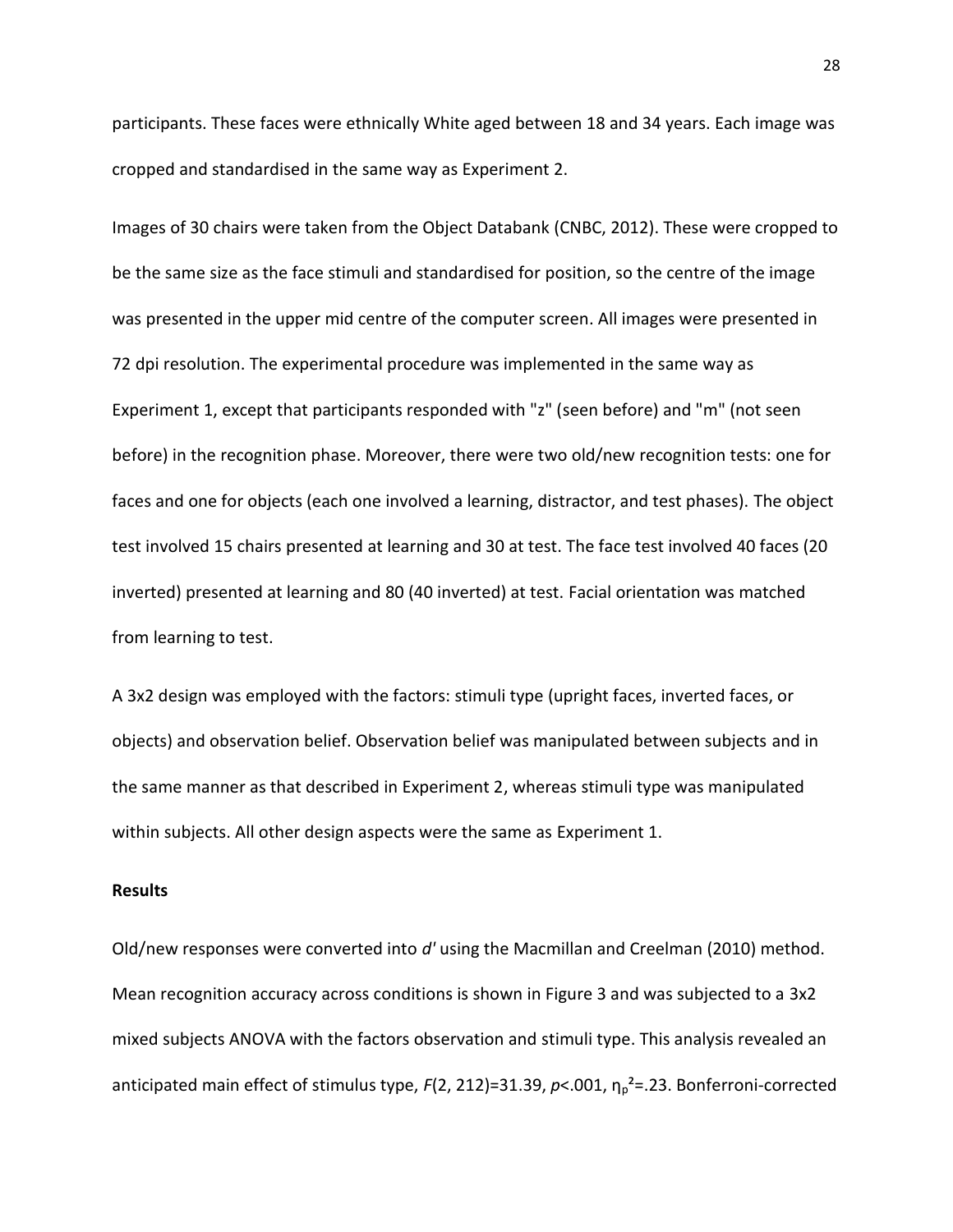pairwise comparisons revealed that upright faces were recognised more accurately than inverted faces (mean difference=0.89, *p*<.001), thus demonstrating the standard face-inversion effect, Yin (1969), and objects (mean difference=0.65, *p<*.001), thus demonstrating the superiority of face recognition relative to object recognition. There was no significant difference in the recognition of inverted faces and objects (mean difference=0.24, *p*=.077). This effect interacted with observation condition,  $F(2, 212)=3.46$ ,  $p=.036$ ,  $\eta_p^2=.03$ . Because there was a significant difference in age between the two groups (with the not observed participants being significantly older than the observed participants, *t*(106)=4.77, *p*<.001, and older participants being significantly more accurate at face recognition than younger participants, Germine, Duchaine, & Nakayama, 2011), this variable was entered into a secondary analysis as a covariate. The key interaction remained significant, *F*(2, 210)=3.78, *p*=.024, η<sub>p</sub><sup>2</sup>=.04, with a slightly increased effect size. Post-hoc comparisons (adjusted due to a significant Levene's Test for equality of variance), revealed that observation impaired upright face recognition, *t*(106)=2.06, *p*=.043, Cohen's *d*=0.40, but had no significant effect on the recognition of inverted faces, *t*(106)=0.25, *p*=.807, Cohen's *d*=0.05, nor objects, *t*(106)=0.27, *p*=.790, Cohen's *d*=0.05. These effects were not driven by floor effects as the recognition of all stimuli was significantly greater than 0, all *t*'s(107)>11.23, all *p*s<.001, all Cohen's *d*s>2.17. The main effect of observation condition was not significant, *F*(1, 106), *MSE*=2.47, *p*=.201, ηp<sup>2</sup>=.02.

In order to assess whether the recognition of upright faces under observation was brought to the same level as the recognition of inverted faces or objects (thereby removing all facespecialist processing), we used a series of Bonferroni-corrected *t*-tests (α=.01). Upright face recognition under observation was not significantly greater than inverted face recognition,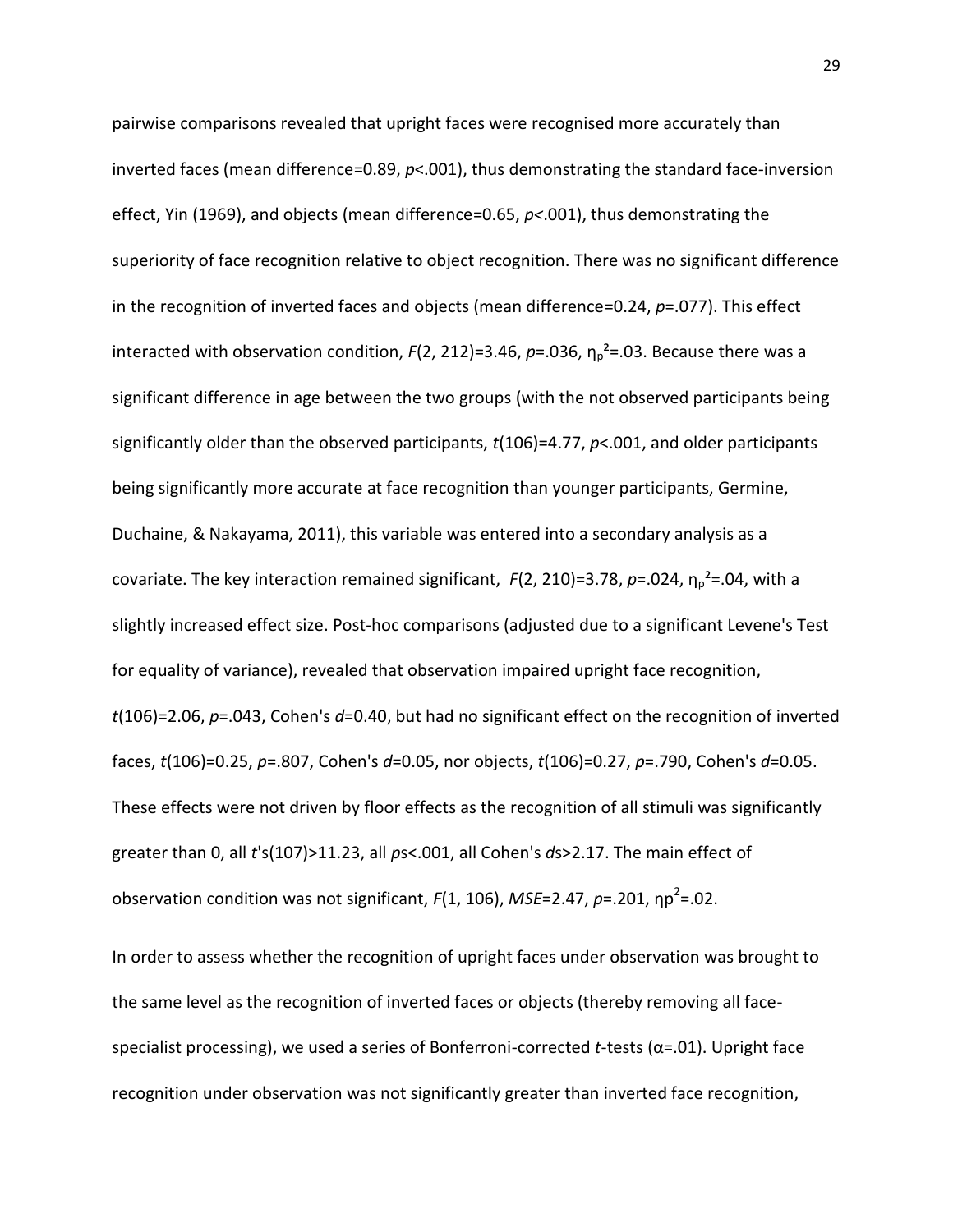*t*(51)=2.40, *p*=.040, Cohen's *d*=0.67, and object recognition, *t*(51)=1.37, *p*=.354, Cohen's *d*=0.38, indicating a reduction in the deployment of expert processing mechanisms while under observation.

Because the recognition of inverted faces is lower than that of upright faces, detecting effects in the recognition of inverted faces is more difficult because of floor effects. In order to adequately show that observation is selectively affecting the recognition of upright faces, a relative measure of the face-inversion effect is required (see Hills & Lewis, 2018, for further explanation and calculation). This calculation equates performance of upright and inverted faces and allows for a direct comparison. Even with this statistical procedure, the recognition of upright faces was affected by observation more so than the recognition of inverted faces, *t*(106)=2.01, *p*=.047.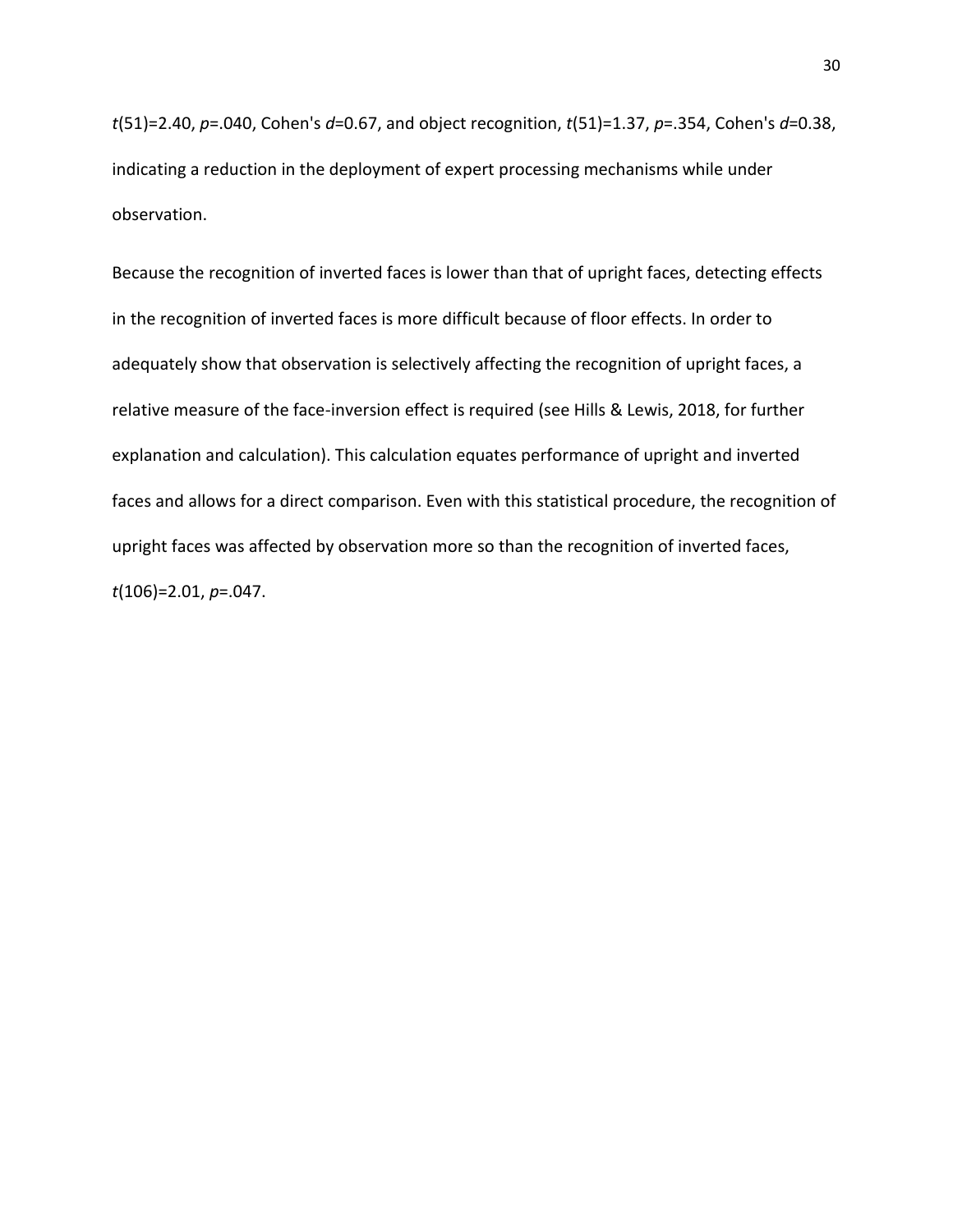

*Figure 3.* Mean recognition accuracy for upright and inverted faces and objects (chairs) when being observed and when not being observed. Since all accuracy measures were significantly above zero, there were no floor effects in these measures.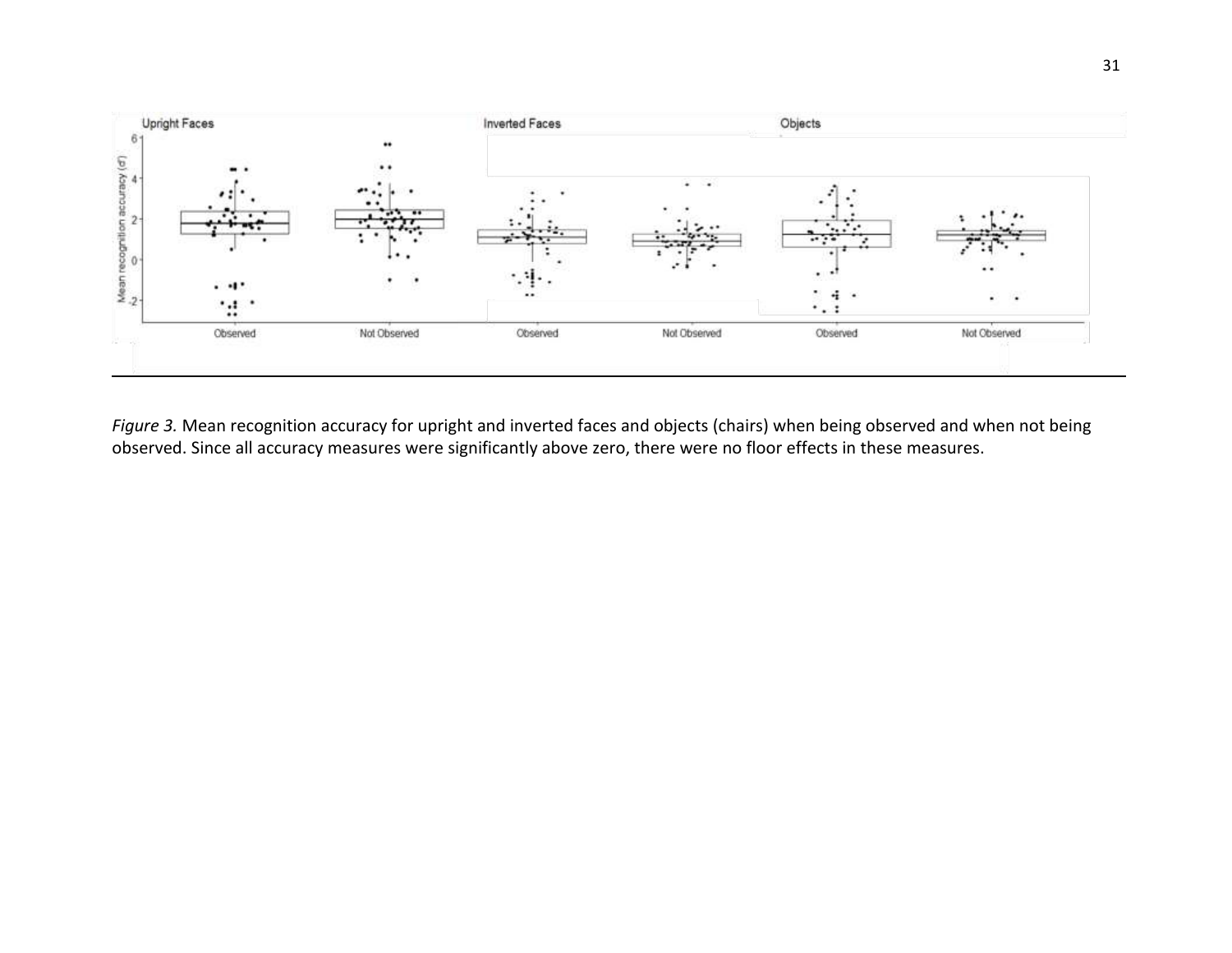In the preceding analysis, we did not control for the overall difference in the unobserved conditions. Because the performance in the upright face condition is that much greater than the other conditions, it is easier to see performance decrements due to a larger range of data points available than in the other conditions. In other words, this may represent a scalable interaction (Loftus, 1978; Wagenmakers, Krypotos, Criss, & Iverson, 2012). In order to resolve this, we constructed a relative measure of the effect of observation $^1$ :

# Obs=(*d'not under observation* - *d'under observation*) / (*d' not under observation* + *d'under observation*)

The resulting data were subjected to a univariate ANOVA, revealing an effect stimuli type, *F*(2, 153)=3.78,  $p=.025$ ,  $\eta_0^2=.05$ . Upright faces were recognised less accurately when under observation relative to not when under observation (.14, *SE*=.03) than inverted faces (.02, *SE*=.03) and objects (.03, *SE*=.03).

Response bias data were analysed using a parallel ANOVA, with summary means shown in Table 4. This revealed a main effect of stimulus type,  $F(2, 198.03^2)$ =15.39, p<.001,  $\eta_p^2$ =.13. Bonferroni-corrected pairwise comparisons showed that response bias was more conservative for objects than upright (mean difference=.34, *p*<.001) and inverted faces (mean difference=.22, *p*<.001). No other effects were significant.

Response time data were analysed using a parallel ANOVA, shown in Table 4. This revealed a marginal main effect of stimulus type, *F*(2, 212)=3.24, *p*=.068, η<sub>p</sub><sup>2</sup>=.03. Bonferroni-corrected pairwise comparisons showed the recognition of upright faces was faster than that of inverted faces (mean difference=102.93,  $p$ <.001), replicating the standard face-inversion effect (Yin,

l

 $^1$  Note, that because of the design, this could only be done in a by-item analysis.

 $2$  Mauchlev's Test of sphericity was significant, therefore the Huynh-Feldt correction was applied.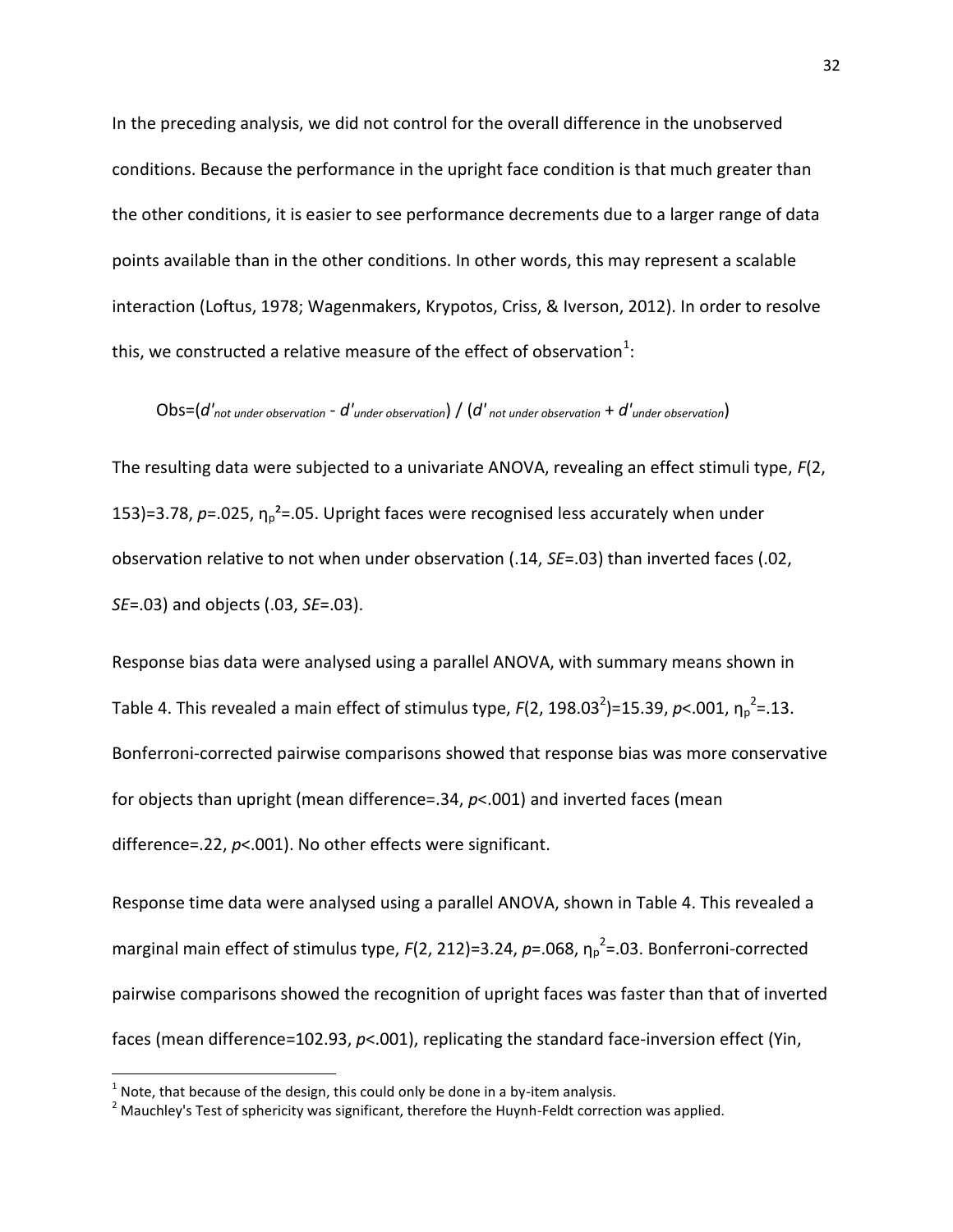1969). The interaction was not significant,  $F(2, 212) = 0.21$ ,  $p = .810$ ,  $\eta_p^2$ <.01. The main effect of

observation condition was significant, F(1, 106)=3.24,  $p<$  001,  $\eta_p^2$ =.11: Observed participants

(*M*=1445ms, *SD*=43) were slower than non-observed participants (*M*=1229, *SD*=41).

#### Table 4.

*Mean (standard error in parentheses) response bias (*C*), response time (*ms*), hit rate, and false alarm rate for participants who believed they were being observed for the recognition of upright faces, inverted faces, and objects (chairs) for Experiment 3.*

|                         |              |                       | <b>Recording Belief</b> |               |
|-------------------------|--------------|-----------------------|-------------------------|---------------|
|                         |              |                       | Recorded                | Not Recorded  |
|                         |              | <b>Upright Faces</b>  | .13(0.08)               | .11(.07)      |
| <b>Response Bias</b>    | Stimuli Type | <b>Inverted Faces</b> | $-.02(.07)$             | $.02$ $(.07)$ |
| (C)                     |              | Objects               | $-.23(.06)$             | $-.22(.06)$   |
| <b>Response Time</b>    |              | <b>Upright Faces</b>  | 1374 (47)               | 1181 (45)     |
| (ms)                    | Stimuli Type | <b>Inverted Faces</b> | 1503 (58)               | 1257 (56)     |
|                         |              | Objects               | 1459 (60)               | 1250 (58)     |
|                         |              | <b>Upright Faces</b>  | .69(.03)                | .78(0.03)     |
| <b>Hit Rate</b>         | Stimuli Type | <b>Inverted Faces</b> | .64(.03)                | .65(.03)      |
|                         |              | Objects               | .72(.03)                | .77(03)       |
|                         |              | <b>Upright Faces</b>  | .27(.03)                | .18(0.03)     |
| <b>False Alarm Rate</b> | Stimuli Type | <b>Inverted Faces</b> | .36(.03)                | .33(.03)      |
|                         |              | Objects               | .39(.02)                | .36(.02)      |

# **Discussion**

The results from this study indicate that upright face recognition was less accurate under observation, whereas object recognition and inverted face recognition was unaffected by observation. This is inconsistent with drive theory. Such results demonstrate that the dedicated expert perceptual mechanisms involved in face recognition are affected by the social pressure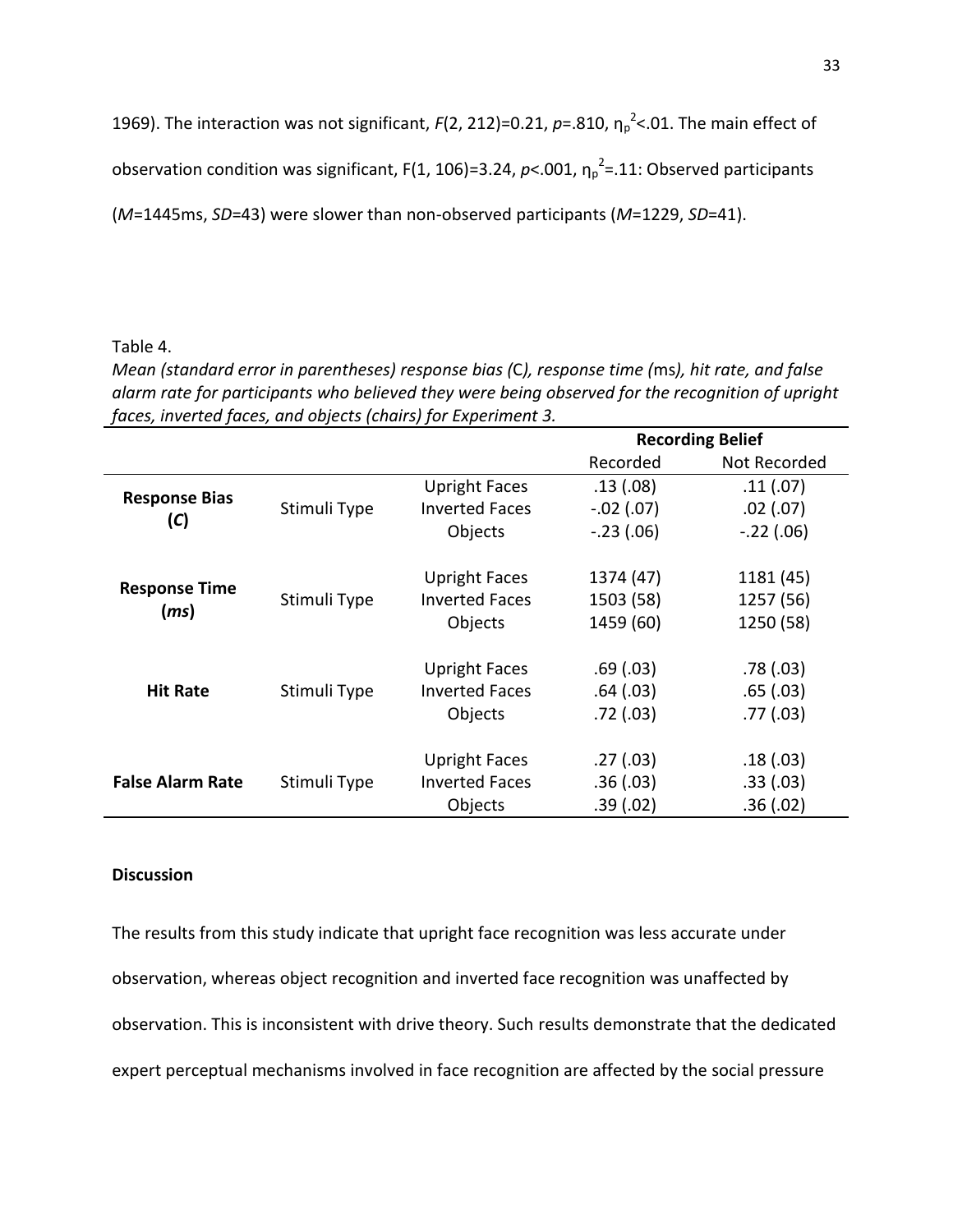of being under observation. The reason why expert processing might be more easily disrupted by social pressures might be due to the ease with which the specialist architecture is disrupted by external forces. The specialist face recognition mechanisms may be housed in the left fusiform gyrus and nearby regions (Haxby et al., 2002). Damage to these regions causes face recognition deficits (e.g., Barton, 2008), and it may be that this region is simply more susceptible to interference than the more general cognitive architecture employed for object recognition. This explanation may be plausible, however, further tests of how observation disrupts the expert face processing system is required.

In Experiments 2 and 3, we found that observation causes participants to respond slower than when not under observation. While the effects were different across Experiments (in Experiment 3, the effect was at test) and quite small, they indicate that the effect of being observed was causing participants to process faces in a less efficient manner or that their cognitive capacity was somehow occupied by the mere presence of others. During other cognitive tasks, anxiety in participants has been related to slower responding (Mandler & Sarason, 1952) due to altered cognitive processing strategies being employed (Hockey, 1997). Such altered cognitive processing might included increased selective attention (Easterbrook, 1959; Chajut & Algom, 2003) or not using expert face recognition systems.

It is harder to explain the results of Experiment 3 using the notion that social pressure causes participants to rely more on heuristic processing (Lamont et al., 2003). This is partially due to the lack of an operationalisable definition of heuristic processing and partially due to the lack of evidence suggestion that objects and, in particular, inverted faces are processed using heuristics. While this explanation cannot be ruled out (since there is a lack of evidence either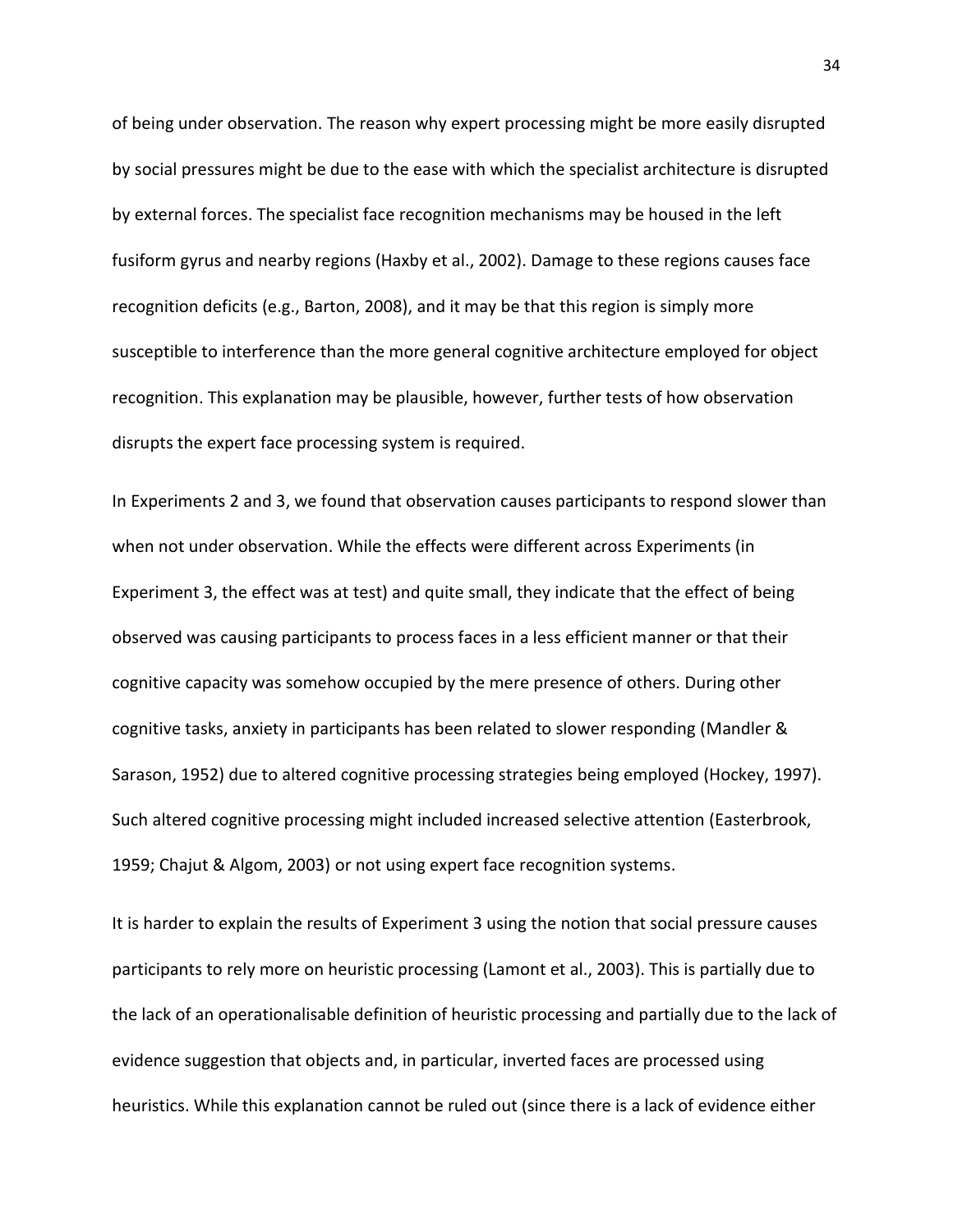way), we prefer to explain the current findings as expert face recognition being more easily disrupted by social pressure than inexpert perceptual processing.

Typically, the expert processing mechanisms deployed for face recognition are considered to be configural processing (Maurer et al., 2002). However, Maurer et al. (2002) highlight that configural processing is a generic term used to describe three distinct processing types: Firstorder relational processing (coding the basic arrangement of faces); second-order relational processing (detecting and utilising the idiosyncratic differences in the basic arrangement of the facial features, Diamond & Carey, 1986); and holistic processing (processing faces as a Gestalt, Rossion, 2008). Extensive evidence suggests that expert face recognition is not based on finegrained second-order relational processing (e.g., by stretching the face; Hole, George, Eaves, & Rasek, 2002; Mondloch & Desjarlais, 2010; for a review see Burton, Schweinberger, Jenkins, & Kaufmann, 2015). First-order relational information is disrupted by inversion, suggesting that the face-inversion effect (Yin, 1969) is one measure of expert processing. However, the ability to discriminate between many hundreds of faces cannot be based on first-order relational processing alone. Indeed, it has been theorised that first-order relational processing is necessary to engage expert holistic processing but is not the mechanism of expert discrimination. Therefore, to adequately explore if observation affects expert face processing mechanisms, further tests of holistic processing are required. These were conducted in Experiment 4.

There are alternative explanations for how being observed may affect face perception based on eye movements hitherto not considered. It has been well documented that social anxiety affects the way participants view faces (Schneier, Rodebaugh, Blanco, Lewin, & Liebowitz,

35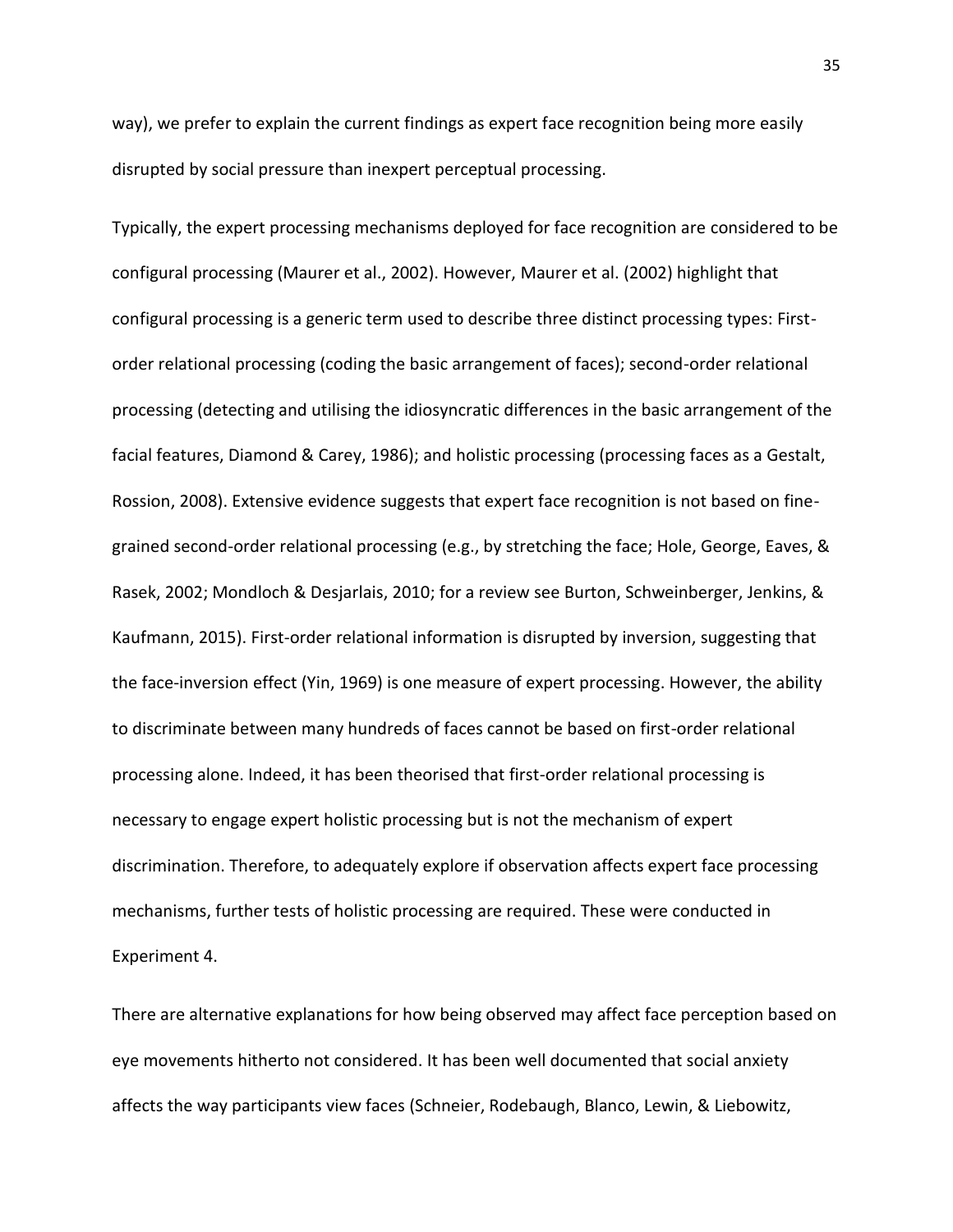2011). Specifically, eye-contact is reduced in those with social anxiety (Daly, 1978, Horley, Williams, Gonsalvez, & Gordon, 2003, but see Wieser, Pauli, Alpers, & Mühlberger, 2009), or those under social pressure. Participants actively avoid looking at anxiety-inducing stimuli, such as angry faces (Mogg & Bradley, 2002). Social pressure may cause anxiety and this may encourage participants to look away from the eyes as they are the most anxiety-inducing visual features during social interactions. If participants view faces differently, they may be encoding them in an atypical manner (which may or may not be related to holistic processing). Indeed, the eyes are the most important visual feature for recognising White faces (e.g., Althoff & Cohen, 1999; Ellis, Deregowski, & Shepherd, 1975). Increased attention to the eyes correlates with face recognition accuracy (Hills, Cooper, & Pake, 2013b). This offers another explanation for why observation might affect face recognition accuracy and was also tested in Experiment 4.

#### **Experiment 4**

Experiment 3 demonstrated that being observed has a detrimental effect on expert face processing mechanisms afforded to upright faces but not objects nor inverted faces. Expert face processing is assumed to be based on some form of configural or holistic processing (Maurer et al., 2002). However, there are at least three forms of configural processing. First-order relational information is used to engage the expert face recognition systems and is indexed by the face-inversion effect (Yin, 1969). Expertise, assumed to be based specifically on holistic processing (Burton et al., 2015), is measured by the composite face-effect (Young, Hellawell, & Hay, 1987), and the parts-and-wholes test (Tanaka & Farah, 1993). These tests measure the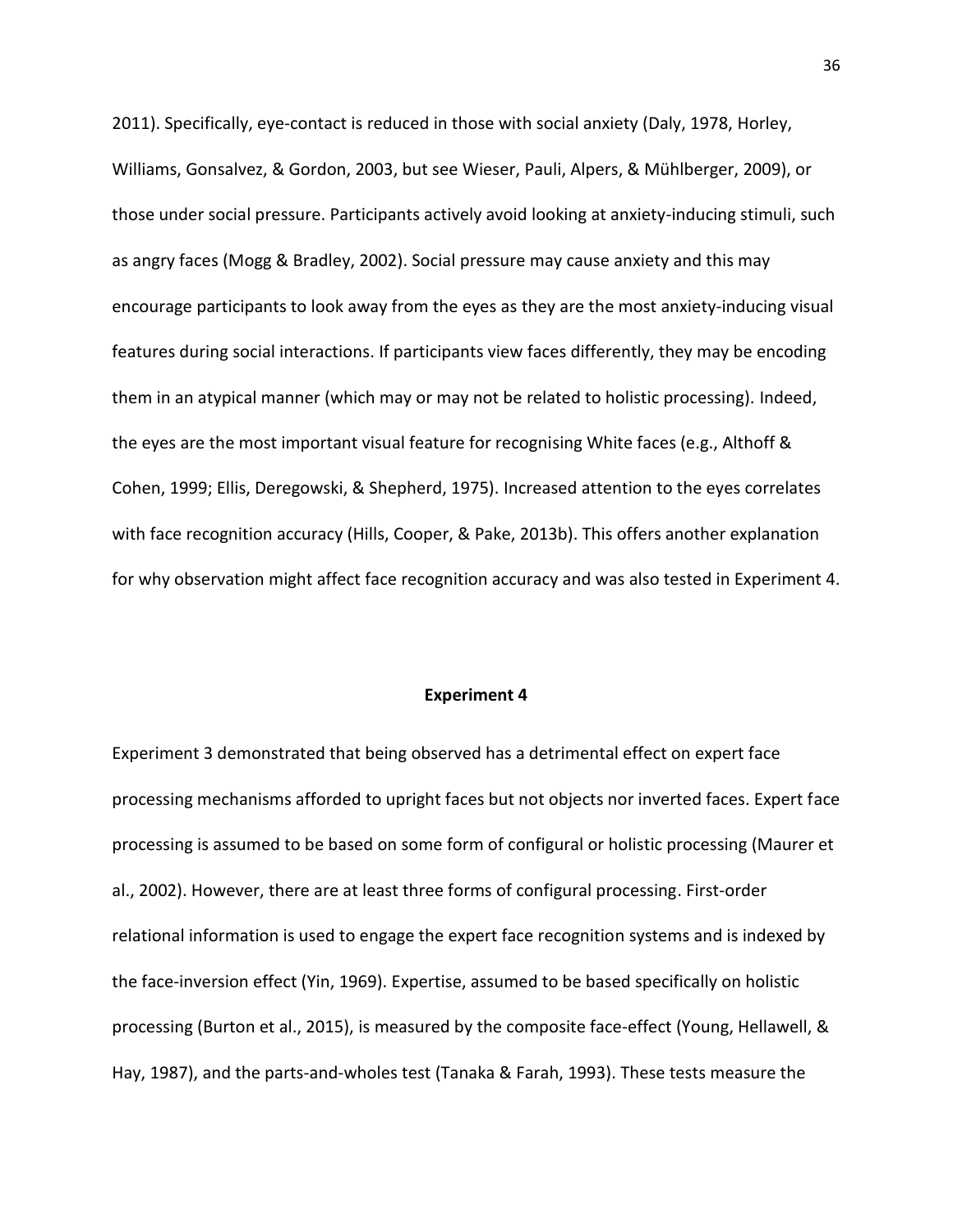ability of participants to fuse the parts of faces together. While these tests conceptually measure configural processing, they do not reliably correlate with each other (Rezlescu, Susilo, Wilmer, & Caramazza, 2017). If observation is disrupting holistic processing, then we should see reductions in these measures whilst under observation.

An alternative view is that observation might lead to faces being viewed in an atypical manner (avoiding eye contact) causing more error during encoding. Typically, when viewing faces, attention is directed toward the most diagnostic features for recognition. The eyes have been found to be the most important facial feature for face processing of White faces by White participants through a variety of methods (Haig, 1985, 1986; Hosie, Ellis, & Haig, 1988; Janik, Wellens, Goldberg, Dell'Osso, 1978). When viewing faces, the eyes receive the most amount of fixation (Althoff & Cohen, 1999; Arizpe, Kravitz, Yovel, & Baker, 2012; Barton, Radcliffe, Cherkasova, Edelman, & Intriligator, 2006; Blais, Jack, Scheepers, Fiset, & Caldara, 2008) with the eyes typically the first feature scanned (Bindemann, Scheepers, & Burton, 2009; Sæther, van Belle, Laeng, Brennen, & Øvervoll, 2009). Disruption to eye scanning can be detrimental to face recognition (Hills et al., 2013b) therefore, we might expect observation to cause a reduction in eye scanning and this cause a reduction in face recognition performance.

Eye movements can also reveal the amount and type (Bombari, Mast, & Lobmaier, 2009) of processing effort (Goldinger, He, & Papesh, 2009) engaged in. By exploring the eye movement patterns, it is possible to establish the type of coding employed (Chan & Ryan, 2012; Guo, 2012). When processing holistically, each fixation is longer (Blais et al., 2008; Miellet, Vizioli, He, Zhou, & Caldara, 2013). Heuristic processing can also be revealed through eye movements. Higher fixation numbers indicate active scanning (Goldinger et al., 2009) which should be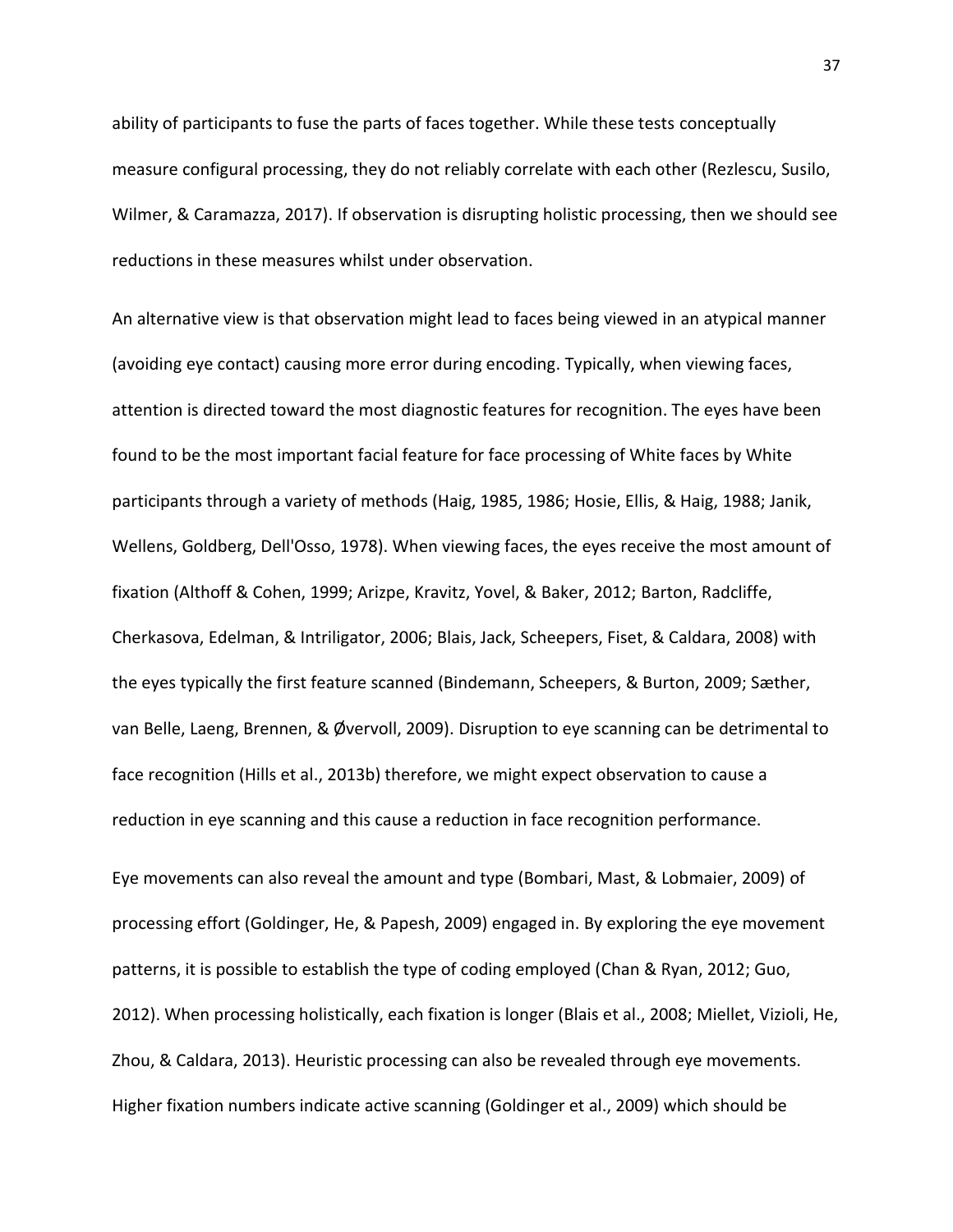observed for non-heuristic processing. Therefore, if observation is disrupting holistic processing, we would expect to see shorter fixations under observation relative to not under observation. If observation is causing heuristic processing we would expect to see lower fixation numbers whilst under observation relative to not under observation.

Experiment 4 was designed, therefore, to assess whether observation affects the type and depth of face coding engaged in. We utilised the three standard measures of configural processing: the face-inversion effect (Yin, 1969); the composite face effect (Young et al., 1987); and the parts and wholes test (1993). Given that these measures do not converge (Rezlescu et al., 2017) and there is significant debate as to what each metric measures (Richler & Gauthier, 2014), we take a fairly exploratory approach as to whether observation will affect each measure of configural processing. Further, the effect sizes of each measure will differ (for example, the effect size for the complete design in the composite face effect is nearly three times that of the partial design, Richler & Gauthier, 2014). In addition, we measured eye movements during the face-recognition task to establish whether observation affects scanning behaviour.

#### **Method**

#### *Participants*

An opportunity sample of 102 (75 female) Bournemouth University staff and students aged between 18 and 35 (mean age 21.95 years, *SD*=4.22) naïve to the purpose of the study were recruited. Participants had normal or correct-to-normal vision and were either given course credit or compensated £10.00 for their participation. Forty one female participants (out of 50,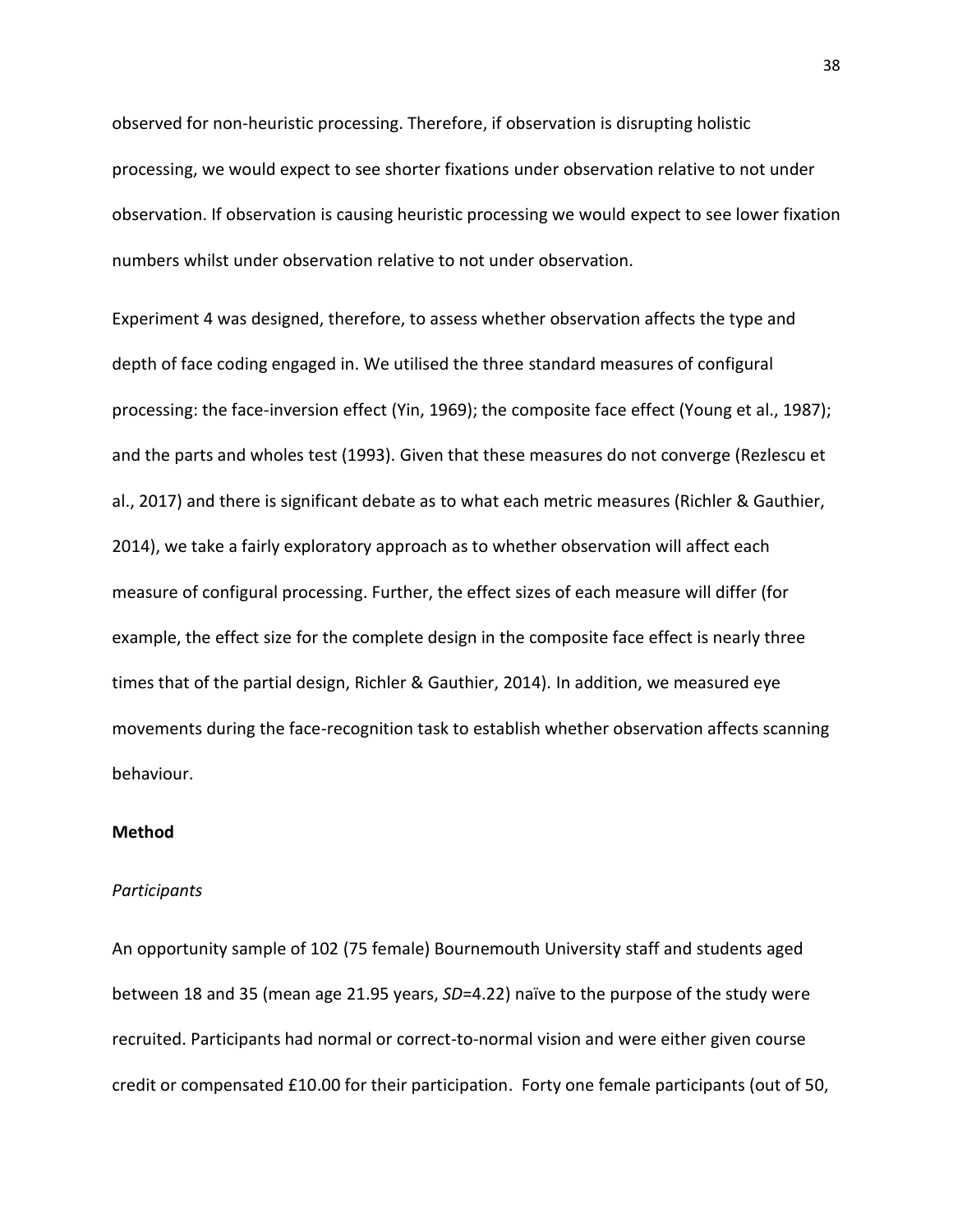*Mage*=19.90 years, *SD*=2.10) were observed and 34 female participants (out of 52, *Mage*=24.10 years, *SD*=2.10) were not observed. These demographic details did not differ across conditions.

#### *Procedure and Materials*

Participants completed the three tasks (face recognition, composite face task, and parts-andwholes task) in a random order. Participants also completed three questionnaires measuring their fear of negative evaluation and their anxiety. Overall, the experiment took one hour to complete.

#### Face recognition task

The experimental procedure was implemented using E-Prime Professional 2 program (Psychology Software Tools Inc., 2010) and eye movements were tracked using the Eyelink 1000. The Eyelink 1000 camera was mounted on the desktop and positioned 50cm away from the participant. Participants rested their head in the SR Research head support which kept the participant's head still and increased their comfort. Stimuli were displayed on a 15' LCD high resolution colour monitor (1280x1024dpi, refresh rate 50hz). Prior to completion of the task, participants' eyes were calibrated to the eye-tracker. Due to a failure to calibrate to the eyetracker, four participants data for this task was not collected. The task itself continued in the same way as the face recognition task in Experiment 3.

#### Questionnaires

The Brief Fear of Negative Evaluation (Leary, 1983) consists of 12 questions in which participants rate their fears of negative evaluation from others on a 5-point Likert scale ranging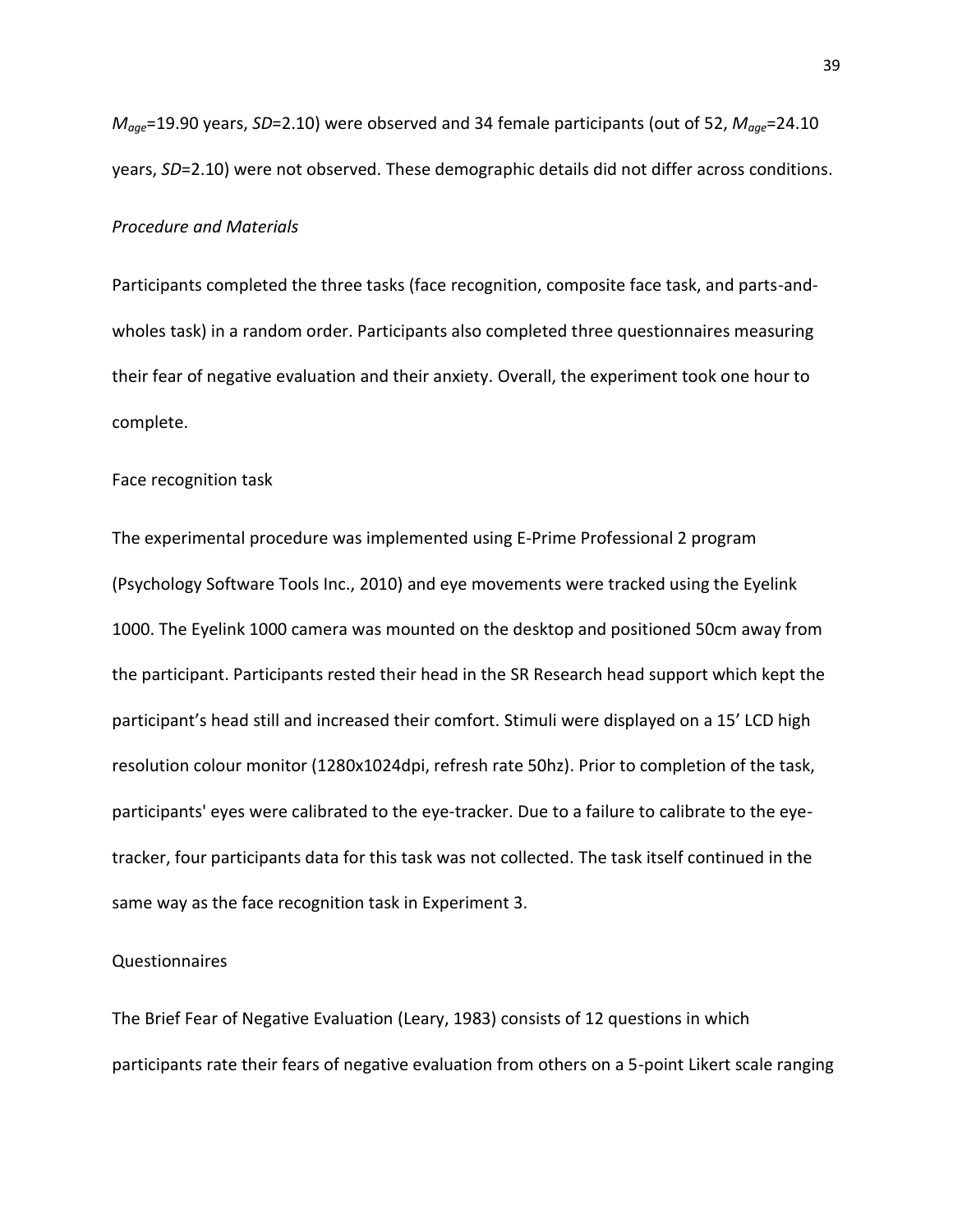from 1 ("not at all characteristic of me") to 5 ("very characteristic of me"). The scale has excellent inter-item reliability (α=97) and 2-week test-retest reliability (*r*=94; Collins, Westra, Dozois, & Stewart, 2005). The Classroom Anxiety Measure (Nist & Diehl, 1990) requires participants to rate their agreement with statements about their feeling relating to a classroom situation on a 5-point Likert (1="strongly disagree", 5="strongly agree"). Some questions were reversed to decrease biased responding. The Evaluation Apprehension Questionnaire (Richmond, Wrench, & Gorham, 2001) has an expected reliability of  $\alpha$ =.85. It measures participants' feelings of being evaluated in classroom situations on a series of 20 items on a 5 point ("strongly disagree" to "strongly agree") Likert-type scale. These measure feelings of anxiety in specific contexts.

#### The composite face test

Twelve (6 female) frontal-view faces were taken from the Minear and Park (2004) database. Instead of combining parts of different faces, like the standard task (Young et al., 1987), different identities were created by moving features to increase the chance of participants using holistic processing (Lewis & Hills, 2018) as the isolated features remain constant in all but position. Therefore, identifying the face by the position of the features cannot be completed using featural processing (Lewis & Hills, 2018). Indeed, different eye positions is akin to different face identities, therefore this task is conceptually the same as the standard composite face task. Twelve new images were created by adjusting the distance between the eyes, and a further 12 by moving the mouth up. A further 12 images included both the changes. An additional 48 images were created by splitting the image through the nose and moving the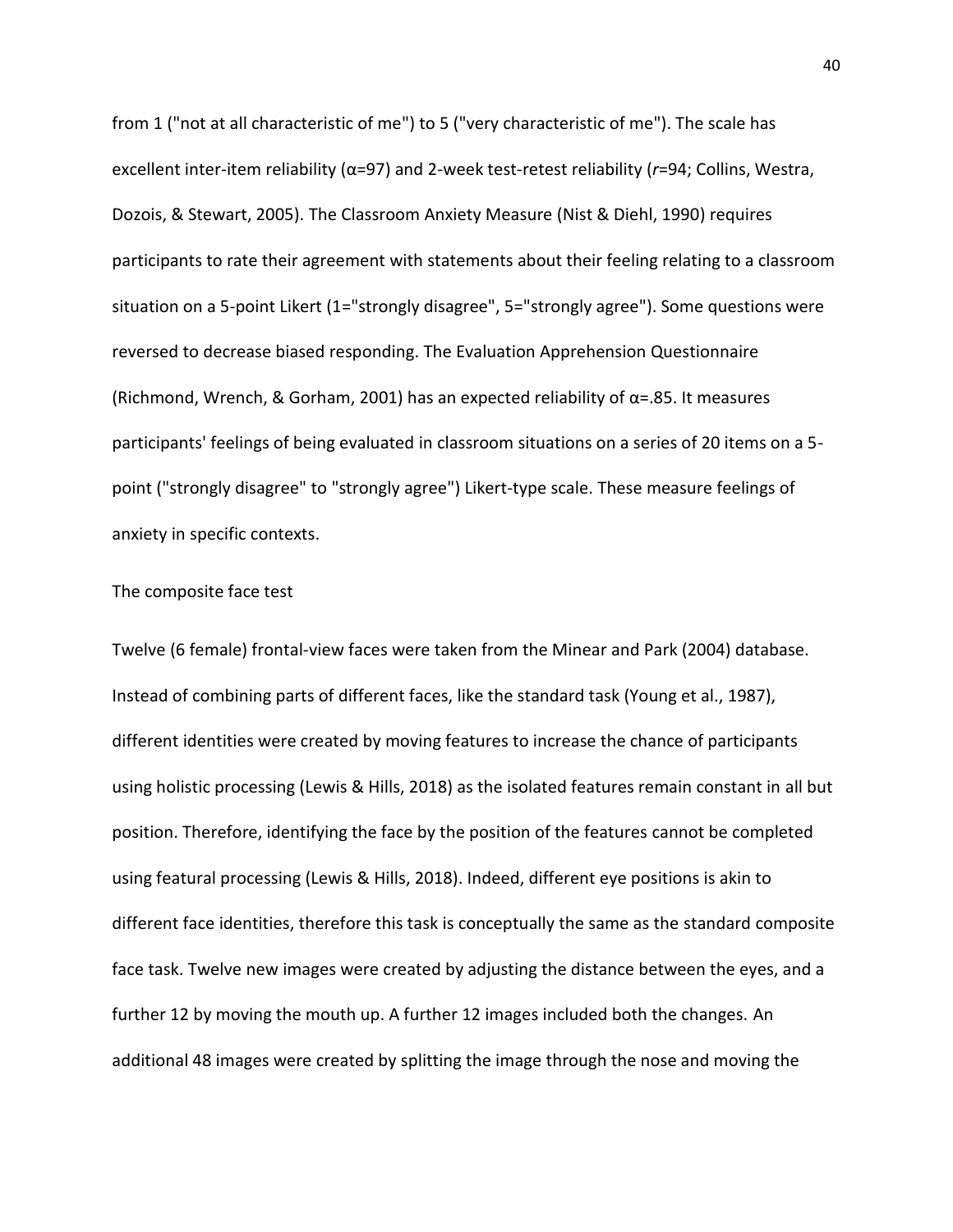lower half of the face to the right. This resulted in 96 images (8 versions of 12 different identities, see Lewis & Hills, 2018, for the images). Stimuli were 562x762px presented in 320dpi. Participants were presented with 385 trials. Each trial consisted of a probe face (for 600ms), a blank inter-stimulus interval (300ms), and the target face that remained on screen until participants responded to it. Participants had to decide whether there was a difference in the distance between the face's eyes between the first and second presentation of that face, responding using the "C" for same and "M" for different. Pairs of images corresponded to the conditions in the composite face test (both the partial and the full version).

## Parts-and-wholes test

Stimuli were 266 images of which there were 206 whole faces and 60 part (40 eyes, 10 noses and 10 mouths) faces. Only eye trials were analysed but the other features were included at test to prevent participants only focusing on the eyes (Michel et al., 2006). All the faces were ethnically White with neutral expression in frontal poses and presented 240x256px in 72dpi. Hair and necks were cropped and the faces were grey scaled and pasted onto a white background.

Participants were presented with 480 trials. Each trial consisted of a probe face (for 1508ms), a blank screen (305ms), followed by a pair of faces. One was the target identity (a different image of the same face) and one was a different face. Participants were required to decide, using the left or right arrow keys, as to which option corresponded with the target face. Images remained on the screen until a response had been made. Trials were split equally into four blocks. Each block contained a different combination of images (learning-test): whole-whole (WW), whole -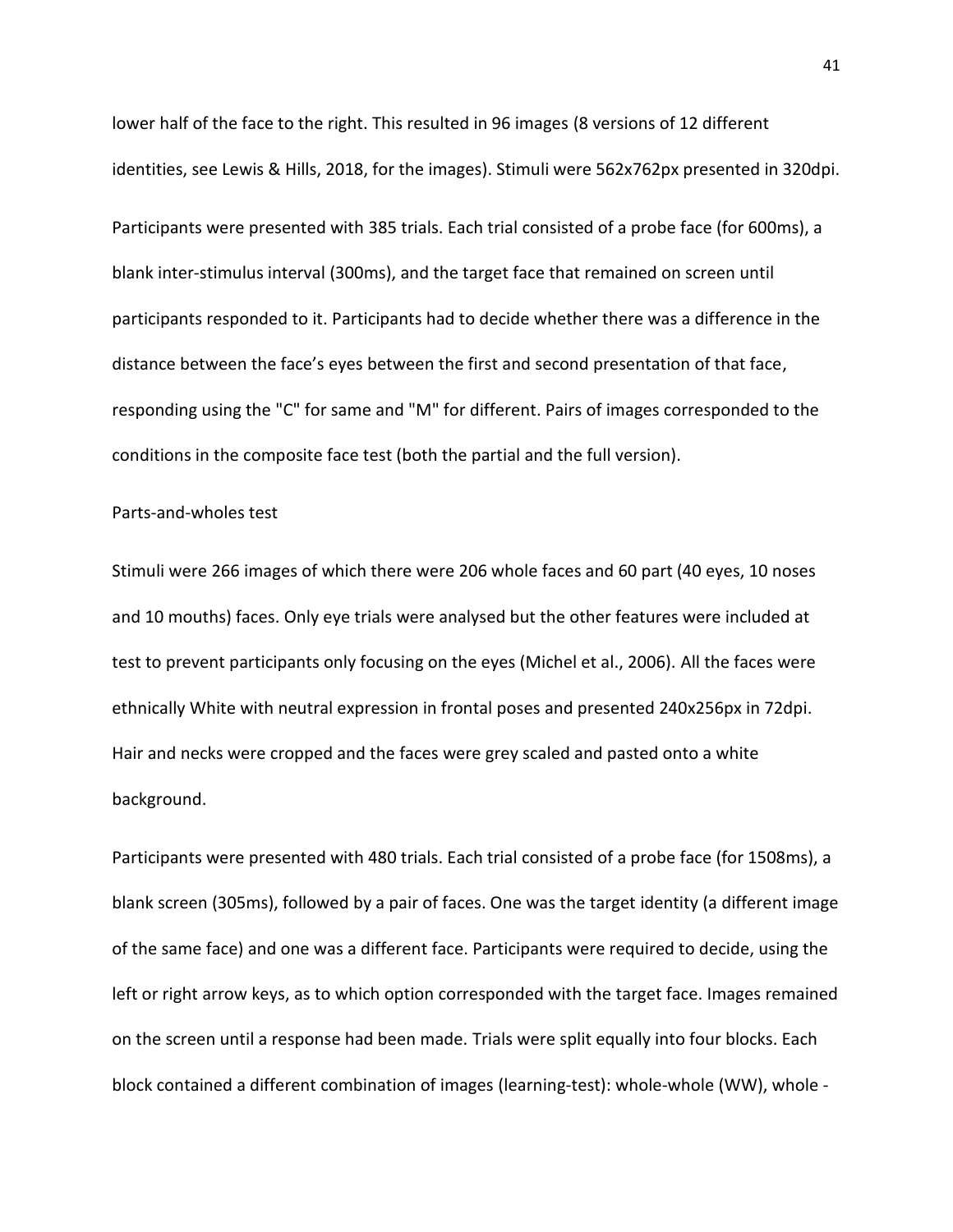part (WP), part-whole (PW), part-part (PP). The order of the blocks and images within the blocks were randomised across participants.

#### **Results**

 $\overline{a}$ 

To assess whether observation affected the magnitude of holistic processing engaged in, we computed metrics of holistic processing. For the composite face task, we computed holistic processing using both the partial (Rossion, 2013) and complete analysis (Richler, Cheung, & Gauthier, 2011) because of the ongoing debate<sup>3</sup> as to which calculation best represents holistic processing. The face-inversion effect was calculated as the difference in recognition accuracy for upright and inverted faces. For the parts and whole task, holistic processing was calculated as follows: (WW-WP) + (PP-PW). This gives a more complete measure of holistic processing (Leder & Carbon, 2005). One-sample *t*-tests confirmed holistic processing as measured by the composite face test (partial), *t*(100)=8.08, *p*<.001, Cohen's *d*=1.62, composite face test (complete), *t*(100)=5.25, *p*<.001, Cohen's *d*=1.05, parts-and-wholes test, *t*(101<sup>4</sup> )=6.60, *p*<.001, Cohen's *d*=1.32<sup>5</sup>, and the face-inversion effect, *t*(97)=21.35, *p*<.001, Cohen's *d*=4.33.

Figure 4 presents the means for all metrics of holistic processing. There was no effect of observation on holistic processing as measured by the part-and-wholes test, *t*(100)=1.27,

 $3$  In the partial design, the same top of a face is always paired with a different bottom leading to an incongruence in the response, whereas when the different top is presented, there is a congruence in the response. This suggests that there might a congruence effect in the partial design. Due to the statistical calculation of the composite face effect in the complete design, Rossion (2013) argues that this is measuring response bias rather than holistic processing. Since we are not able to resolve this debate, we have employed a task where both measures can be calculated.

<sup>&</sup>lt;sup>4</sup> Differences in degrees of freedom across this Experiment represent data loss due to programming error or failure to calibrate to the eye-tracker.

<sup>5</sup> Incidentally, using the simpler WW-WP measure of holistic processing, there was a significant result, *t*(100)=4.43, *p*<.001, Cohen's *d*=0.89. Similar to the reported measure, this was not significantly affected by observation condition, *t*(99)=0.97, *p*=336, Cohen's *d*=0.19.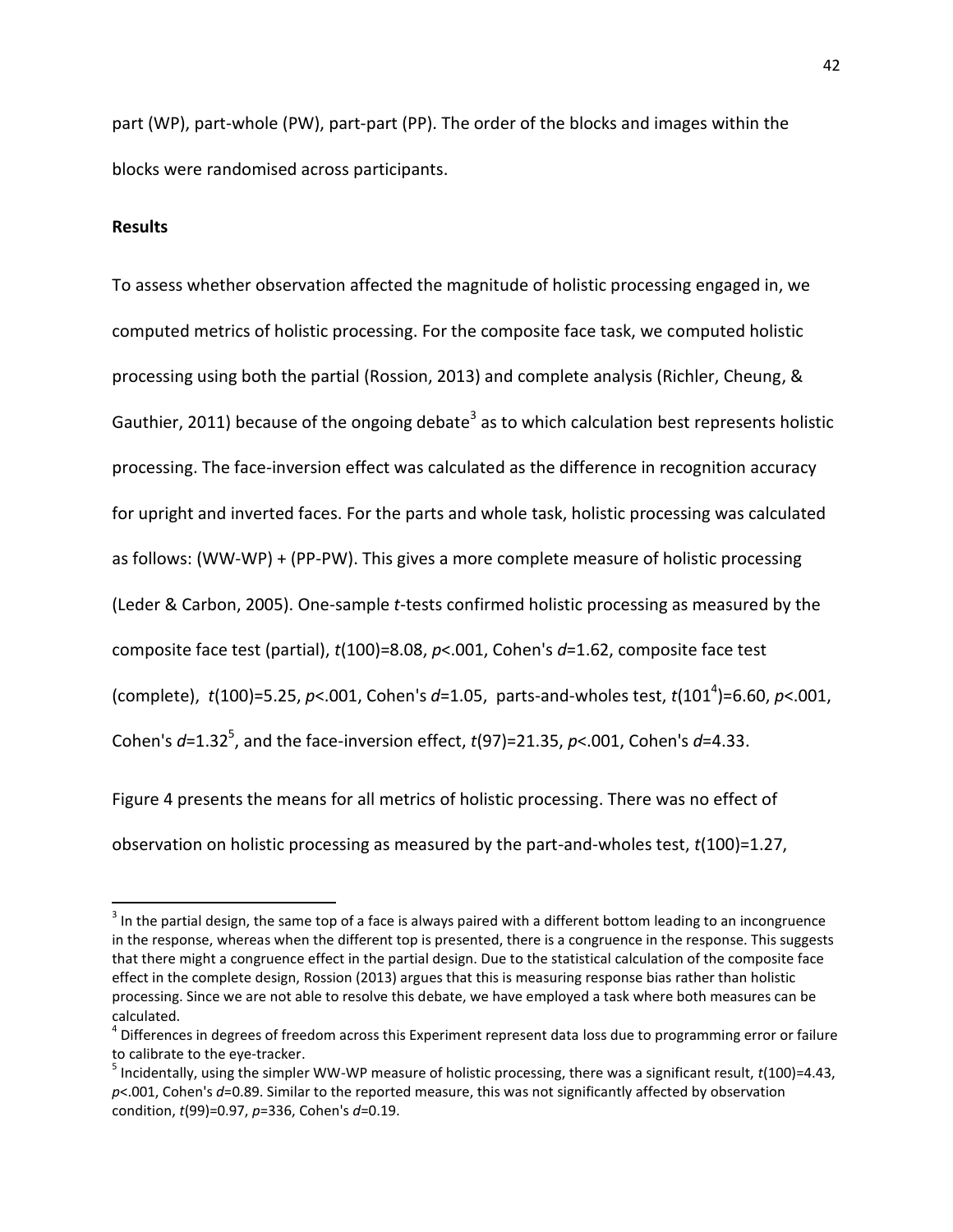*p*=.208, Cohen's *d*=0.25, nor using the partial composite face task, *t*(99)=1.38, *p*=.172, Cohen's *d*=0.28, nor the full complete composite face task, *t*(99)=0.44, *p*=.664, Cohen's *d*=0.09. However, there was a difference in the magnitude of the face-inversion effect between observed and not observed conditions (mean difference=0.60), *t*(96)=2.54, *p*=.013, Cohen's *d*=0.52, driven almost exclusively by the effect of observation on upright face recognition: when observed, upright face recognition was lower than when not observed, *t*(96)=3.42, *p*=.001 Cohen's *d*=0.70; this pattern was not observed for inverted faces, *t*(96)=0.50, *p*=.616, Cohen's *d*=0.10. These data indicate that being observed does not alter the use of holistic processing (as measured by the composite face task and the parts-and-wholes task), but does alter the engagement of it (as measured by the face-inversion effect).

A secondary analysis was run on upright face recognition accuracy data in which we controlled for anxiety and evaluation apprehension (as measured by the chosen questionnaires). Firstly, we established that observation led to higher anxiety scores as measured with the Brief Fear of Negative Evaluation, *t*(100)=1.81, *p*=.035, Cohen's *d*=0.36, one tailed, and the Evaluation Apprehension Questionnaire, *t*(100)=1.73, *p*=.044, Cohen's *d*=0.35, one tailed, but not the Classroom Anxiety Meaure, *t*(100)=0.64, *p*=.523, Cohen's *d*=0.13. We ran a between-subjects ANCOVA, revealing no change in the effect of observation when controlling for anxiety and evaluation apprehension,  $F(1, 92)$ =12.03, p=.001,  $\eta_p^2$ =.12, compared to not controlling,  $F(1, 1)$ 96)=11.71,  $p=001$ ,  $\eta_p^2$ =.11. These data indicate that the detrimental effects of being observed on face recognition are not caused by evaluation apprehension nor anxiety.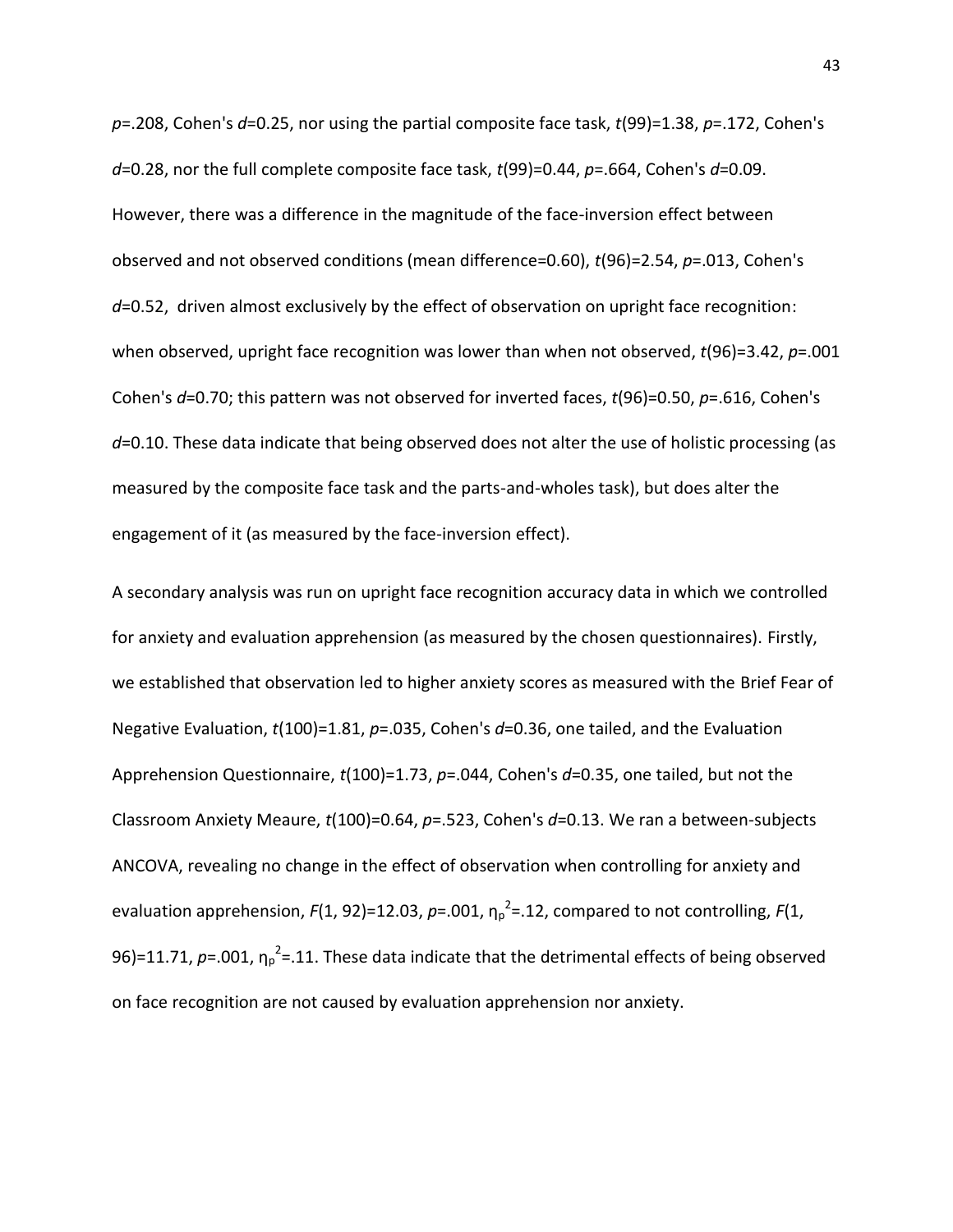

*Figure 4.* Mean holistic processing as measured by the composite face test, parts-and-wholes test, and the face-inversion effect for participants who were observed and who were not observed. Given that all effects are significantly above zero, there are no floor effects in these results.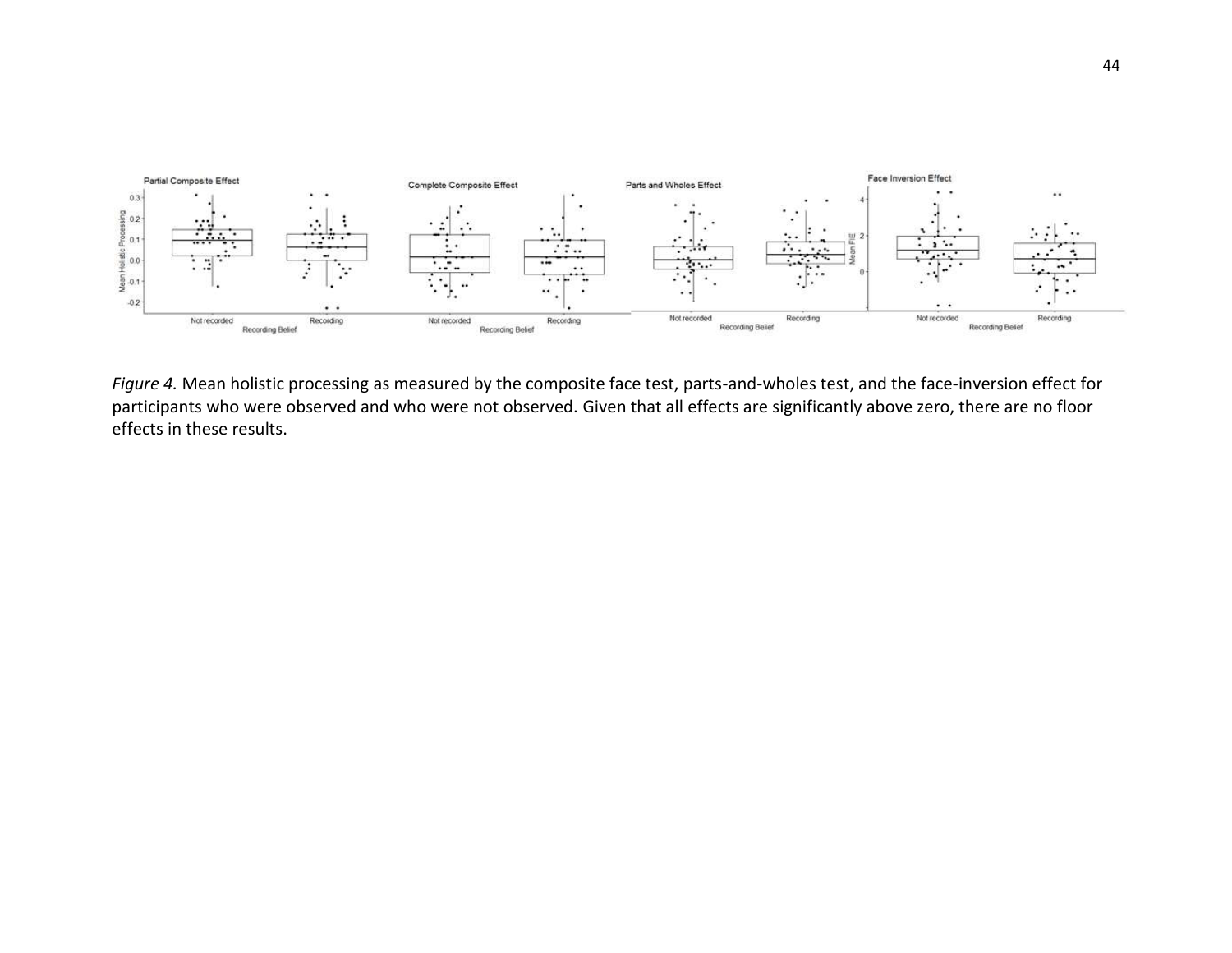Because there is an upright face in all of the tasks, it is possible that the performance in this condition was affected across all tests. Figure 5 shows the means for each condition for each measure. This highlights that the effect of observation was not present in any task other than the recognition paradigm. In other words, no conditions were affected by observation significantly except for the recognition of upright faces.



*Figure 5.* Mean accuracy for the conditions in the composite face test, parts-and-wholes test, and the face-inversion effect. Error bars represent standard error of the mean.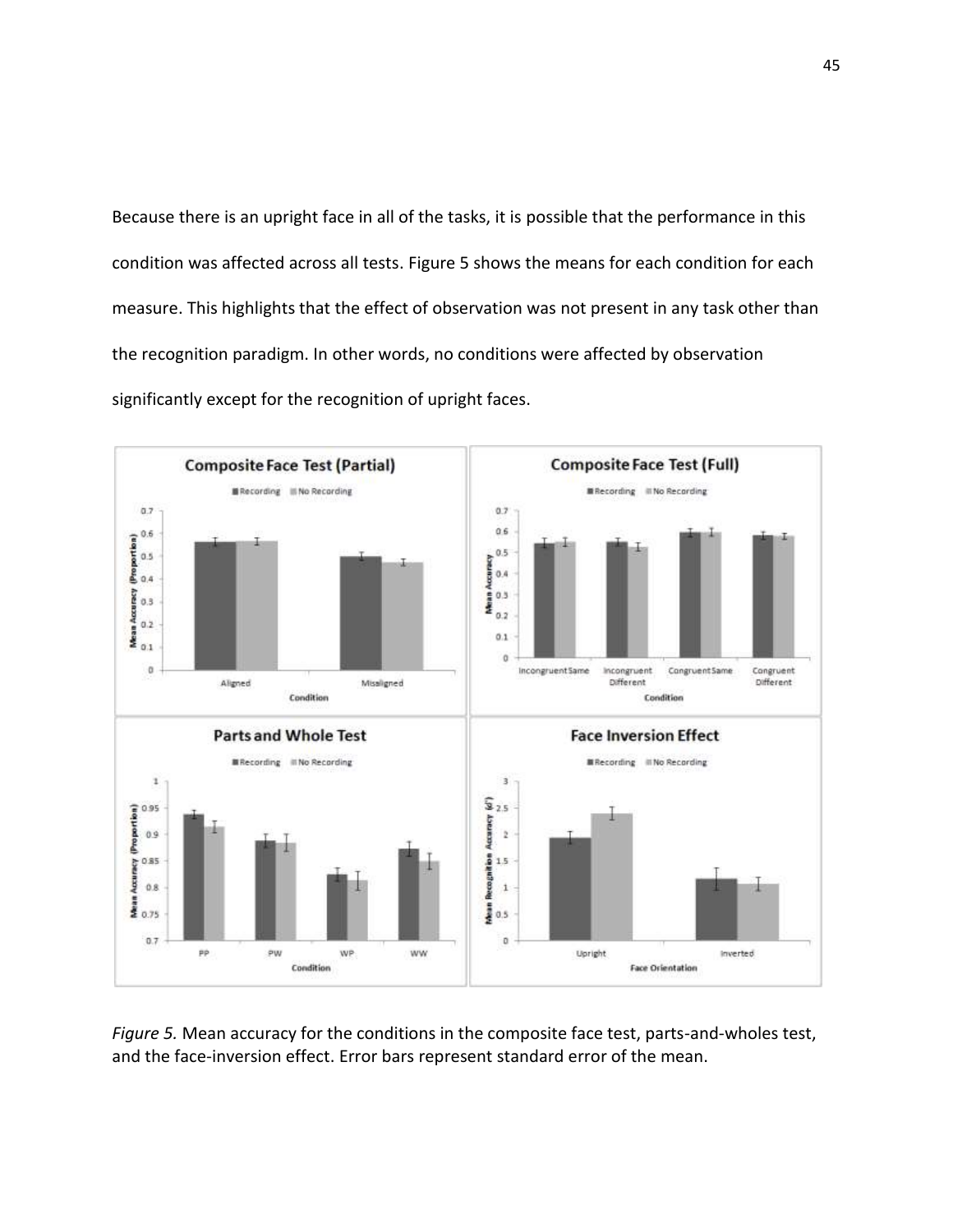Finally, we ran an analysis on the eye movement data. Critically, we explore the effects of observation on fixations to each feature during the learning of the faces as Experiments 1 and 2 seemed to indicate the effect is one of encoding. We entered the data as 2x2x7 mixed-subjects ANOVA with the factors: observation belief; face orientation; and facial feature (hairline, forehead, left eye, right eye, nose, mouth, and chin and cheeks). We first analysed the number of fixation data, exploring which features were explored more. If observation causes stress, we would expect potential eye movement differences under observation relative to not under observation. This is what we found, as revealed by a significant interaction between observation and feature viewed, F(6, 163.83<sup>6</sup>)=3.72, p=.031,  $\eta_p^2$ =.04. Between-subjects *t*-tests revealed that under observation, the bottom half (chin and cheeks) of the face, *t*(93)=2.18, *p*=.031, Cohen's *d*=0.45, and the nose, *t*(93)=2.27, *p*=.026, Cohen's *d*=0.47, were viewed more than when not under observation.

Consistent with previous research (Hills, et al., 2013b), we also found that orientation interacted with feature viewed,  $F(6, 117.04) = 64.39$ ,  $p<.001$ ,  $\eta_p^2 = .41$ . In upright faces, the left eye, *t*(94)=4.03, *p*<.001, Cohen's *d*=0.83, and the nose, *t*(94)=6.37, *p*<.001, Cohen's *d*=1.31, were viewed more than in inverted faces. Conversely, the hairline, *t*(94)=2.93, *p*=.004, Cohen's *d*=0.60, and the forehead, *t*(94)=9.24, *p*<.001, Cohen's *d*=1.91, were viewed more in inverted faces than upright faces.

To assess the activeness of the scanning behaviour across groups, we compared the average fixation number (with higher fixation numbers potentially indicating more active scanning,

l

 $6$  Mauchley's test of sphericity was significant, therefore we employed the Greenhouse-Geisser correction (Field, 2010).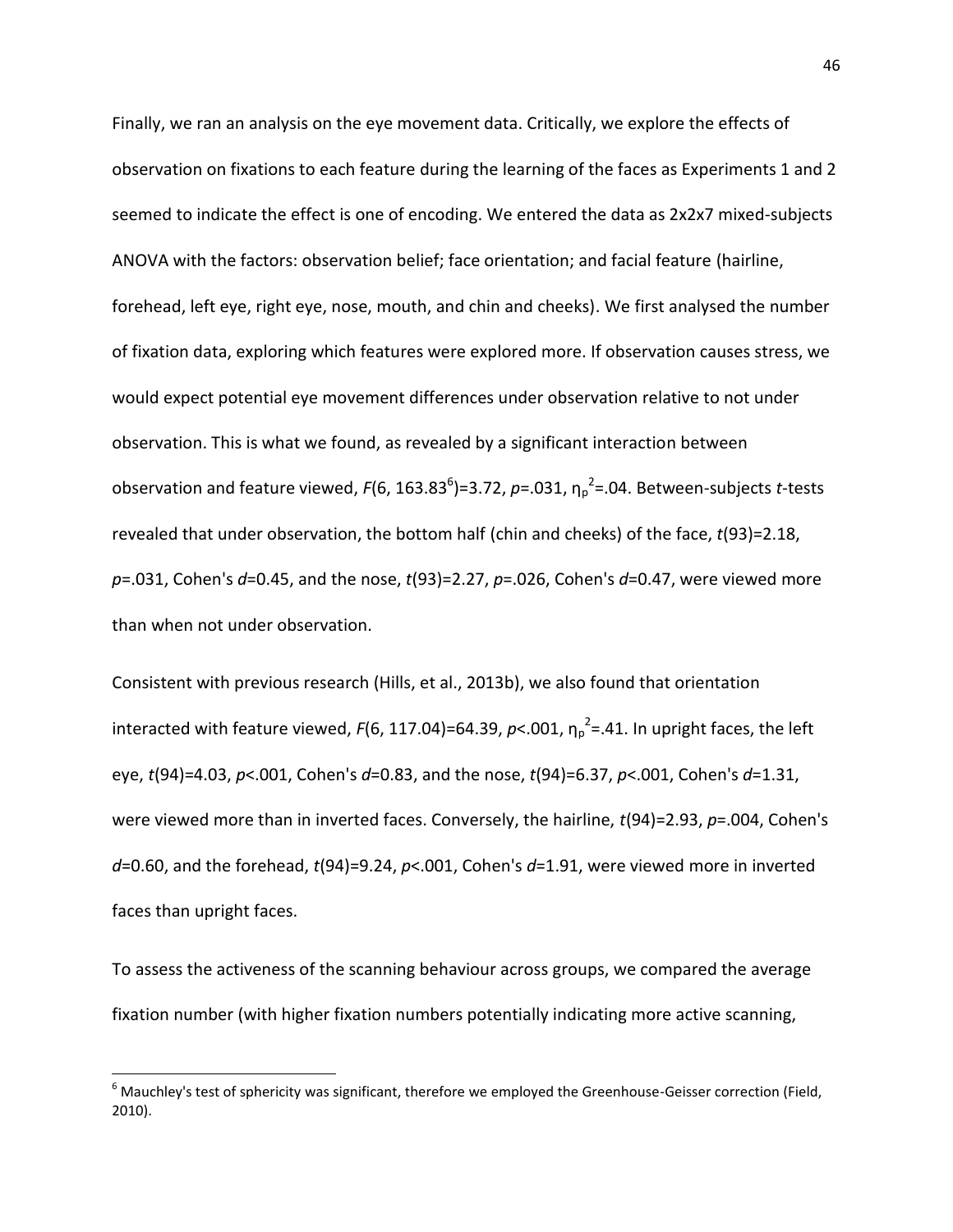Goldinger et al., 2009) and average fixation length (with high length indicating deeper encoding, Bombari et al., 2009) for those under observation and those not under observation. These revealed no significant differences across conditions, *t*(93)=1.72, *p*=.089, Cohen's *d*=0.37 (fixation number mean difference=0.5) and *t*(93)=0.62, *p*=.538, Cohen's *d*=0.13 (fixation length mean difference=9ms).

## **Discussion**

While the results of Experiment 4 indicate that being observed affects the recognition of upright faces, it is not affecting holistic processing as measured by the composite face test, nor the parts-and-wholes task. By affecting only the face-inversion effect, it can be assumed that being observed influences the engagement of configural processing, but not the extent of its use (Maurer et al., 2002). Given that the presentation of inverted faces causes a delay in the 'face-specific' ERP N170 (Rossion, Gauthier, Tarr, Despland, Bruyer, Linotte, & Crommelinck, 2000), it has been considered as a measure of participants engagement of configural processing rather than a direct measure of holistic processing. In other words, we would expect that observation has notable effects on the time-course of face processing without affecting the coding employed - expert processing mechanisms will be employed under observation but later than they would be when not under observation. These results were not the result of anxiety nor fear of negative evaluation as measured by the brief fear of negative evaluation (Leary, 1983) nor classroom anxiety (Nist & Diehl, 1990) nor the evaluation apprehension (Richmond et al., 2001) questionnaires. These results are due to direct effects of observation.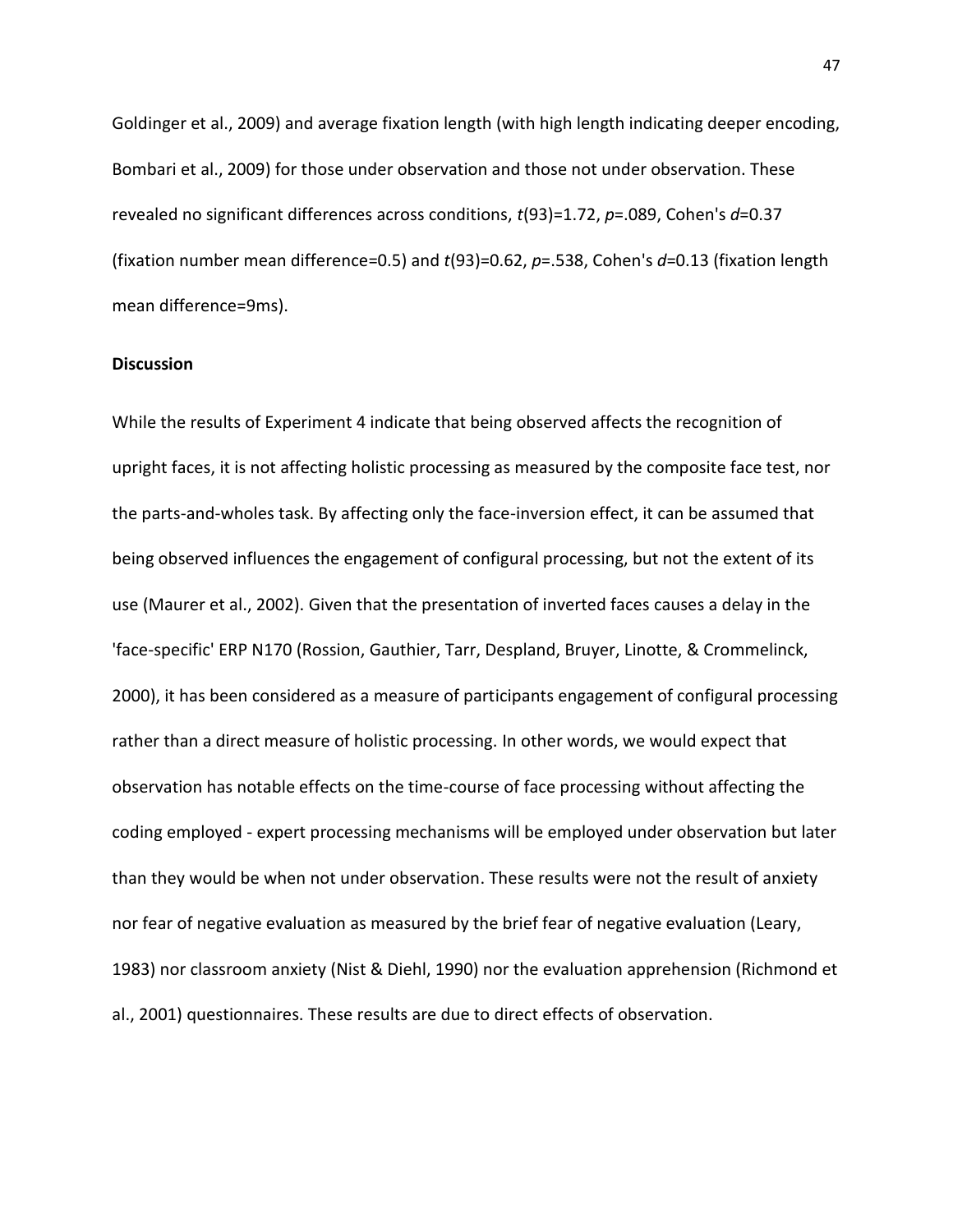Our eye-tracking results further this interpretation: while the features viewed were dependent on being observed, the way information was extracted from faces did not. Scanning behaviour was not more active nor was more information extracted from each fixation when not being observed compared to being observed. Instead, observation caused participants to look more at the nose and areas of the face (chin and cheeks) that are less diagnostic for face recognition. This suggests that the reason why observation causes participants to be less accurate at face recognition is because they look at the faces in an atypical manner. Of course, these results are somewhat exploratory in nature and do need to be replicated for confirmation.

#### **General Discussion**

Across four Experiments, we have shown that face recognition for own-ethnicity upright faces is detrimentally affected by being observed. This is in contrast with the recognition of otherethnicity faces, inverted faces, and objects which are not affected by such observation. The effect is one of encoding and appears to cause a change in eye movements (focusing more on the nose, hairline, and areas of the face with no facial features). Being observed has no effect on the amount of holistic processing engaged in, nor the amount of heuristic processing engaged in, as measured by eye movements. Here, we shall interpret these results within the theoretical frameworks put forward throughout this article.

In the introduction, we presented drive theory (Zajonc, 1965) as a model to explain these results. If one considers that unfamiliar face recognition, at least in the settings here, is not an easy task (because participants are attempting to recognise a number of previously unfamiliar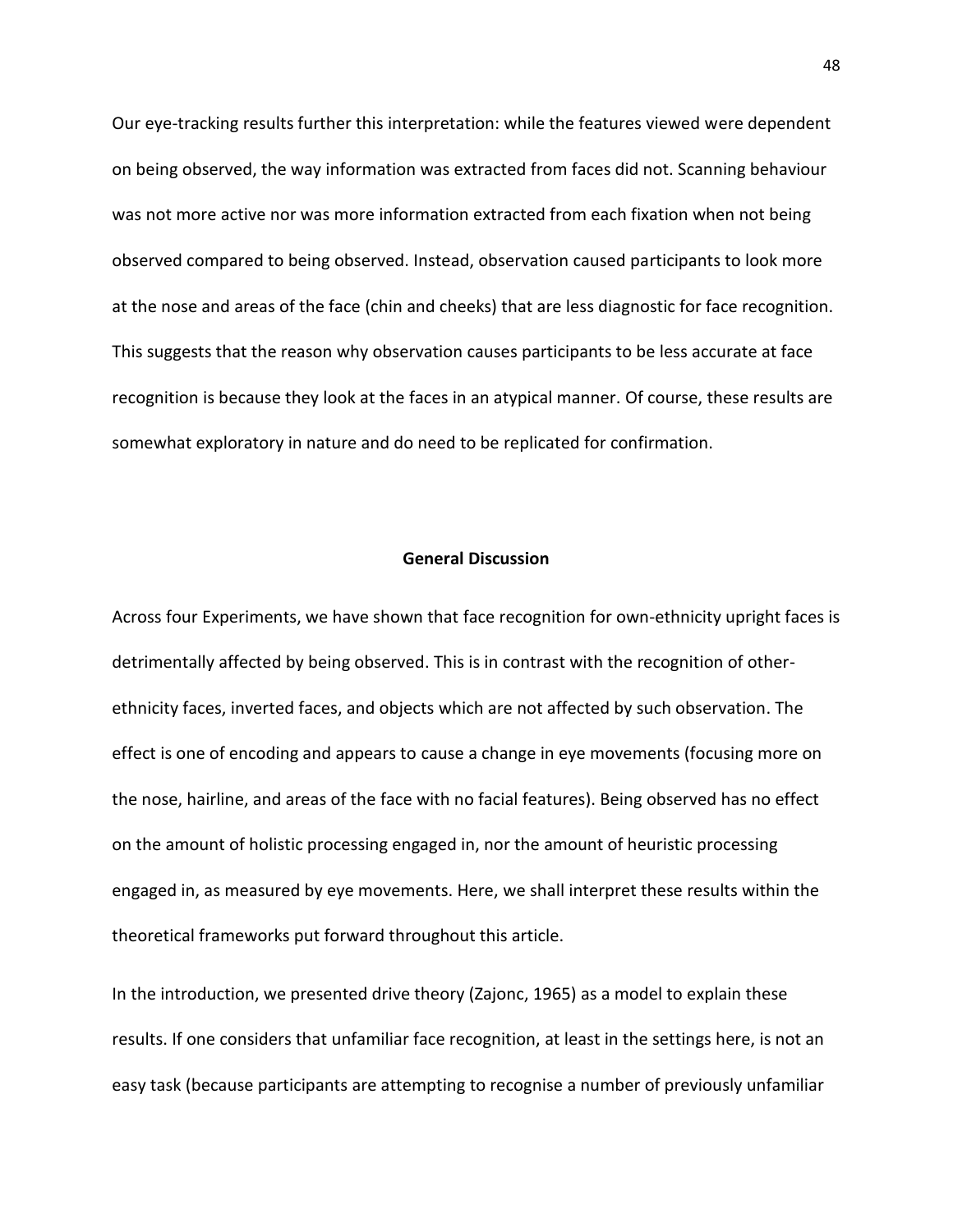faces in a laboratory situation), it is sufficiently difficult as to cause social inhibition. We can relate these results to those of Mesout & Valentine (2009) who demonstrated that stress negatively affects face recognition performance. Critically, they too caused stress during encoding, and this caused subsequent recognition deficits to unfamiliar face recognition. It seems that our manipulation caused stress in our participants and this had a detrimental effect on face encoding.

While this explanation seems plausible, we did not find an effect of observation on the recognition of inverted faces nor of objects. Recognising inverted faces and objects is more difficult than recognising upright faces (as indicated by our data in Experiments 2 and 3), therefore drive theory would predict that these would be more detrimentally affected by observation than upright face recognition. While performance was lower in the recognition of these stimuli, it was still above chance and therefore differences across conditions would have been detectable should there have been any (i.e., there were no floor effects). In other words, the current results cannot be explained simply by drive theory. Therefore, we must turn to a different explanation of the results.

We presented the notion that social inhibition may lead to more heuristic style cognitive processing (Lamont et al., 2003). This would cause the recognition of own-ethnicity faces to be recognised in a similar manner to other-ethnicity faces (which are typically processed in a heuristic manner, Levin, 2000). Such an explanation is broadly consistent with the results from Experiment 2. However, the effect of being observed is on hit rate, whereas the OEB is based on differences in false alarm rate, suggesting different mechanisms underlie the two factors. Further, heuristic processing is typically revealed by less active scanning of faces as measured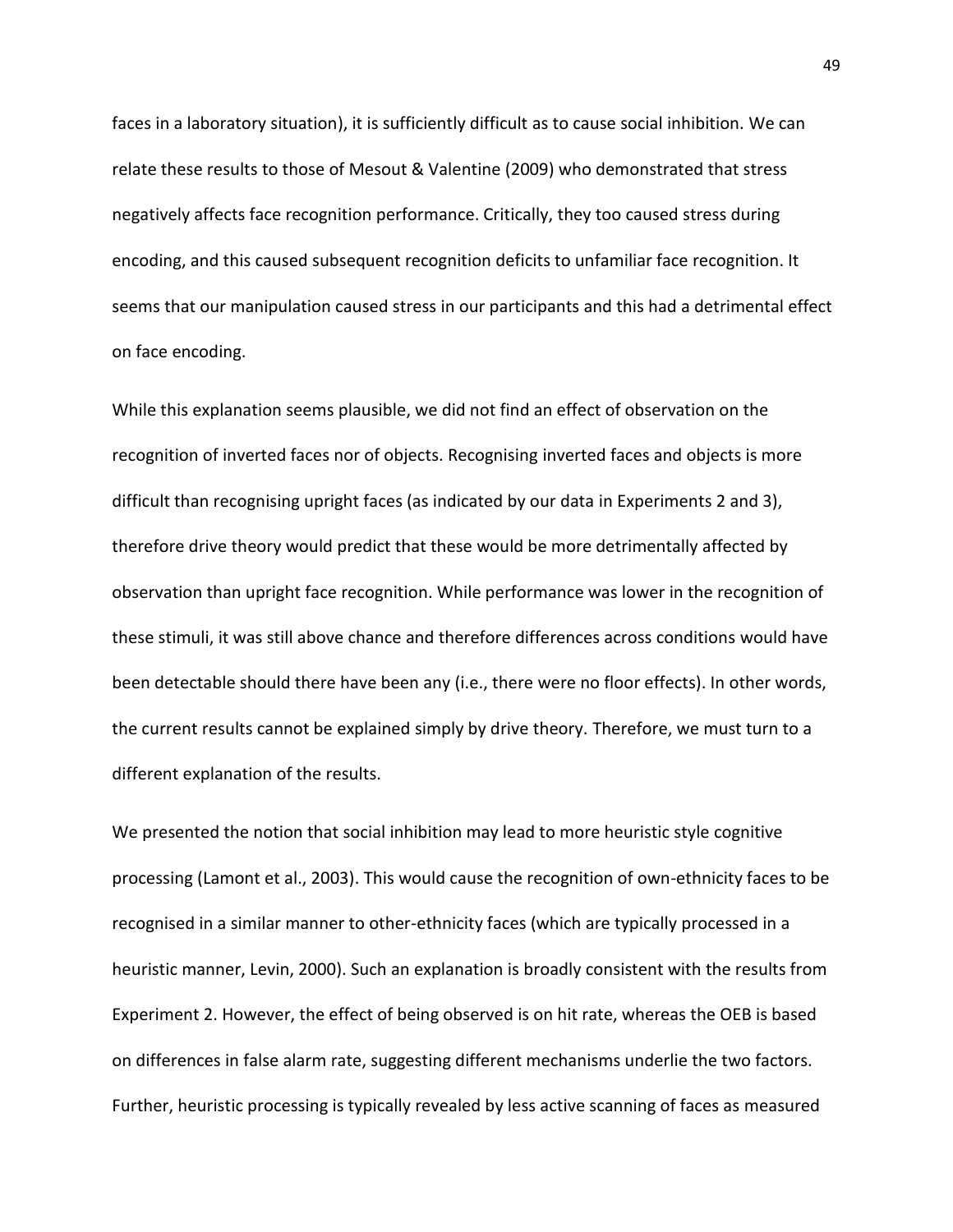by an eye-tracker (Goldinger et al., 2009). There were no differences in active scanning across participants who were observed compared to those that were not. This, coupled with the difficulties in interpreting how inverted faces are processed in a heuristic manner, leads us to rule out this explanation.

An alternative hypothesis was that observation disrupted the expert face processing systems as these are more susceptible to interference than more generalised cognitive architecture. We demonstrated that the magnitude of the face-inversion effect (Yin, 1969) did indeed depend on whether participants were observed or not. This indicated that there was a disruption to the engagement of configural processing. However, no other measures of holistic processing were affected by observation. This suggests that observation does not affect the amount of expert holistic processing engaged in.

Finally, we must turn to a rather more simple explanation for why face recognition was disrupted by being observed. Observation caused our participants to view faces in a suboptimal manner. When viewing faces, participants typically view the eyes more than any other feature (Althoff & Cohen, 1999). Participants under observation viewed the eyes less than those not under observations. Fixations on the eyes has been correlated with face recognition accuracy (Hills et al., 2013b). Indeed, this explanation can account for the results in all four Experiments. For our participants, own-ethnicity faces would be better recognised following fixations to the eyes. Other-ethnicity faces would not be, therefore observation would have no effect on the recognition of other-ethnicity faces. Inverted faces are typically viewed with less eye fixation than upright faces (Barton et al., 2006), therefore are unlikely to be further affected by being observed. The effect of being observed whilst encoding and recognising faces causes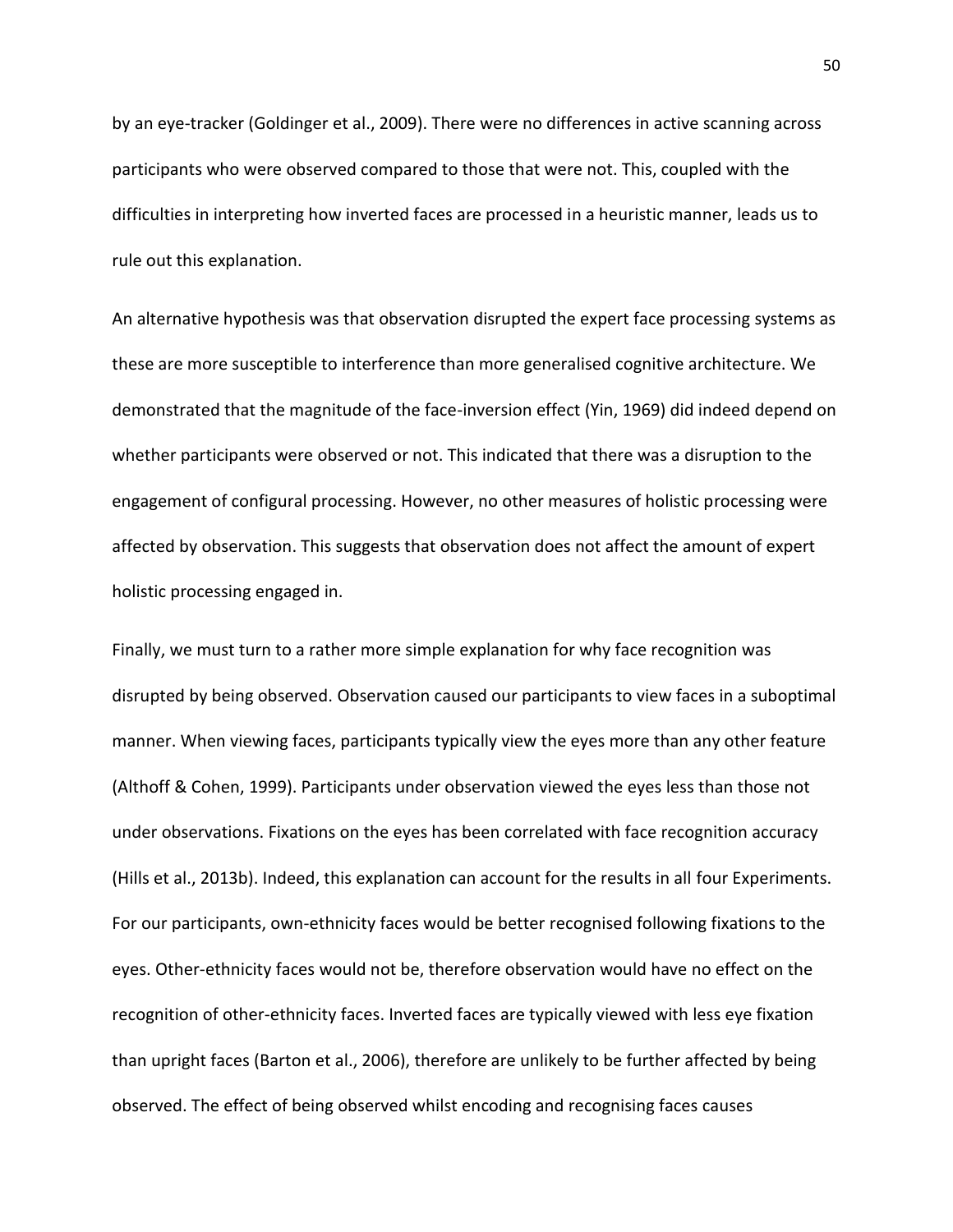participants to view them in an atypical manner, with fewer fixations to the eyes, and this reduces their recognition accuracy. Indeed, stress invoking activities are known to alter cognitive and perceptual processing in other domains (Hockey, 1997).

This explanation is simple, but we hope it will prompt further work to explore the limits of this explanation. While our exploratory eye tracking results have shown that observation causes participants to fixate less on the eyes, they did not report being anxious in any of our questionnaire measures. Indeed, none of the questionnaire measures impacted on the results suggesting that anxiety was not causing participants to make fewer fixations to the eyes. It might be that an individual difference variable similar to anxiety might be behind this factor, such as self-consciousness or fear of being judged. In any case, such a line of reasoning suggests that different people will be affected by being observed to different degrees.

In the preceding paragraph, we highlighted that potentially a fear of being judged or having an incentive might mediate the current findings akin to evaluation apprehension (Cottrell, et al., 1968). Evaluation apprehension makes very similar predictions to drive theory regarding the effects of being observed. Thereby, we discount a simple explanation of evaluation apprehension causing the detrimental effects of being observed on face recognition. However, if we link arousal to how observation might be affecting participants behaviour, then we can extend this theory. Lambourne and Timporowski (2010) have established that exercise-induced arousal enhanced cognitive performance on speed mental tasks, automatised behaviours, memory storage and retrieval. However, higher test anxiety and arousal causes detriments to performance in academic performance when anxiety is measured by questionnaire (Cassady & Johnson, 2002) or by salivary alpha amylase (Jamieson, Mendes, Blackstock, Schmader, 2010).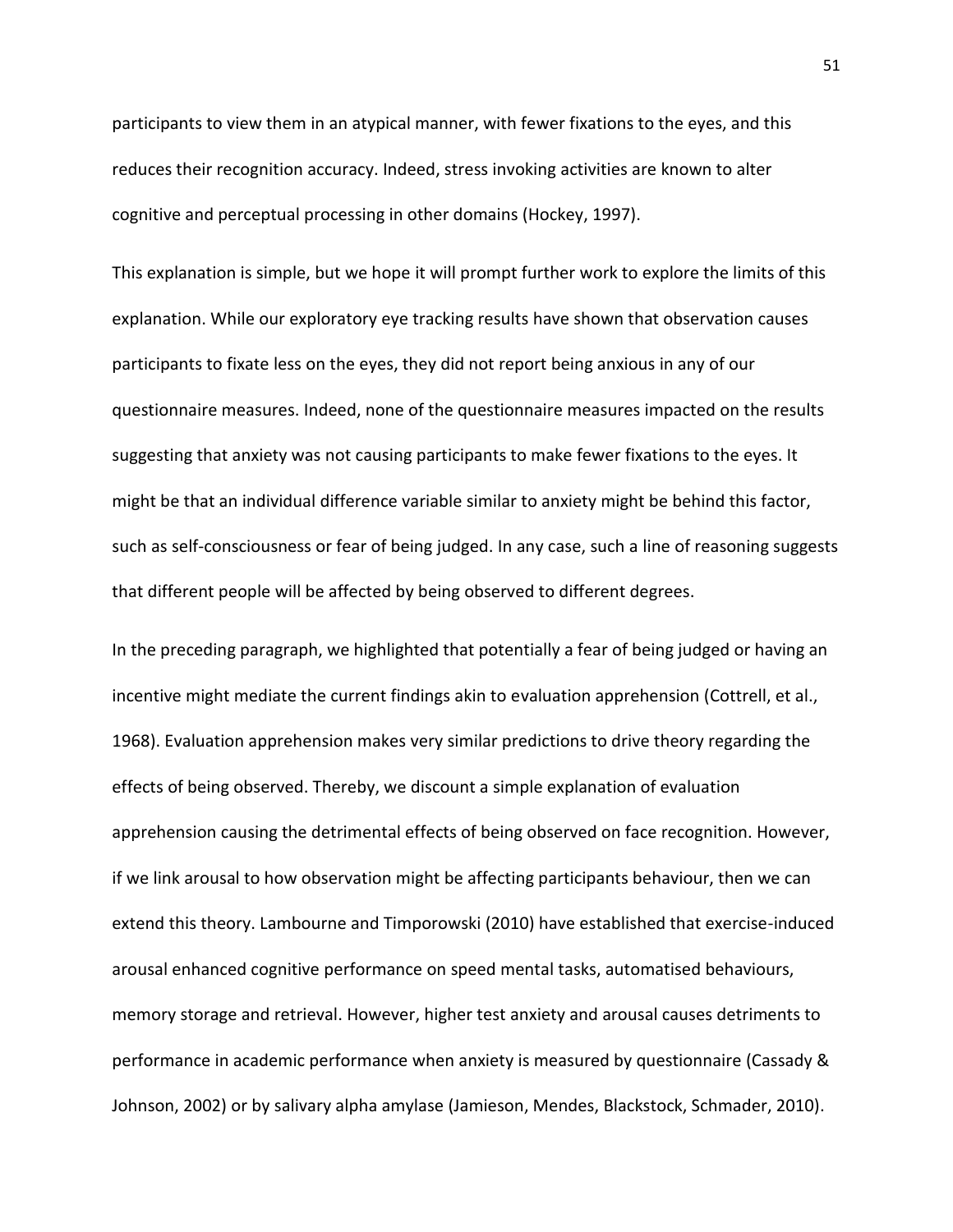This highlights the Yerkes-Dodson (Yerkes & Dodson, 1908) law in the effect that arousal and stress can have on performance: performance is impaired under conditions above or below optimal stress levels (see also Broadbent 1965; Mendl 1999).

One caveat with our study is that the method may not be as ecologically valid as we had hoped, given the novelty of the situation: While many of our students will be familiar with laboratory testing, most will not be familiar with face recognition tasks. Nevertheless, we could test face recognition where participants believed they were being observed (all Experiments) and interacting with the target faces (Experiment 1). Our results also highlight that being observed during the learning of the faces has more of an effect on face recognition than the interaction per se. Nevertheless, a more realistic social pressure situation may produce different results, such as an interview setting. Variations of this task will need to be investigated. As previously mentioned, when created social pressure induces a social facilitation effect studies have mainly employed activity-based tasks, such as playing a musical instrument (Markus, 1978).

There are two important future directions for this work. Firstly, many of the effects in face recognition need to be tested under more socially pressured situations. Secondly, the extent to which social pressure affects participants needs to be explored by including degrees of anxiety or pressure and exploring individual differences in the ability to cope with this pressure. It may be task performance was affected by participants finding the task novel, difficult or even anxiety provoking. Combining this analysis with a series of performance tasks, graded in social difficulty, would also enable a deeper analysis into the relationship between social pressure and its effect on face recognition.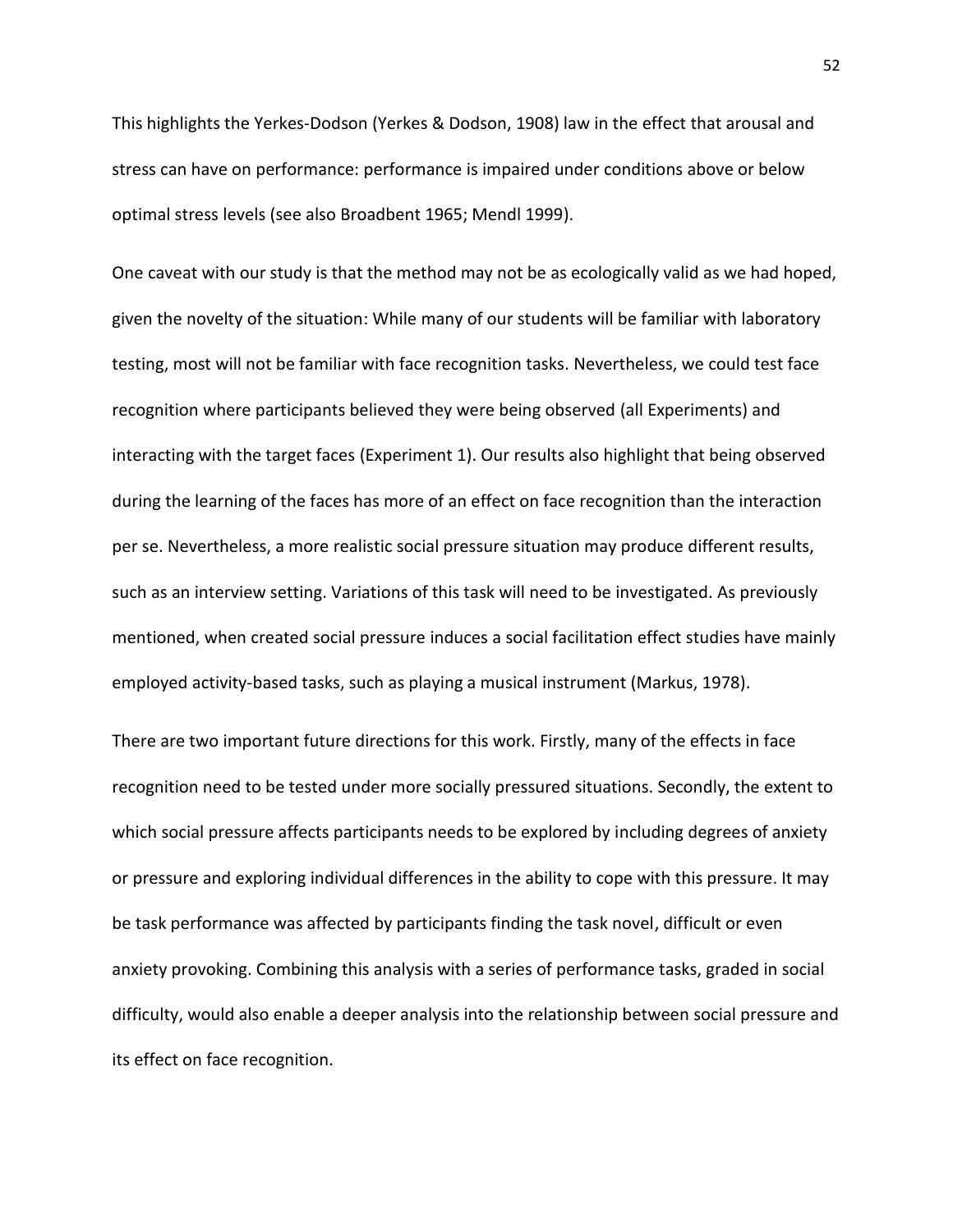These results have significant implications to face recognition research conducted in the laboratory: If experimenters are in the room and directly observing the participants, the results obtained may differ to if the experimenters are not in the room or obviously not directly observing them. While these effects are small, they provide further evidence for the often subtle experimenter effects that can alter participant behaviour (Rosenthal & Fode, 1963). Such results serve as a warning to experimenters to ensure that they behave in an appropriate and consistent manner across all participants.

These results potentially have important implications for identity checkpoints, CCTV operators, and police practice for eye-witness testimony if the results of these laboratory studies transfer to other paradigms and into other contexts. If those working at identity checkpoints and in CCTV booths believe they are being observed, their abilities to encode faces may be poorer than if they were not being observed. Of course, further work is needed to explore if the effects of this study replicate into these applied settings. Furthermore, standard police practice is to remain with a witness while they are completing a line-up. It may be that such practice affects the recognition of the witness. However, further work is necessary to explore whether these results transfer to a line-up procedure.

In summary, storing and retrieving memories for human faces in social situations is a complex task and the current research study shows how social pressure can reduce the rate of face recognition. We have shown that during encoding, social pressure in the form of being observed causes participants to be less accurate at face recognition tasks involving ownethnicity upright faces, but not inverted faces, other-ethnicity faces, or objects. This, we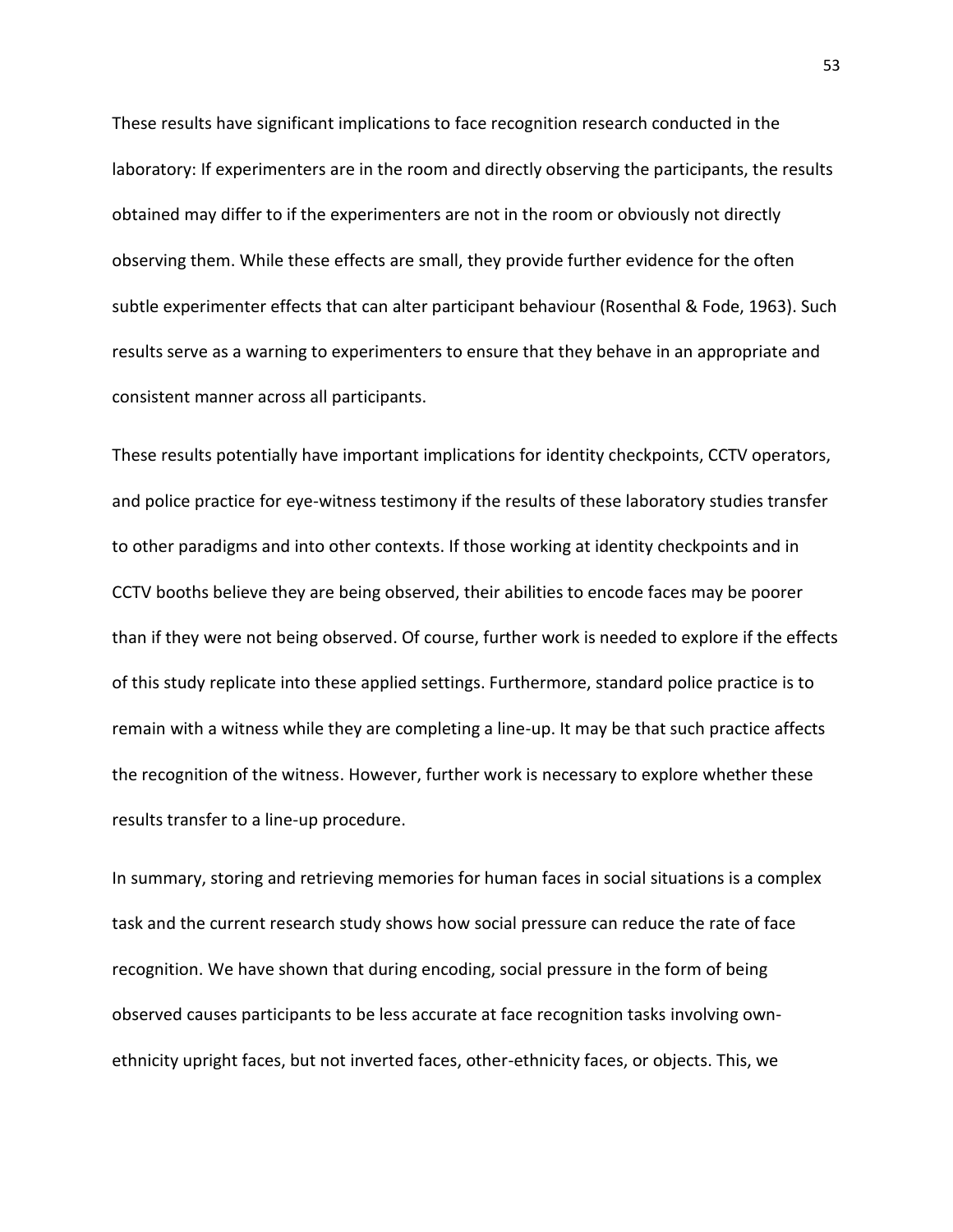suggest, is the result of stress altering eye movements over the faces, leading to poorer encoding.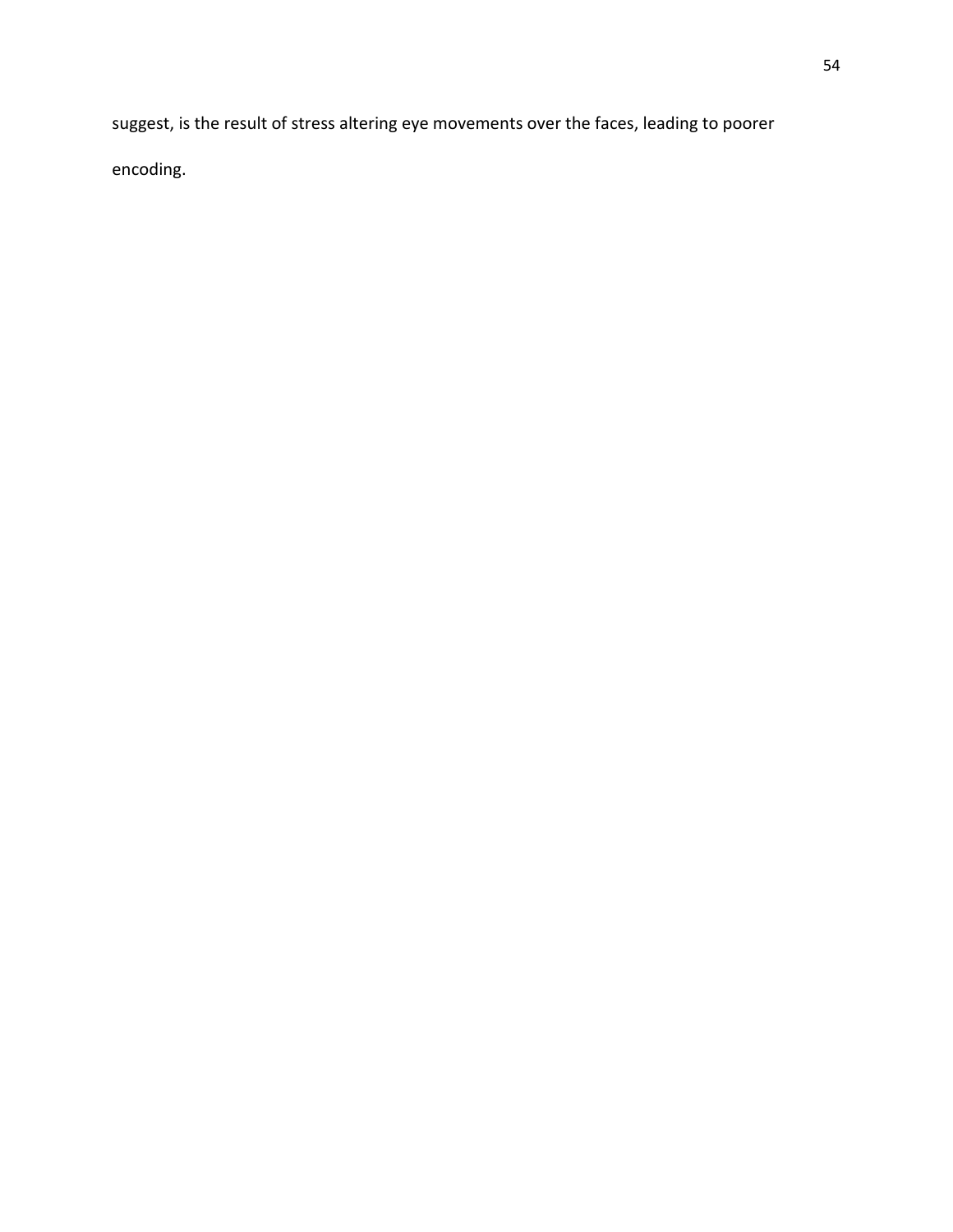# **Acknowledgements**

This work was funded by the British Academy Small Grants Scheme to the first author. The authors would like to thank David White and an anonymous reviewer for helpful comments on a previous version of this manuscript. Further, the authors would like to thank Gizem Arabacı for help in constructing the figures.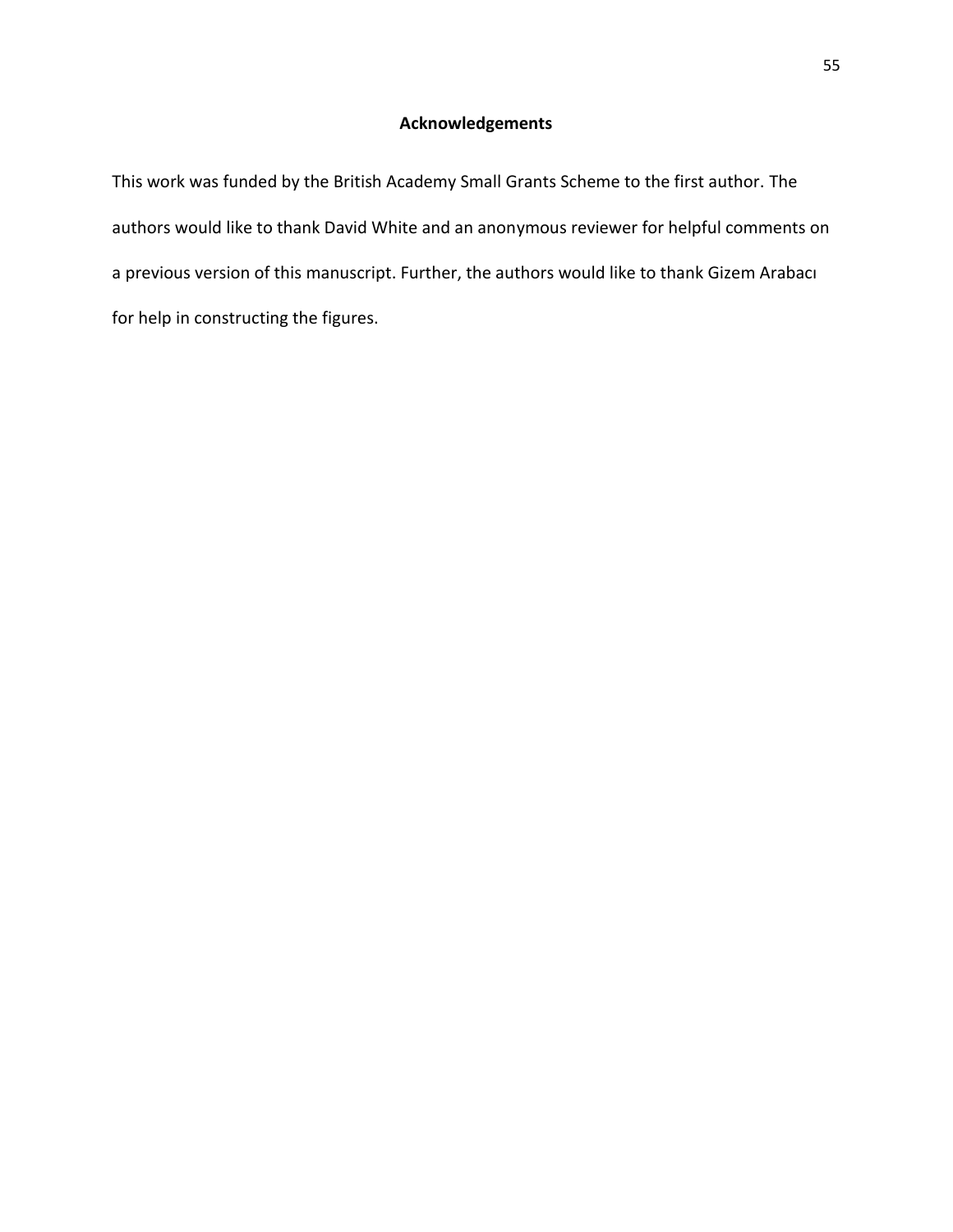#### **References**

- Allport, F. H. (1920). The influence of the group upon association and thought. *Journal of Experimental Psychology, 3*(3), 159-182.
- Althoff, R. R., & Cohen, N. J. (1999). Eye-movement-based memory effect: A reprocessing effect in face perception. *Journal of Experimental Psychology: Learning, Memory, & Cognition, 25(4),* 997-1010.
- Arizpe, J., Kravitz, D. J., Yovel, G., & Baker, C. I. (2012). Start position strongly influences fixation patterns during face processing: Difficulties with eye movements as a measure of information use. *PloS one*, *7*(2), e31106.
- Barton, J. J. (2008). Structure and function in acquired prosopagnosia: lessons from a series of 10 patients with brain damage. *Journal of Neuropsychology*, *2*(1), 197-225.
- Barton J. J. S., Radcliffe, N., Cherkasova, M. V., Edelman, J., & Intriligator, J. M. (2006). Information processing during face recognition: the effects of familiarity, inversion, and morphing on scanning fixations. *Perception, 35*, 1089 – 1105.
- Bentin, S., Allison, T., Puce, A., Perez, E., & McCarthy, G. (1996). Electrophysiological studies of face perception in humans. *Journal of cognitive neuroscience*, *8*(6), 551-565.
- Biederman, I., Mezzanotte, R. J., & Rabinowitz, J. C. (1982). Scene perception: Detecting and judging objects undergoing relational violations. *Cognitive Psychology, 14*(2), 143-177.
- Bindemann, M., Scheepers, C., & Burton, A. M. (2009). Viewpoint and center of gravity affect eye movements to human faces. *Journal of Vision*, *9*(2), 7-7.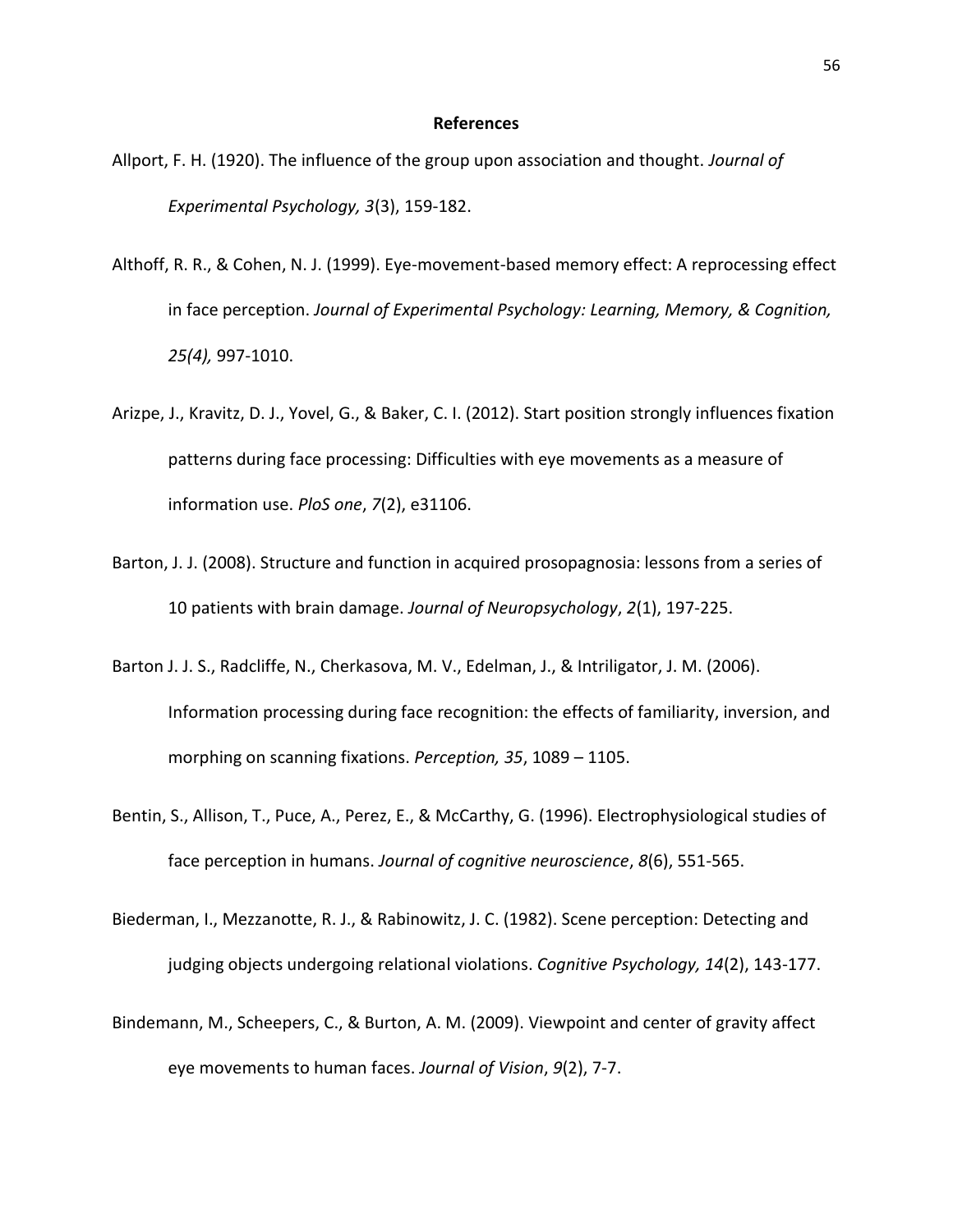- Blais, C., Jack, R. E., Scheepers, C., Fiset, D., & Caldara, R. (2008). Culture shapes how we look at faces. *PlosOne, 3,* e3022.
- Bombari, D., Mast, F. W., & Lobmaier, J. S. (2009). Featural, configural, and holistic faceprocessing strategies evoke different scan patterns. *Perception*, *38*(10), 1508-1521.
- Broadhurst, P. L. (1957). Emotionality and the Yerkes-Dodson law. *Journal of experimental psychology*, *54*(5), 345.
- Burton, A. M., Bruce, V., & Dench, N. (1993). What's the difference between men and women? Evidence from facial measurement. *Perception, 22* (2), 153 – 176.
- Burton, A. M., Schweinberger, S. R., Jenkins, R., & Kaufmann, J. M. (2015). Arguments against a configural processing account of familiar face recognition. *Perspectives on Psychological Science*, *10*(4), 482-496.
- Conway, A. R., & Engle, R. W. (1994). Working memory and retrieval: A resource-dependent inhibition model. *Journal of Experimental Psychology: General*, *123*(4), 354.

Case, R. (1985). *Intellectual development: Birth to adulthood*. Academic Press.

- Cassady, J. C., & Johnson, R. E. (2002). Cognitive test anxiety and academic performance. *Contemporary educational psychology*, *27*(2), 270-295.
- Chajut, E., & Algom, D. (2003). Selective attention improves under stress: implications for theories of social cognition. *Journal of personality and social psychology*, *85*(2), 231.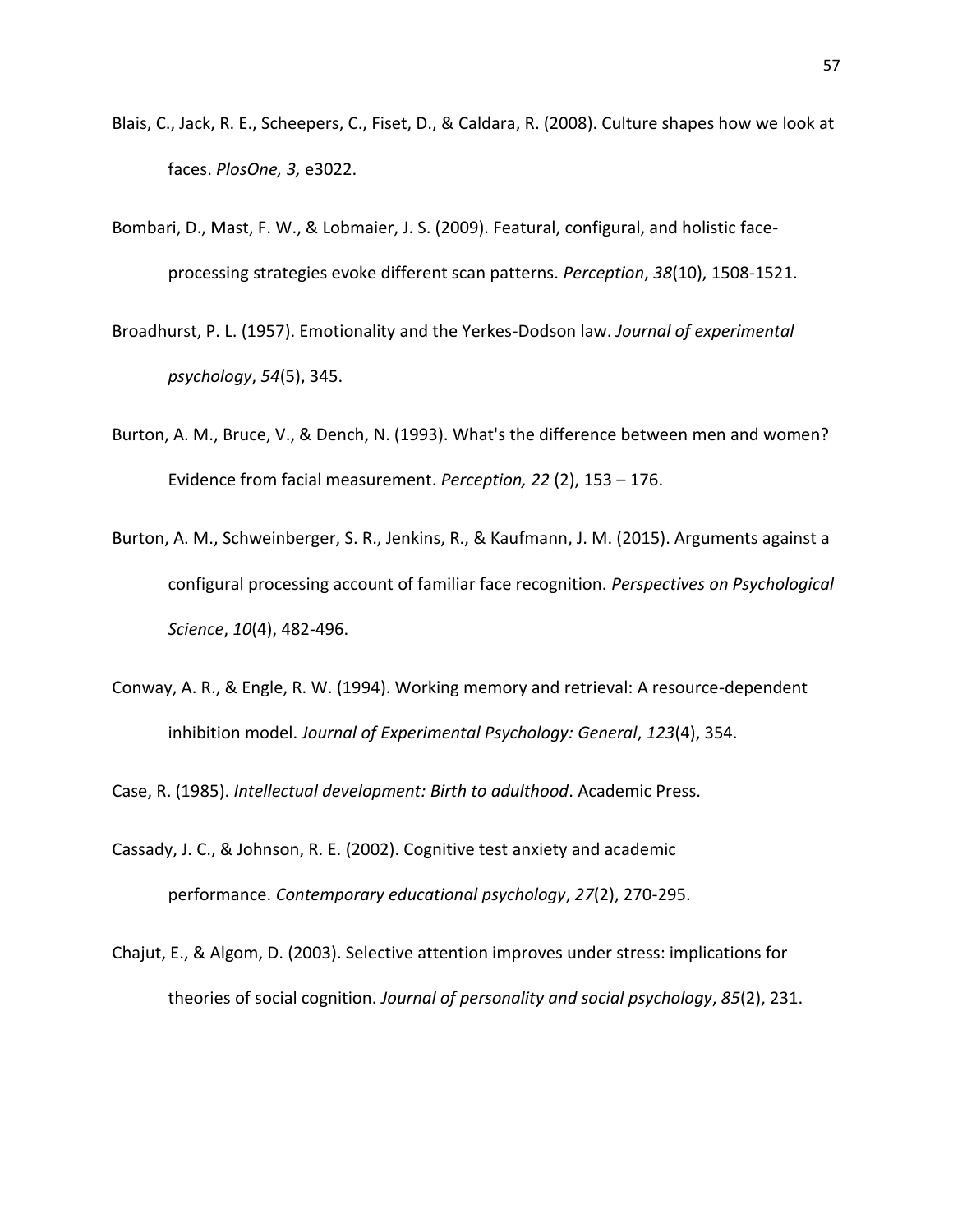Chan, J. P. K. & Ryan, J. D. (2012). Holistic representations of internal and external face features are used to support recognition. *Frontiers in Psychology, 3,* 87. doi:10.3389/fpsyg.2012.00087

CNBC (2012). CNBC Wiki. Available at: http://wiki.cnbc.cmu.edu/Objects

- Collins, K. A., Westra, H. A., Dozois, D. J., & Stewart, S. H. (2005). The validity of the brief version of the Fear of Negative Evaluation Scale. *Journal of anxiety disorders*, *19*(3), 345-359.
- Cottrell, N. B., Wack, D. L., Sekerak, G. J., & Rittle, R. H. (1968). Social facilitation of dominant responses by the presence of an audience and the mere presence of others. *Journal of personality and social psychology, 9*(3), 245.
- Daly, S. (1978). Behavioural correlates of social anxiety. *British Journal of Social and Clinical Psychology*, *17*(2), 117-120.
- Dasgupta, N., McGhee, D. E., Greenwald, A. G., & Banaji, M. R. (2000). Automatic preference for White Americans: Eliminating the familiarity explanation. *Journal of Experimental Social Psychology, 36*(3), 316-328.
- Diamond, R. & Carey, S. (1986). Why faces are and are not special: an effect of expertise. *Journal of Experimental Psychology: General, 115,* 107 – 117.
- Easterbrook, J. A. (1959). The effect of emotion on cue utilization and the organization of behavior. *Psychological review*, *66*(3), 183.
- Echterhoff, G., & Hirst, W. (2009). Social influence on memory. *Social Psychology, 40* (3), 106– 110.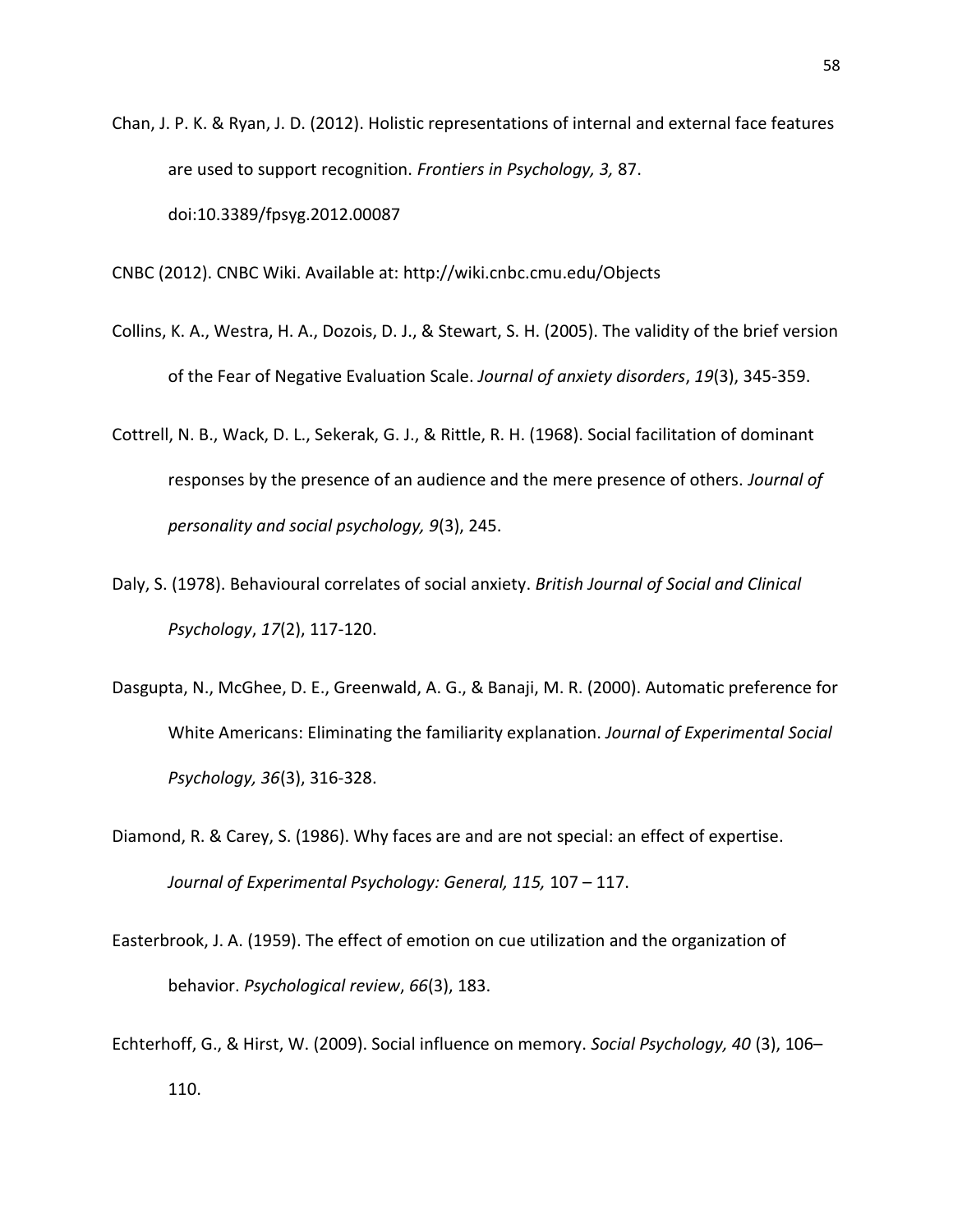- Edelson, M., Sharot, T., Dolan, R. J., & Dudai, Y. (2011). Following the crowd: brain substrates of long-term memory conformity. *Science, 333*(6038), 108-111.
- Ellis, H. D. (1981). Theoretical aspects of face recognition. In G.M. Davies, H. D. Ellis, & J. W. Shepherd (Eds.), *Perceiving and Remembering Faces.* London: Academic Press.
- Ellis, H. D., Deregowski, J. B., & Shepherd, J. W. (1975). Descriptions of White and Black faces by White and Black subjects. *International Journal of Psychology, 10*(2), 119-123.
- Gauthier, I., McGugin, R. W., Richler, J. J., Herzmann, G., Speegle, M., & Van Gulick, A. E. (2014). Experience moderates overlap between object and face recognition, suggesting a common ability. *Journal of vision, 14*(8), 7-7.
- Germine, L. T., Duchaine, B., & Nakayama, K. (2011). Where cognitive development and aging meet: Face learning ability peaks after age 30. *Cognition*, *118*(2), 201-210.
- Gobbini, M. I., & Haxby, J. V. (2007). Neural systems for recognition of familiar faces. *Neuropsychologia, 45*(1), 32-41.
- Goldinger, S. D., He, Y., & Papesh, M. H. (2009). Deficits in cross-race face learning: insights from eye movements and pupillometry. *Journal of Experimental Psychology: Learning, Memory, and Cognition*, *35*(5), 1105.

Green, D. M., & Swets, J. A. (1966). *Signal detection theory and psychophysics*. New York: Wiley.

Guo, K. (2012). Holistic gaze strategy to categorize facial expression of varying intensities. *PLoS ONE 7,* e4285. doi:10.1371/journal.pone.0042585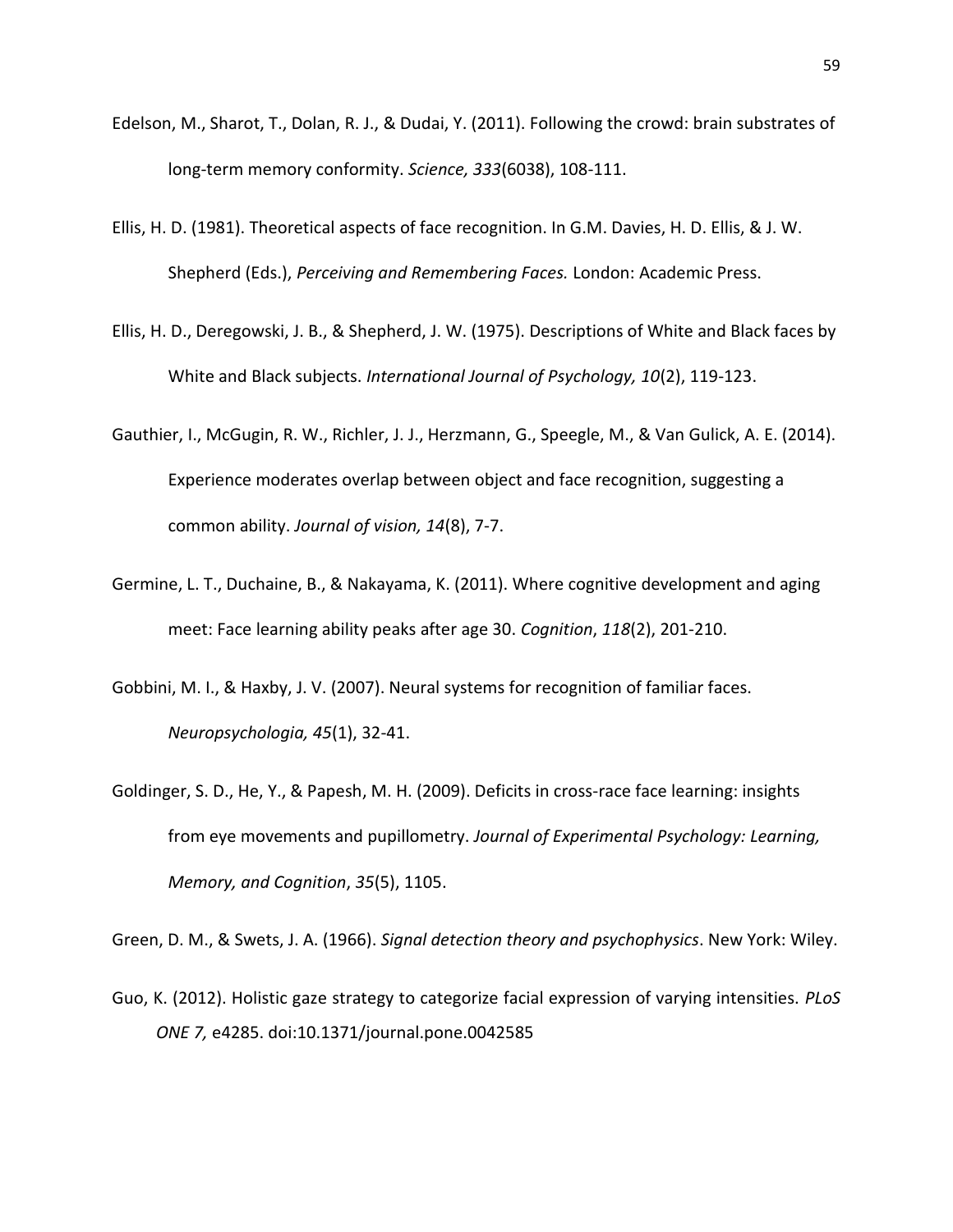- Henry, P. J., & Sears, D. O. (2002). The symbolic racism 2000 scale. *Political Psychology, 23*(2)*,* 253-283.
- Hills, P. J., Cooper, R. E., & Pake, J. M. (2013a). Removing the own-race bias in face recognition by attentional shift using fixation crosses to diagnostic features: An eye-tracking study. *Visual Cognition, 21*(7), 876-898.
- Hills, P. J., Cooper, R. E., & Pake, J. M. (2013b). First fixations in face processing: The more diagnostic they are the smaller the face-inversion effect. *Acta Psychologica*, *142*(2), 211- 219.
- Hills, P. J., & Lewis, M. B. (2011). Reducing the own-race bias in face recognition by attentional shift using fixation crosses preceding the lower half of a face. *Visual Cognition*, *19*(3), 313- 339.
- Hills, P. J. & Lewis, M. B. (2018). The development of face expertise: Evidence for a qualitative change in processing. *Cognitive Development.*
- Hockey, G. R. J. (1997). Compensatory control in the regulation of human performance under stress and high workload: A cognitive-energetical framework. *Biological psychology*, *45*(1- 3), 73-93.
- Hole, G. J., George, P. A., Eaves, K., & Rasek, A. (2002). Effects of geometric distortions on facerecognition performance. *Perception, 31*(10), 1221-1240.
- Holroyd, K. A., Westbrook, T., Wolf, M., & Badhorn, E. (1978). Performance, cognition, and physiological responding in test anxiety. *Journal of Abnormal Psychology, 87*(4), 442-451.
- Horley, K., Williams, L. M., Gonsalvez, C., & Gordon, E. (2003). Social phobics do not see eye to eye:: A visual scanpath study of emotional expression processing. *Journal of anxiety disorders*, *17*(1), 33-44.
- Hugenberg, K., Miller, J., & Claypool, H. M. (2007). Categorization and individuation in the crossrace recognition deficit: Toward a solution to an insidious problem. *Journal of Experimental Social Psychology, 43*(2), 334-340.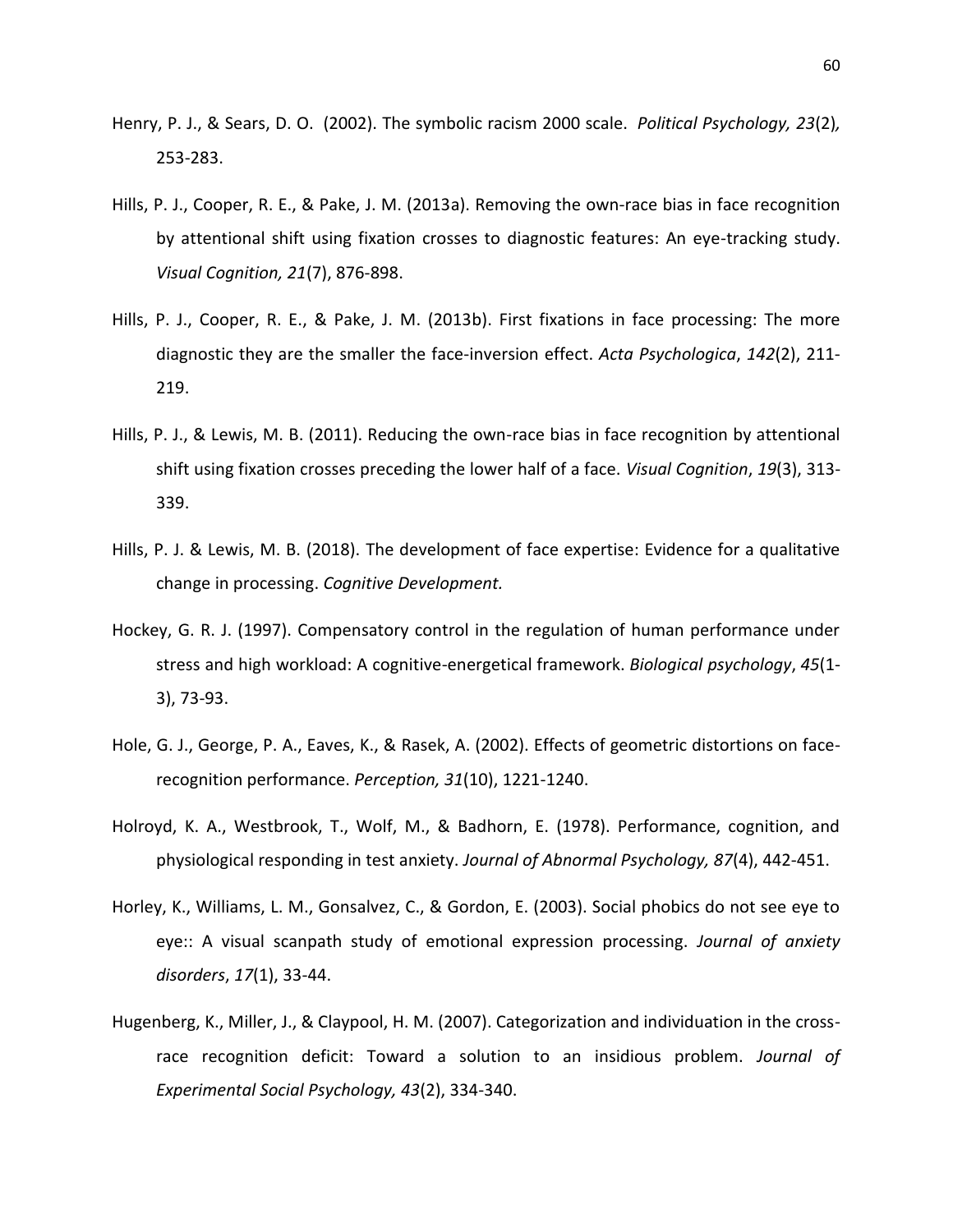- Hugenberg, K., Young, S. G., Bernstein, M. J., & Sacco, D. F. (2010). The categorizationindividuation model: An integrative account of the other-race recognition deficit. *Psychological review*, *117*(4), 1168.
- Jamieson, J. P., Mendes, W. B., Blackstock, E., & Schmader, T. (2010). Turning the knots in your stomach into bows: Reappraising arousal improves performance on the GRE. *Journal of Experimental Social Psychology*, *46*(1), 208-212.
- Joseph, R. M., & Tanaka, J. (2003). Holistic and part‐based face recognition in children with autism. *Journal of Child Psychology and Psychiatry*, *44*(4), 529-542.
- Kanwisher, N., McDermott, J., & Chun, M. M. (1997). The fusiform face area: A module in human extrastriate cortex specialized for face perception. *J Neurosci, 17*(11), 4302-4311.
- Lambourne, K., & Tomporowski, P. (2010). The effect of exercise-induced arousal on cognitive task performance: a meta-regression analysis. *Brain research*, *1341*, 12-24.
- Leary, M. R. (1983). A brief version of the Fear of Negative Evaluation Scale. *Personality and Social Psychology Bulletin*, *9*(3), 371-375.
- Leder, H., & Carbon, C. C. (2005). When context hinders! Learn–test compatibility in face recognition. *The Quarterly Journal of Experimental Psychology Section A*, *58*(2), 235-250.
- Levin, D. T. (2000). Race as a visual feature: Using visual search and perceptual discrimination tasks to understand face categories and the cross-race recognition deficit. *Journal of Experimental Psychology: General, 128*(4), 559-574.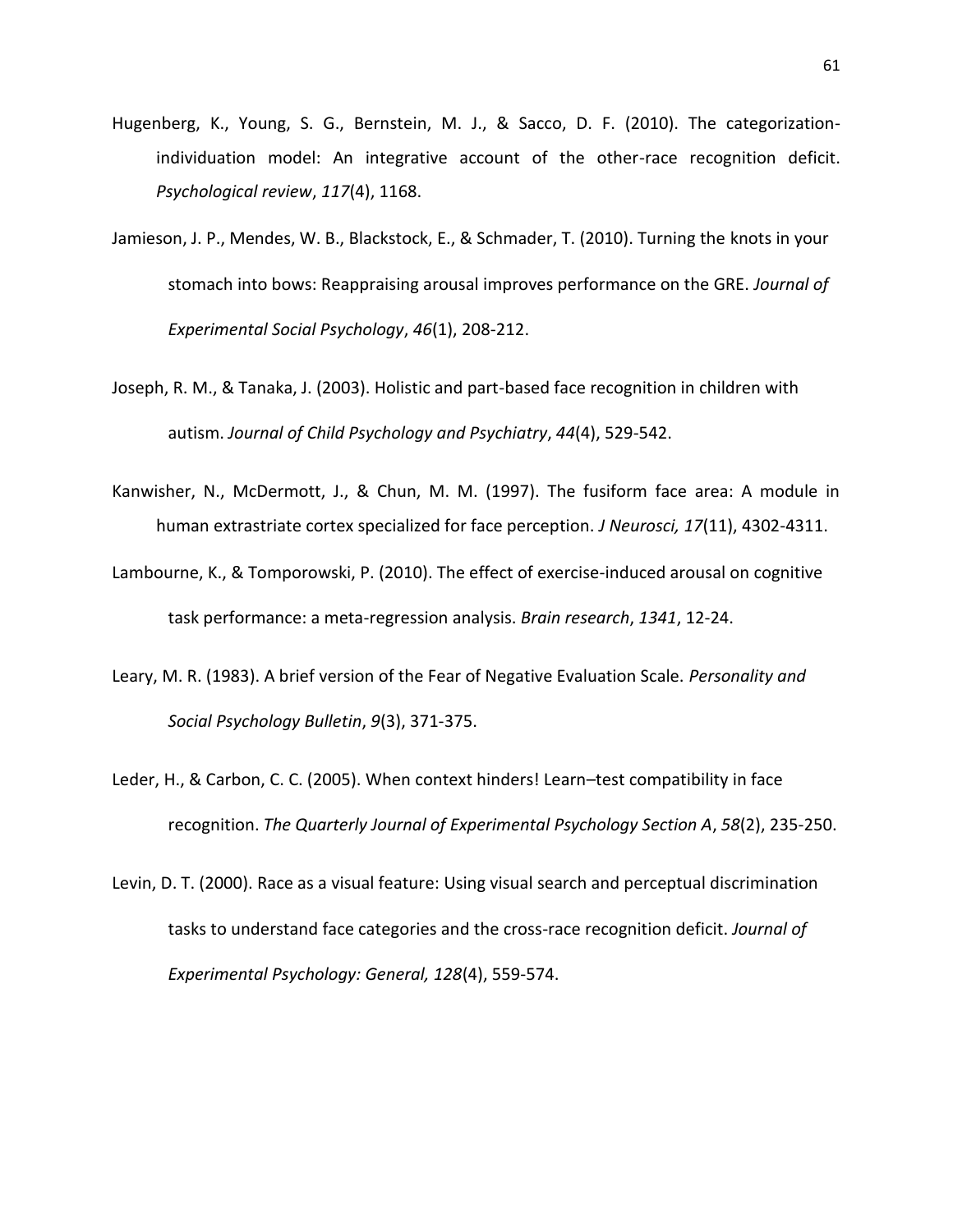- Lewis, M. B. & Hills, P. J. (2018). Perceived race affects configural processing but not holistic processing in the composite-face task. *Frontiers in Psychology, 9*, 1456. doi: 10.3389/fpsyg.2018.01456
- Light, L. L., Hollander, S., & Kayra-Stuart, F. (1981). Why attractive people are harder to remember. *Personality and Social Psychology Bulletin*, *7*(2), 269-276.

Loftus, G. R. (1978). On interpretation of interactions. *Memory & Cognition*, *6*(3), 312-319.

- Logie, R. H., Baddeley, A. D., & Woodhead, M. M. (1987). Face recognition, pose and ecological validity. *Applied Cognitive Psychology, 1*(1), 53-69.
- Macmillan, N. A., & Creelman, C. D. (2010). *Detection theory: A user's guide*. Cambridge, UK: Cambridge University Press.
- Mandler, G., & Sarason, S. B. (1952). A study of anxiety and learning. *The Journal of Abnormal and Social Psychology*, *47*(2), 166.
- Marcon, J. L., Meissner, C. A., Frueh, M., Susa, K. J., & MacLin, O. H. (2010). Perceptual identification and the cross-race effect. *Visual Cognition, 18*(5), 767-779.
- Marcon, J. L., Susa, K. J., & Meissner, C. A. (2009). Assessing the influence of recollection and familiarity in memory for own- versus other-race faces. *Psychonomic Bulletin & Review, 16*(1), 99-103.
- Markus, H. (1978). The effect of mere presence on social facilitation: An unobtrusive test. *Journal of Experimental Social Psychology, 14* (4), 389–397.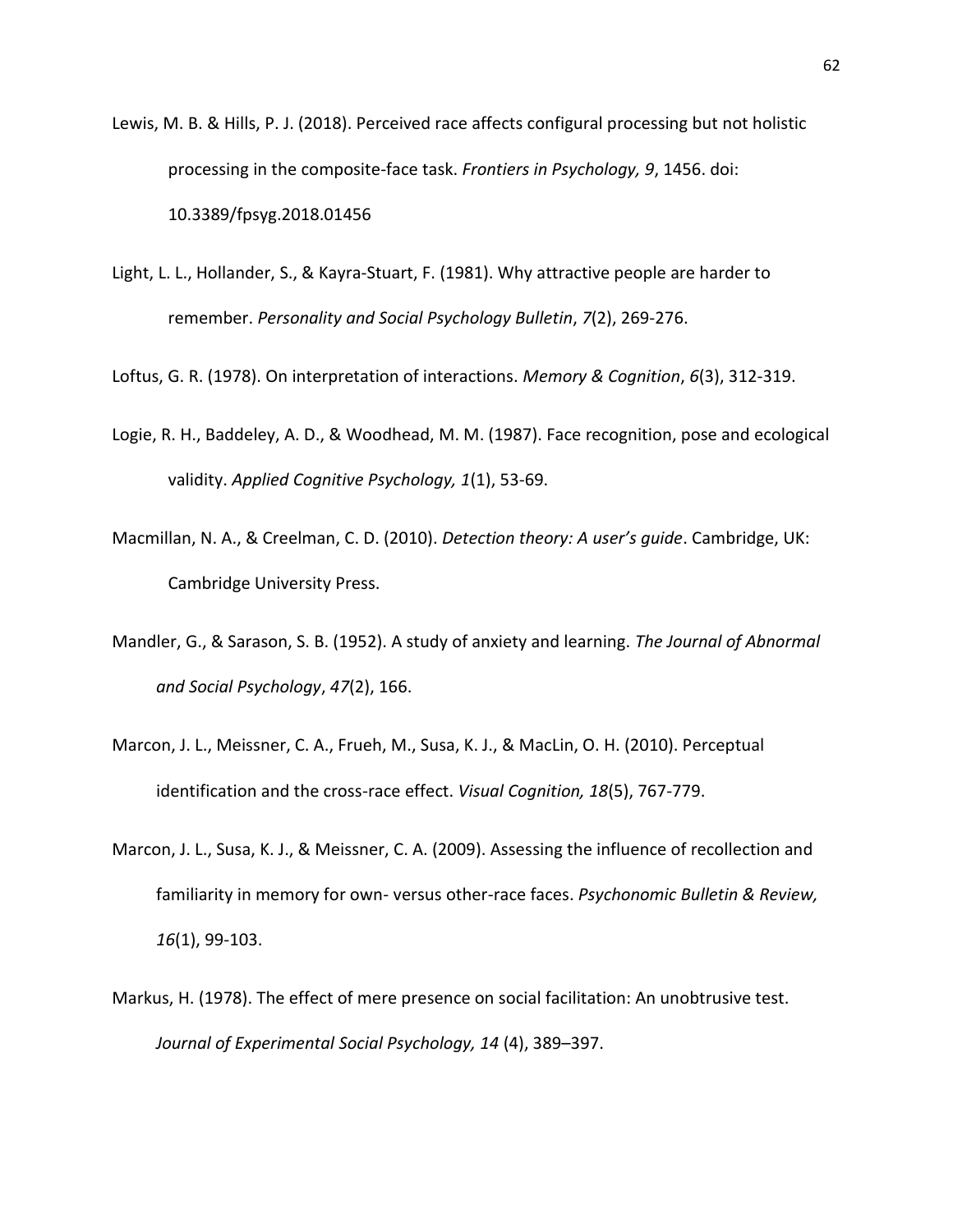- Maurer, D., Grand, R. L., & Mondloch, C. J. (2002). The many faces of configural processing. *Trends in Cognitive Sciences, 6*(6), 255-260.
- McCutchen, D. (1996). A capacity theory of writing: Working memory in composition. *Educational psychology review*, *8*(3), 299-325.
- McCutchen, D. (2000). Knowledge, processing, and working memory: Implications for a theory of writing. *Educational psychologist*, *35*(1), 13-23.
- Meade, M. L., & Roediger, H. L. (2002). Explorations in the social contagion of memory. *Memory & Cognition, 30*(7)*,* 995–1009.
- Megreya, A. M. & Burton, A. M. (2006). Unfamiliar faces are not faces: Evidence from a matching task. *Memory & Cognition, 34*(4)*,* 865-876.
- Meissner, C. A., & Brigham, J. C. (2001). Thirty years of investigating the own-race bias in memory for faces: *A meta-analytic review. Psychology, Public Policy, and Law, 7*(1), 3-35.
- Meissner, C. A., Brigham, J. C., & Butz, D. A. (2005). Memory for own- and other-race faces: a dual-process approach. *Applied Cognitive Psychology, 19*(5), 545-567.
- Mendl, M. (1999). Performing under pressure: stress and cognitive function. *Applied Animal Behaviour Science*, *65*(3), 221-244.
- Michel, C., Caldara, R., & Rossion, B. (2006b). Same-race faces are perceived more holistically than other-race faces. *Visual Cognition*, *14*(1), 55-73.
- Michel, C., Corneille, O., & Rossion, B. (2007). Race categorization modulates holistic face encoding. *Cognitive Science*, *31*(5), 911-924.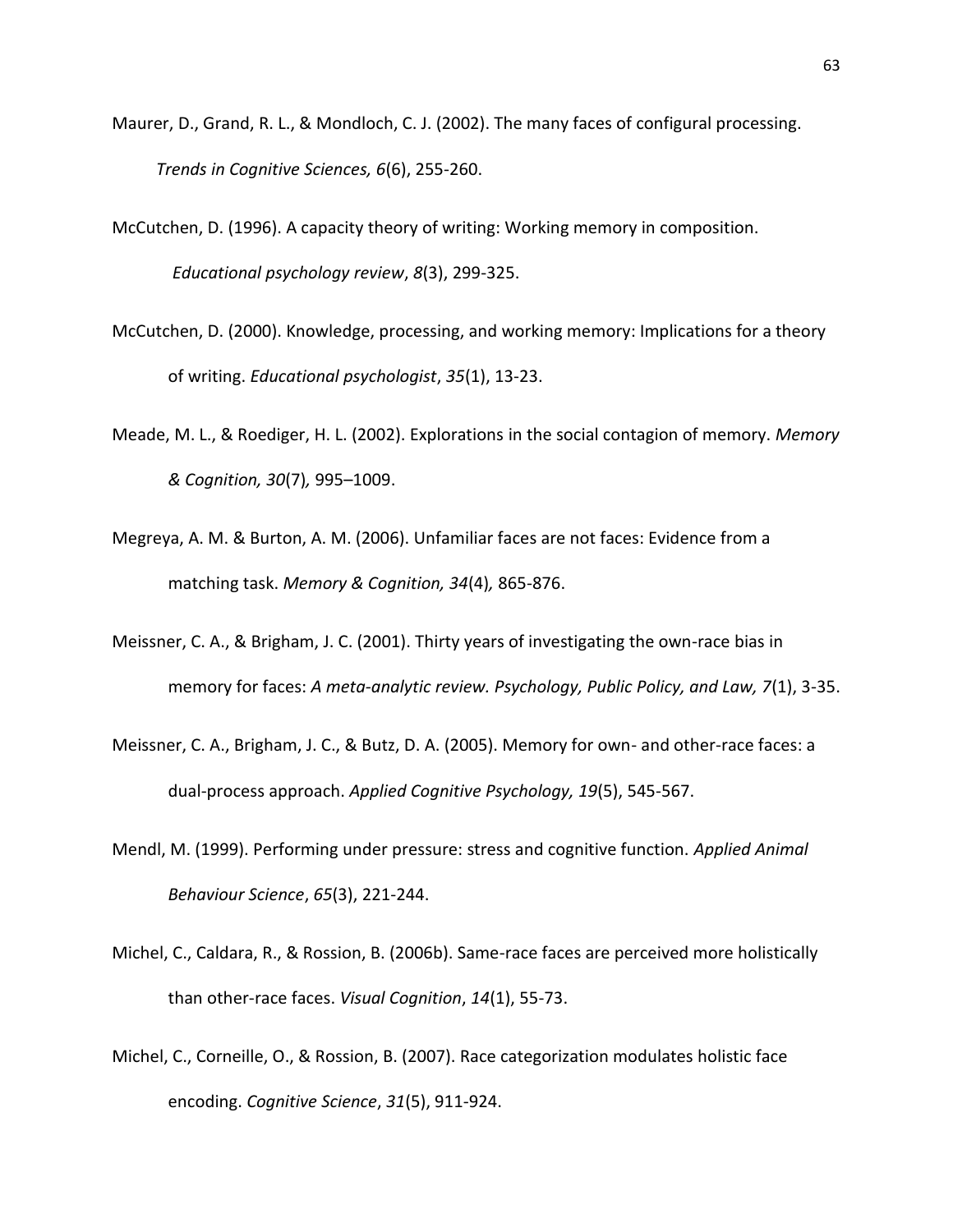Miellet, S., Vizioli, L., He, L., Zhou, X., & Caldara, R. (2013). Mapping face recognition information use across cultures. *Frontiers in Psychology, 4,* e34. doi: 10.3389/fpsyg.2013.00034

- Minear, M. E., & Park, D. C. (2004). A lifespan database of adult facial stimuli. *Behavior Research Methods: Instruments and Computers, 36*(4), 630–633.
- Mogg, K. & Bradley, B. P. (2002). Selective orientation to masked threat faces in social anxiety. *Behaviour, Research, and Therapy, 40*9(2)*,* 1403 – 1414.
- Mondloch, C. J., & Desjarlais, M. (2010). The function and specificity of sensitivity to cues to facial identity: An individual-differences approach. *Perception*, *39*(6), 819-829.
- Moscovitch, M., Winocur, G., & Behrmann, M. (1997). What is special about face recognition? Nineteen experiments on a person with visual object agnosia and dyslexia but normal face recognition. *Journal of cognitive neuroscience*, *9*(5), 555-604.
- Mukudi, P. B., & Hills, P. J. (2019). The combined influence of the own-age,-gender, andethnicity biases on face recognition. *Acta psychologica*, *194*, 1-6.
- Nist, P., & Diehl, M. (1990). PHCC test anxiety questionnaire. *Retrieved Aug*, *20*, 2010.
- Pearce, D. (2012). *Roads to commensurability* (Vol. 187). Springer Science & Business Media.
- Pessin, J. (1933). The comparative effects of social and mechanical stimulation on memorizing. *The American Journal of Psychology, 45*(2), 263-270.
- Reysen, M. B. (2007). The effects of social pressure on false memories. *Memory & Cognition*, *35*(1), 59-65.
- Rezlescu, C., Susilo, T., Wilmer, J. B., & Caramazza, A. (2017). The inversion, part-whole, and composite effects reflect distinct perceptual mechanisms with varied relationships to face recognition. *Journal of Experimental Psychology: Human Perception and Performance*, *43*(12), 1961.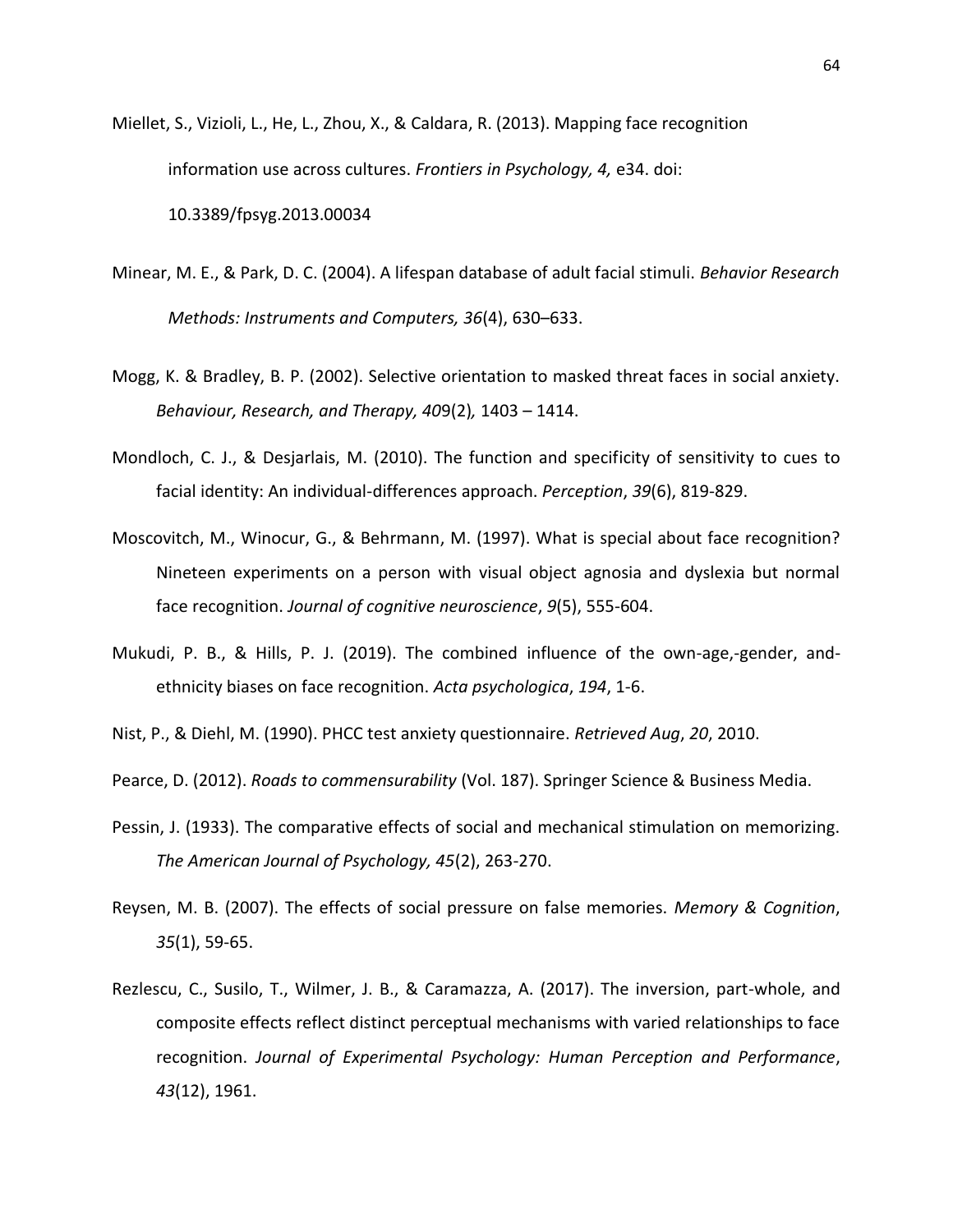- Richler, J. J., Cheung, O. S., & Gauthier, I. (2011). Beliefs alter holistic face processing… if response bias is not taken into account. *Journal of Vision*, *11*(13), 17-17.
- Richler, J. J., & Gauthier, I. (2014). A meta-analysis and review of holistic face processing. *Psychological Bulletin*, *140*(5), 1281.
- Richmond, V. P., Wrench, J. S., & Gorham, J.(2001).*Communication, affect, and learning in the classroom.* Acton, MA: Tapestry Press Rosenthal, R., & Fode, K. L. (1963). The effect of experimenter bias on the performance of the albino rat. *Systems Research and Behavioral Science*, *8*(3), 183-189.
- Rossion, B. (2008). Picture-plane inversion leads to qualitative changes of face perception. *Acta Psychologica, 128*, 274 – 289. doi:10.1016/j.actpsy.2008.02.003
- Rossion, B. (2013). The composite face illusion: A whole window into our understanding of holistic face perception. *Visual Cognition*, *21*(2), 139-253.
- Rossion, B., Gauthier, I., Tarr, M. J., Despland, P., Bruyer, R., Linotte, S., & Crommelinck, M. (2000). The N170 occipito-temporal component is delayed and enhanced to inverted faces but not to inverted objects: an electrophysiological account of face-specific processes in the human brain. *Neuroreport*, *11*(1), 69-72.
- Sæther, L., Van Belle, W., Laeng, B., Brennen, T., & Øvervoll, M. (2009). Anchoring gaze when categorizing faces' sex: evidence from eye-tracking data. *Vision research*, *49*(23), 2870- 2880.
- Schneier, F. R., Rodebaugh, T. L., Blanco, C., Lewin, H., & Liebowitz, M. R. (2011). Fear and avoidance of eye contact in social anxiety disorder. *Comprehensive Psychiatry*, *52*(1), 81- 87.
- Shepherd, J. W., & Deregowski, J. B. (1981). Races and faces a comparison of the responses of Africans and Europeans to faces of the same and different races. *British Journal of Social Psychology, 20*(2), 125-133.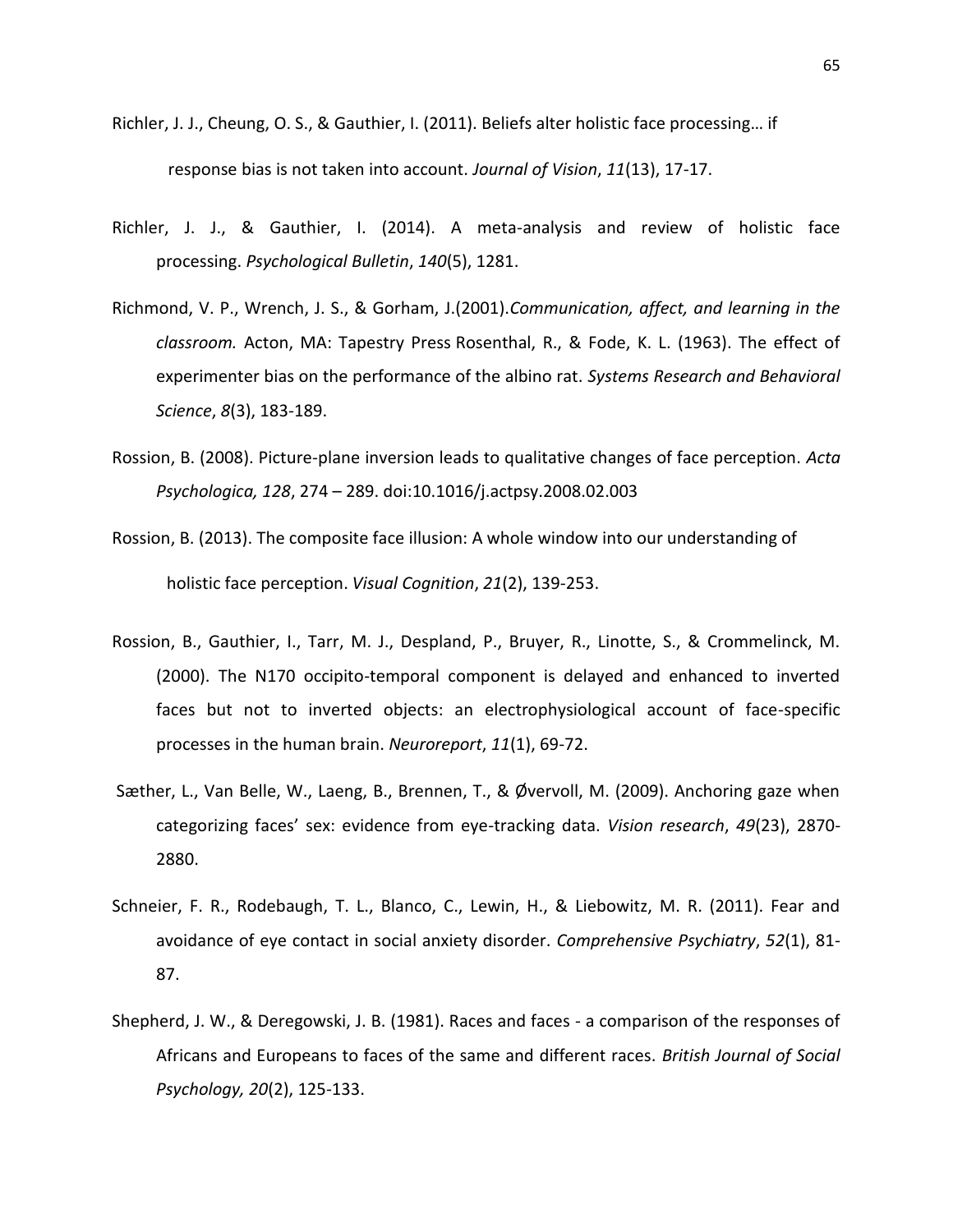- Sporer, S. L. (2001). Recognizing faces of other ethnic groups: An integration of theories. *Psychology, Public Policy, and Law, 7*(1), 36-97.
- Swann, W. B. (1984). Quest for accuracy in person perception: A matter of pragmatics. *Psychological Review*, *91*(4), 457.
- Tanaka, J. W., & Farah, M. J. (1993). Parts and wholes in face recognition. *The Quarterly journal of experimental psychology*, *46*(2), 225-245.
- Valentine, T., & Endo, M. (1992). Towards an exemplar model of face processing: The effects of race and distinctiveness. *The Quarterly Journal of Experimental Psychology Section A, 44*(4), 671-703.
- Wagenmakers, E. J., Krypotos, A. M., Criss, A. H., & Iverson, G. (2012). On the interpretation of removable interactions: A survey of the field 33 years after Loftus. *Memory & cognition*, *40*(2), 145-160.
- Wieser, M. J., Pauli, P., Alpers, G. W., & Mühlberger, A. (2009). Is eye to eye contact really threatening and avoided in social anxiety?—An eye-tracking and psychophysiology study. *Journal of anxiety disorders*, *23*(1), 93-103.
- Williams, E. (1977). Experimental comparisons of face-to-face and mediated communication: A review. *Psychological Bulletin, 84*(5), 963-976.
- Wright, D. B., London, K., & Waechter, M. (2010). Social anxiety moderates memory conformity in adolescents. *Applied Cognitive Psychology, 24*(7), 1034-1045.
- Yerkes, R. M., & Dodson, J. D. (1908). The relation of strength of stimulus to rapidity of habit‐formation. *Journal of comparative neurology and psychology*, *18*(5), 459-482.
- Yin, R. K. (1969). Looking at upside-down faces. *Journal of Experimental Psychology*, *81*(1), 141- 145.
- Young, A. W. & Burton, A. M. (2018). Are we face experts? *Trends in Cognitive Sciences, 22*, 2,  $100 - 110$ .